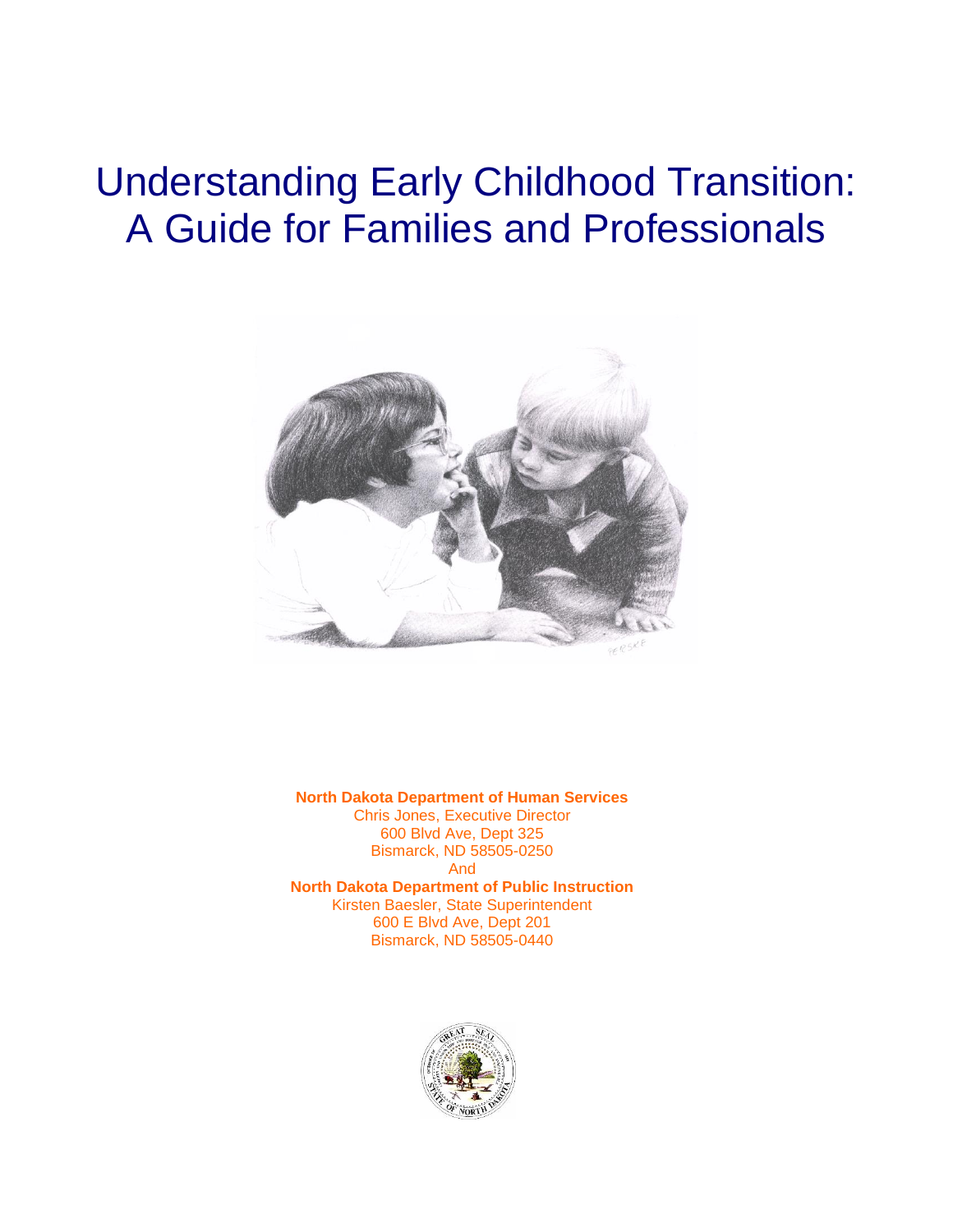#### NOTICE OF NON-DISCRIMINATION NORTH DAKOTA DEPARTMENT OF PUBLIC INSTRUCTION

The Department of Public Instruction does not discriminate on the basis of race, color, national origin, sex, disability, or age in its programs and activities. For inquires regarding nondiscrimination policies, please contact: Department of Public Instruction, 600 E Boulevard Avenue, Dept 201, Bismarck, ND 58505-0440, 701-328-2267.

*CIVIL RIGHTS STATEMENT: In accordance with all regulations, guidelines and standards adopted by the US Department of Education, the US Department of Agriculture and the ND Human Rights Act, the ND Department of Public Instruction prohibits discrimination on the basis of age, gender, race, color, religion, national origin, status with regard to marriage or public assistance, disability or political beliefs. All divisions of the Department of Public Instruction will insure that no one is denied participation in, or denied the benefits of, or subjected to discrimination under any department program or activity.*

*Equal education opportunity is a priority of the ND Department of Public Instruction.*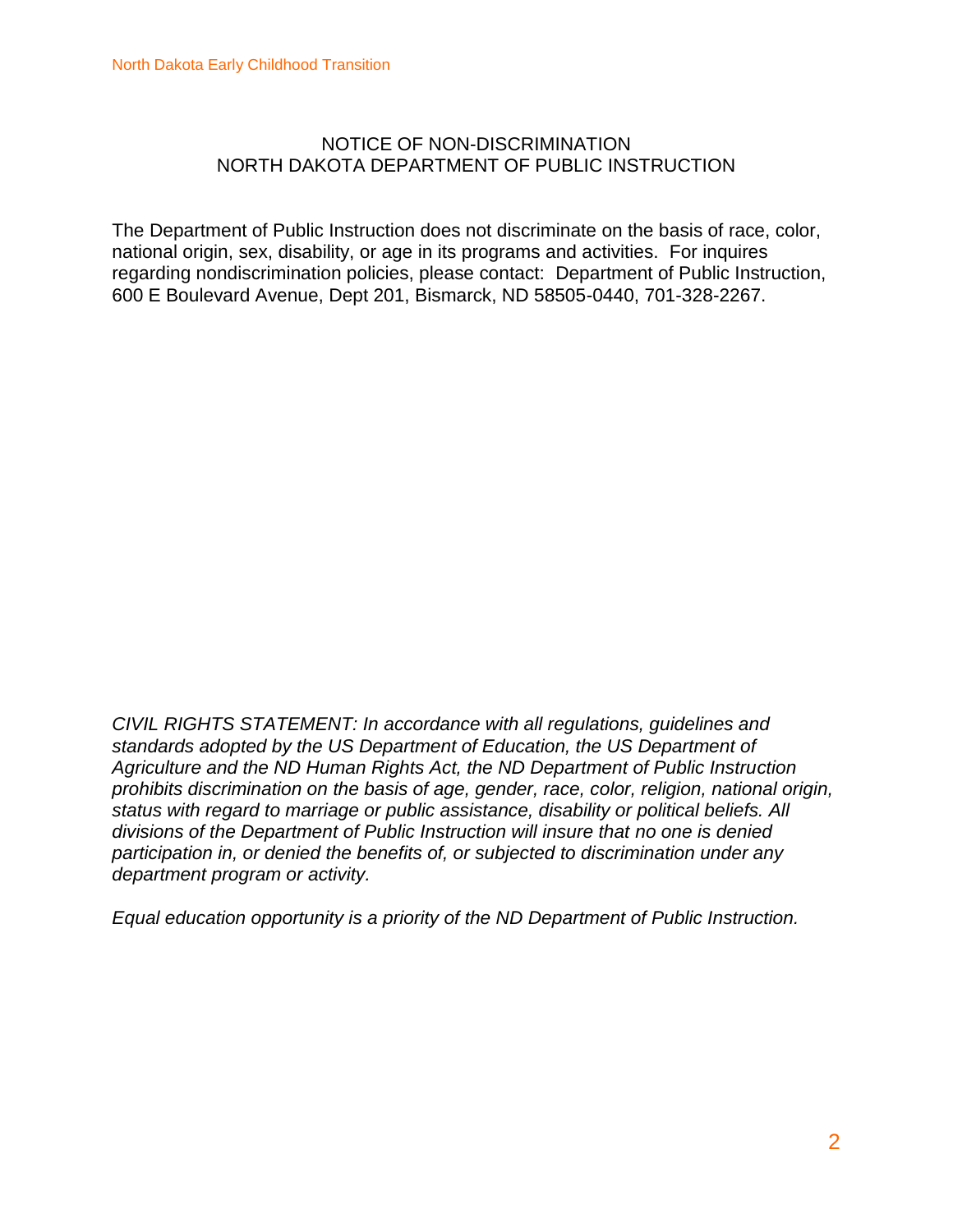### ACKNOWLEDGEMENTS

Understanding Early Childhood Transition: A Guide for Families and Professionals was originally produced in 2006 as the result of the work of the Early Intervention Services Subcommittee of the North Dakota Interagency Coordinating Council and the collaborative efforts of the North Dakota Department of Human Services (NDDHS), the North Dakota Department of Public Instruction (NDDPI), the National Early Childhood Technical Assistance Center (NECTAC), and Mountain Plains Regional Resource Center (MPRRC). Family members who served on the Early Intervention Services Subcommittee also participated in the development of the content and design of this Guide.

When the Guide was implemented throughout the state, NDDHS and NDDPI received valuable feedback from professionals and families regarding the early childhood transition process. In addition, in September 2011 the Part C regulations were finalized. The new regulations and great feedback provided an opportunity for NDDHS and NDDPI to begin the review and revision of the Guide.

Appreciation is expressed to the families and professionals who have "gone before to show the way" and who have written their thoughts, experiences and ideas down in an effort to share their knowledge and to provide examples. Recognition to Deb Baldson, Amanda Carlson, Carol Johnson, Roxane Romanick, and Wendy Schumacher of the North Dakota Department of Human Services, Developmental Disabilities Division, and to Nancy Skorheim and Alison Dollar of the North Dakota Department of Public Instruction, Office of Special Education, for the consistent support throughout the duration of this project. Technical assistance and support in the revision, editing and formatting of this document were provided by Kathy Whaley of the National Early Childhood Technical Assistance Center (NECTAC) and Ron Dughman and Leonora Schaelling of the Mountain Plains Regional Resource Center (MPRRC).

National Centers & Resource information can be provided by contacting the Part C or Section 619 Coordinator.

Originally published August 2006 - Second Revision March 2017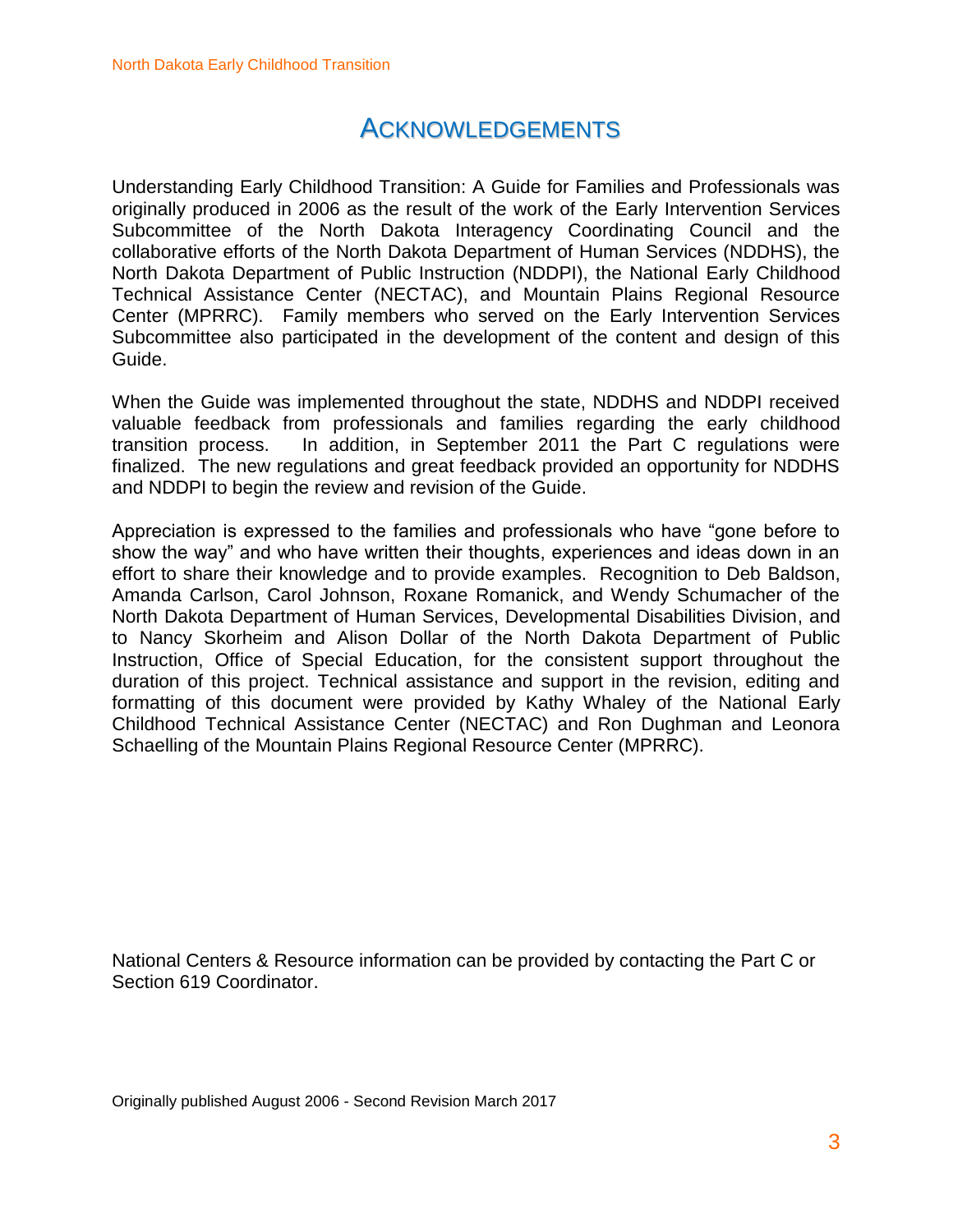## TABLE OF CONTENTS

| <b>Legal Foundations</b><br>A Comparison of IDEA Part C and Part B Programs<br><b>Timelines for Transition</b><br>Being Part of a Team                                                                                                                                                                                                                                                                                                                                |
|-----------------------------------------------------------------------------------------------------------------------------------------------------------------------------------------------------------------------------------------------------------------------------------------------------------------------------------------------------------------------------------------------------------------------------------------------------------------------|
| Beginning the Process of Transition                                                                                                                                                                                                                                                                                                                                                                                                                                   |
| Child's Age: Between 2 years, 3 months and 2 years, 7 months  17<br><b>Making Decisions about Current and Future Services</b><br>Making Decisions about Developmental Disabilities Program Management                                                                                                                                                                                                                                                                 |
| 22<br><b>Transition Planning Conference</b><br><b>Evaluation Process</b>                                                                                                                                                                                                                                                                                                                                                                                              |
| Special Education Eligibility Determination and IEP Development<br>The Individualized Education Program<br>The Least Restrictive Environment<br><b>Extended School Year</b><br><b>Summer Transition Meetings</b><br>When the Child Isn't Eligible for Preschool Special Education                                                                                                                                                                                     |
| Child's Age: 3 Years and Beyond: Putting the Transition Plan and the IEP into Action  36<br><b>Getting Started</b><br>Child's Age: 4 years—Annual Review Meeting<br>Child's Age: 6 years or Earlier-Reevaluation<br>Conclusion                                                                                                                                                                                                                                        |
| 39<br>Appendix A - Tools for Families<br>Information about My Child<br><b>Transition Timelines Checklist</b><br>$\bullet$<br>Program Roles and Responsibilities for Transition<br>Appendix B – ND Early Childhood Transition Process Timelines and Activities<br>Appendix C - Terms and Definitions<br>Appendix D - ND Early Childhood Transition Process Late Referral to Part C<br>Appendix E - LEA Notification Form<br>Appendix F - Post Opt Out LEA Contact Form |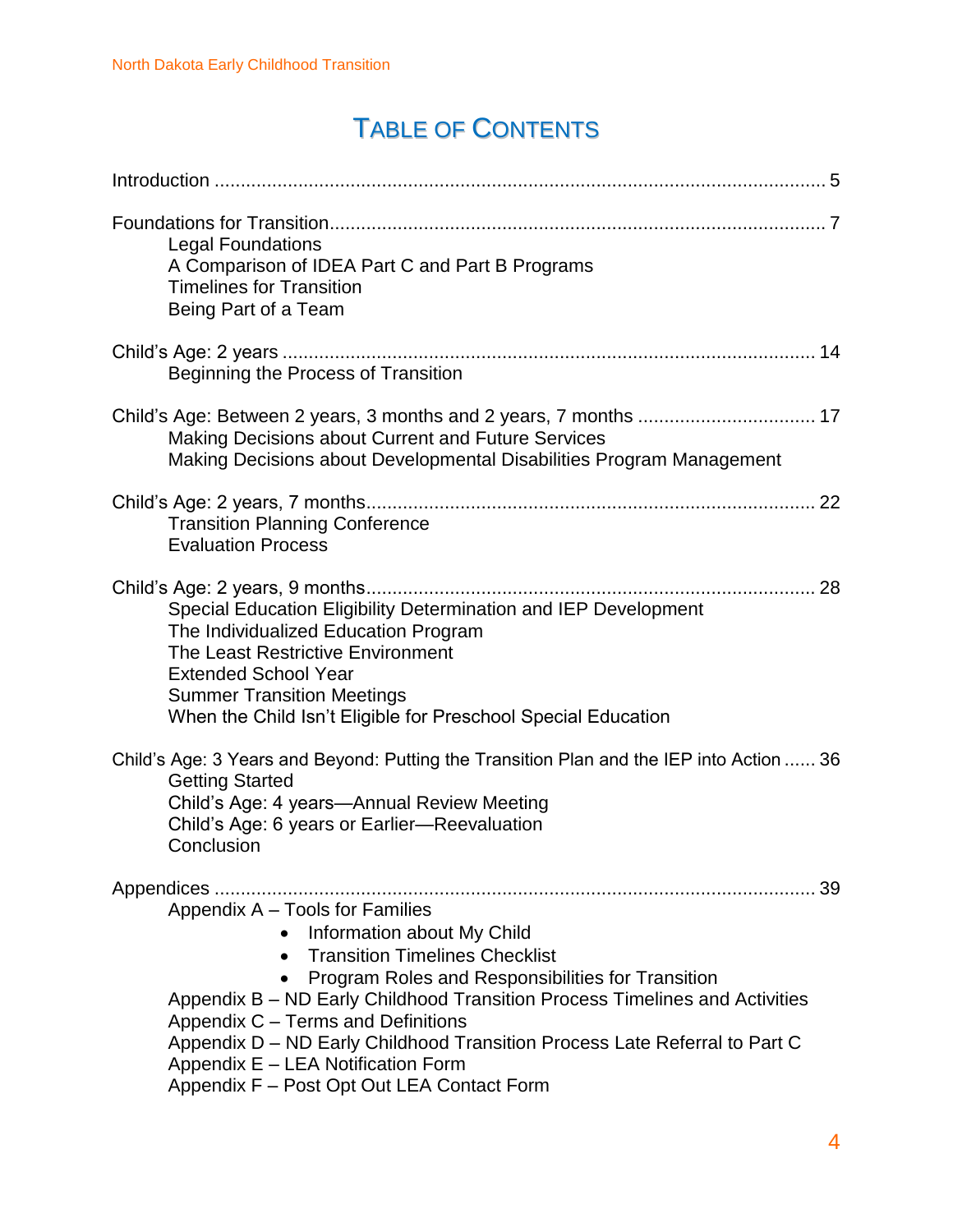### **INTRODUCTION**

### **What Does Transition Mean?**

Change is a part of life and "transition" means changing from one place, stage, or relationship to another. Change happens frequently throughout life, and children go through many transitions. Some transitions will signal the start of a new set of activities. Examples of early transitions for a child include the move from the hospital to the home, from early intervention services to preschool services, and from preschool services to kindergarten. For some, change is viewed as a time of growth and opportunity; for others, change is stressful and overwhelming. One of the positive things that can be accomplished for a child is to teach them to manage change in their lives.

On a child's third birthday, the responsibility for special education and related services for children with disabilities changes from the North Dakota Department of Human Services to the North Dakota Department of Public Instruction. In addition, children in early intervention are required to have a redetermination of eligibility for Developmental Disabilities Program Management if their parents seek to receive continued Developmental Disabilities services. This transition between programs may mean that new people are providing services in different settings. These transitions will be easier with careful planning and preparation.

The transition for a child from early intervention services to early childhood special education services, or other community programs, will be enhanced by collaboration among the family, those who currently provide services, and those who will provide services in the future for the child. It is important that families and professionals have the information and resources necessary to make informed decisions through every step of the transition process. Other important components include mutual respect and understanding of each other's perspective. When parents and professionals work together, incorporating these components, a positive transition experience will result that may also serve as a model for future transitions.

### **How to Use This Guide**

*Understanding Early Childhood Transition: A Guide for Families and Professionals* is designed to provide an outline of transition activities and timelines to address key questions that parents and professionals might have about the transition process. Transition steps presented in this document include special considerations for planning and conducting meetings in which families and early intervention and special education early childhood staff must attend.

Worksheets and other resources are included in the appendices at the end of the document. Families might find these helpful when preparing for meetings and to use in developing questions or listing concerns. Several sections of the guide will be useful for professionals and parents to review together. Other sections that provide a description of the activities at each of the time lines might be useful in forming the outline of the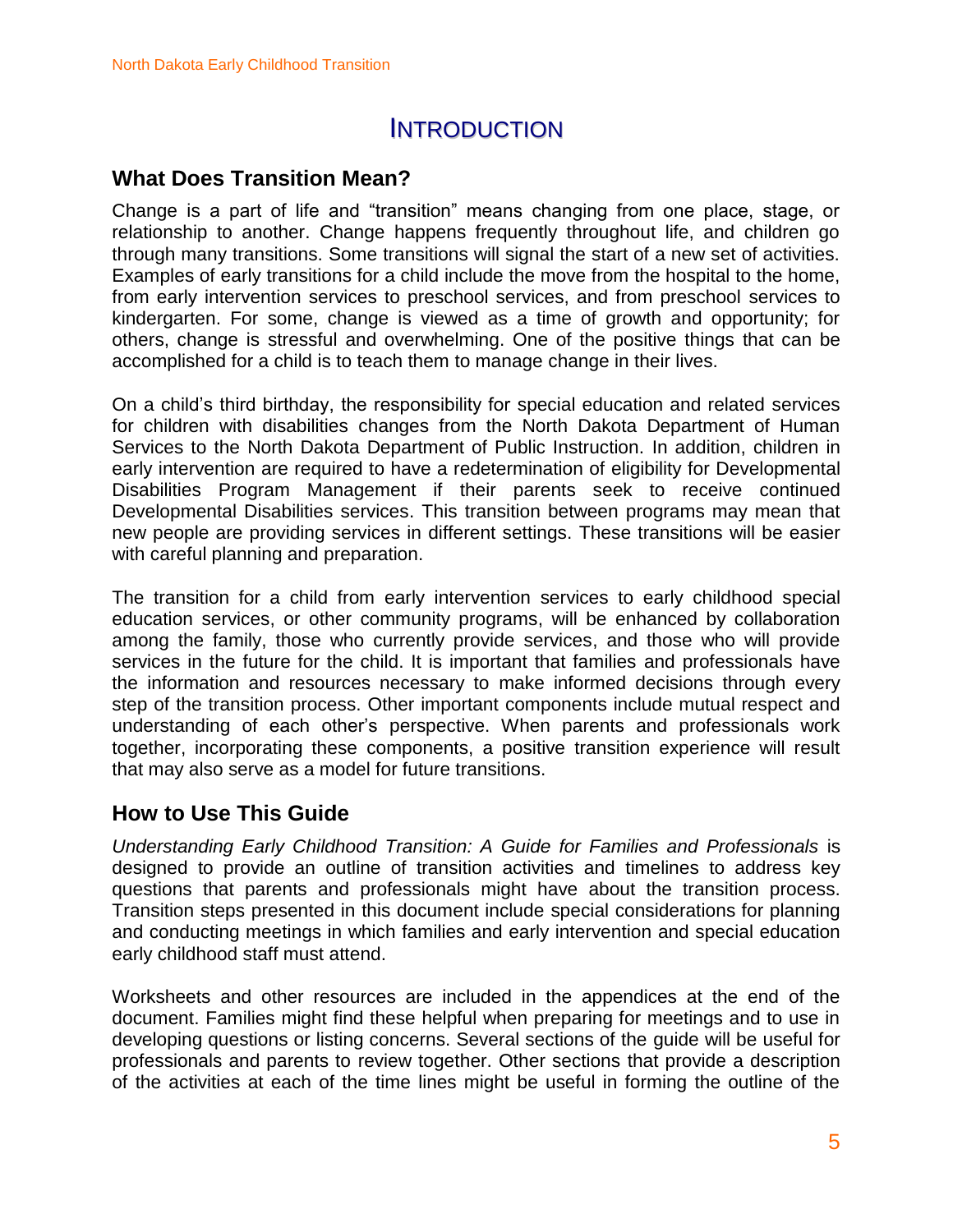transition planning meetings with families, early intervention staff, and Local Education Agency (LEA) staff.

The legal information in the guide comes from the Individuals with Disabilities Education Improvement Act of 2004, commonly called IDEA [\(http://idea.ed.gov/\)](http://idea.ed.gov/). The statute is divided into sections that provide legal requirements organized by a person's age. References to this law are provided throughout the guide. It is important to note that the guidance in this document incorporates best practices to ensure collaboration and effective transitions for children and families.

### A Parent's Perspective…

I remember being unsure about the big decision of transition. It seemed like she was just too little to have to decide something so important. I researched all my options for our daughter. It was hard to make a decision as everyone had their opinion on what would be best for her. In the end, I decided to follow my heart and what I knew my daughter needed. After many nights trying to decide which transition road to take, we finally made a decision. Once we

made our decision, the transition process went very well, and I felt confident in the choices we made for our daughter, even if everyone didn't always agree with them. In looking back at transition, I realized that it was during this process that I learned that as a parent, I know my daughter best and need to follow my heart and mind when making decisions for her.

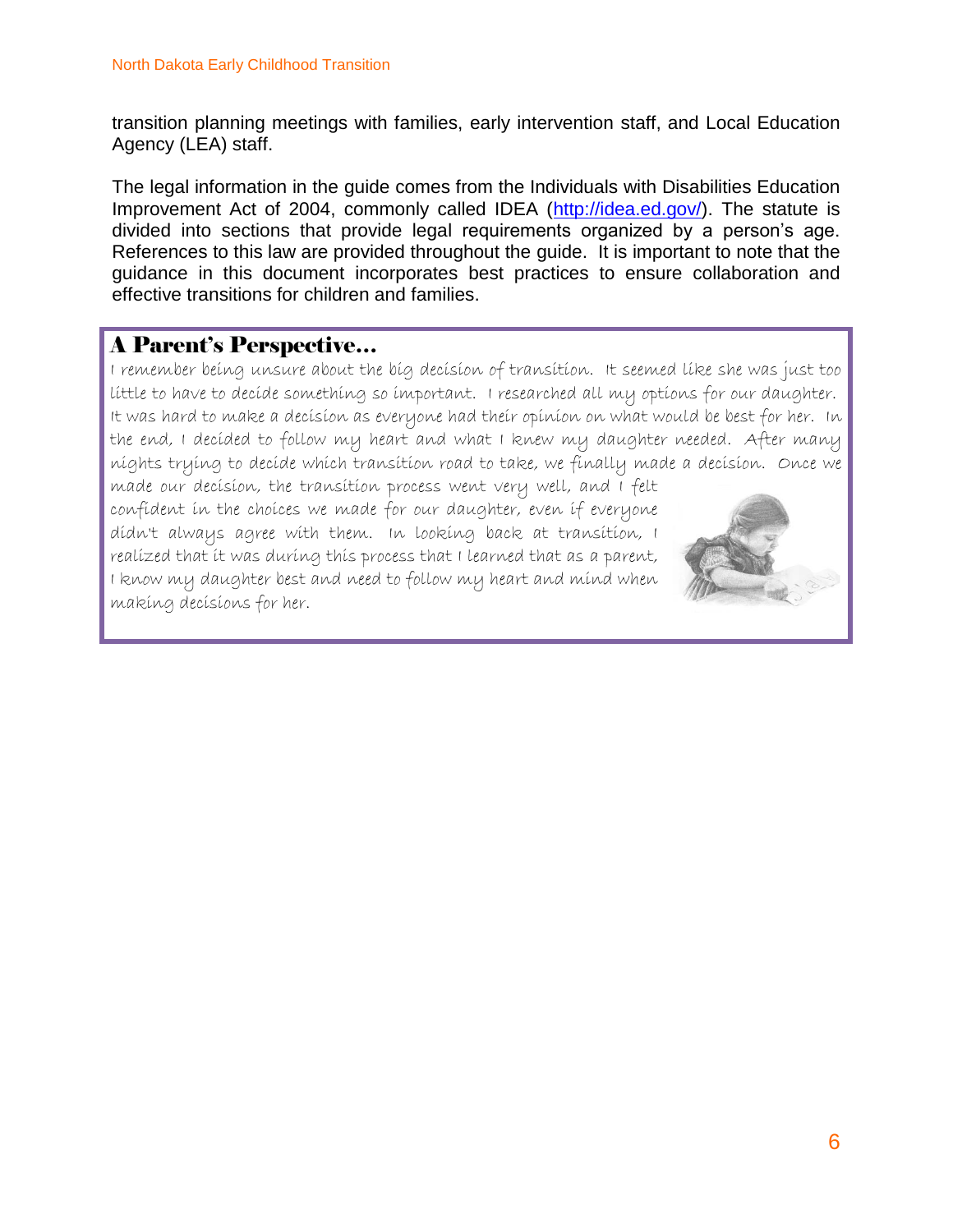### FOUNDATIONS FOR TRANSITION

### **Legal Foundations**

The guide provides a description of the regulations and policies from Part C and Part B sections of IDEA law. The Part C section of IDEA provides regulations for early intervention services for children from birth through two years of age who have disabilities. A lead agency in each state is responsible for implementation of the provisions of the Part C of IDEA. In North Dakota, the Department of Human Services (DHS) administers early intervention programs and services for infants and toddlers through eight regional Human Service Centers. Early intervention could include Developmental Disabilities (DD) Program Management, Infant Development services, or other family supports.

The Part B section of IDEA outlines services for children and youth with disabilities who are ages three through 21. Specific provisions are included for children ages three through five. Administration of these special education and related services is provided by the North Dakota Department of Public Instruction (NDDPI). These services are provided by the school district where the family home is located.

There are several differences in the federal law governing early intervention and early childhood special education services. It is helpful for parents and professionals to have a clear understanding of the similarities and differences between programs during planning for transition. The following chart provides a comparison of Part C and Part B programs and services in North Dakota.

|                                       | <b>Early Intervention Program</b>                                                                                                              | <b>Early Childhood Special Education</b>                                                                                                                                 |
|---------------------------------------|------------------------------------------------------------------------------------------------------------------------------------------------|--------------------------------------------------------------------------------------------------------------------------------------------------------------------------|
|                                       | IDEA-Part C (Children birth-                                                                                                                   | Services IDEA-Part B (Children                                                                                                                                           |
|                                       | age 2)                                                                                                                                         | ages 3-5)                                                                                                                                                                |
| <b>State Lead</b>                     | Department of Human Services,                                                                                                                  | Department of Public Instruction, Office                                                                                                                                 |
| <b>Agency</b>                         | Developmental Disabilities Unit                                                                                                                | of Special Education                                                                                                                                                     |
| <b>Local Lead</b>                     | <b>Regional Human Service</b>                                                                                                                  | Local Education Agency (LEA) i.e.                                                                                                                                        |
| Agency                                | Centers, Infant Development                                                                                                                    | <b>Local Public School District</b>                                                                                                                                      |
|                                       | <b>Providers</b>                                                                                                                               |                                                                                                                                                                          |
| Ages of                               | Children, ages birth through age                                                                                                               | Children, ages three through twenty-                                                                                                                                     |
| <b>Children Served</b>                | two with disabilities                                                                                                                          | one years with disabilities                                                                                                                                              |
| <b>Eligibility</b><br><b>Criteria</b> | Infant and toddler services may be<br>provided to children if there is<br>evidence of a developmental delay<br>or risk of developmental delay. | Based on results from the initial<br>evaluation process, eligibility for early<br>childhood special education services may<br>be determined in the following categories: |
|                                       |                                                                                                                                                | $\bullet$ Autism                                                                                                                                                         |
|                                       | Young children who have a high                                                                                                                 | • Deaf-blindness                                                                                                                                                         |
|                                       | risk of becoming developmentally                                                                                                               | • Deafness                                                                                                                                                               |
|                                       | delayed, or are developmentally                                                                                                                | • Hearing-impairment                                                                                                                                                     |
|                                       | delayed, may receive program                                                                                                                   | Other health impairment                                                                                                                                                  |
|                                       | management services and be                                                                                                                     | • Orthopedic impairment                                                                                                                                                  |

### **A Comparison of the IDEA Part C and Part B Programs**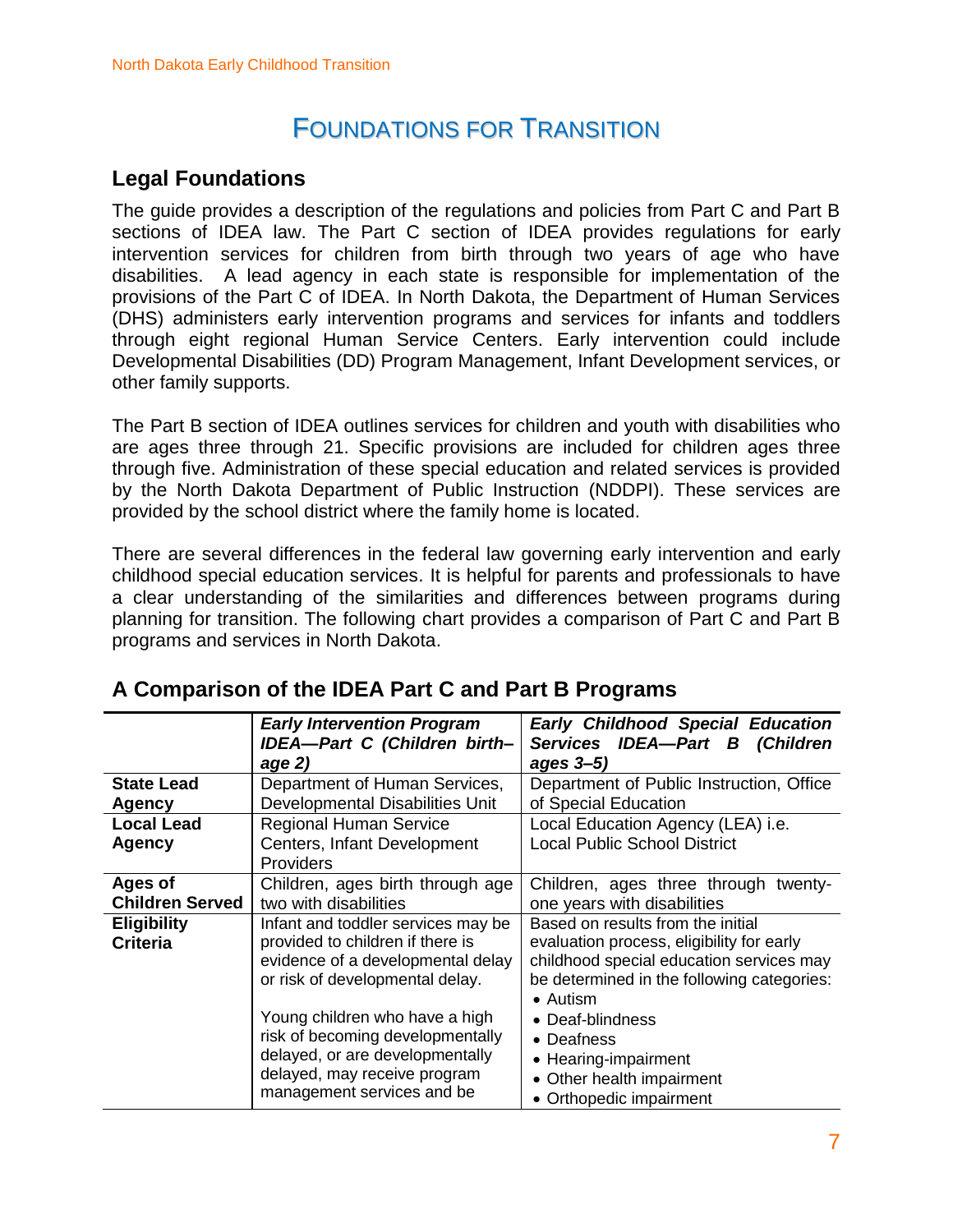| considered for services to meet<br>specific needs.<br>"High Risk" means a child who has<br>a diagnosed physical or mental<br>condition and has a high<br>probability of becoming<br>developmentally delayed or who,<br>based on informed clinical opinion<br>and documented by evaluation<br>data, has a high probability of<br>becoming developmentally<br>delayed.<br>"Developmentally delayed" is<br>defined as performing 25 percent<br>below age norms in two or more of<br>the following areas:<br>• cognitive development<br>• gross motor development<br>• fine motor development<br>• sensory processing<br>• communication development<br>(receptive or expressive)<br>• social or emotional development<br>• adaptive development;<br>Or who is performing at 50 percent<br>below age norms in one of the<br>following areas:<br>• cognitive development<br>• physical development (including<br>vision and hearing)<br>• communication development<br>(including receptive and<br>expressive)<br>· social or emotional<br>development<br>• adaptive development |                                                                                                                                                                                                                                                                                                          | • Speech or language impairment<br>• Visually impaired including blindness<br>• Traumatic brain injury<br>• Intellectual disability<br>• Emotional disturbance<br>• Specific learning disability<br>For younger children in North Dakota, a<br>"Non-Categorical Delay" (NCD) eligibility<br>option may be used when a disability is<br>not clearly identified, but delays are<br>evident. This option may be used for<br>ages three through nine. Additional<br>information is located at:<br>http://www.dpi.state.nd.us/speced1/laws/<br>NCDguidelines.pdf |
|-----------------------------------------------------------------------------------------------------------------------------------------------------------------------------------------------------------------------------------------------------------------------------------------------------------------------------------------------------------------------------------------------------------------------------------------------------------------------------------------------------------------------------------------------------------------------------------------------------------------------------------------------------------------------------------------------------------------------------------------------------------------------------------------------------------------------------------------------------------------------------------------------------------------------------------------------------------------------------------------------------------------------------------------------------------------------------|----------------------------------------------------------------------------------------------------------------------------------------------------------------------------------------------------------------------------------------------------------------------------------------------------------|-------------------------------------------------------------------------------------------------------------------------------------------------------------------------------------------------------------------------------------------------------------------------------------------------------------------------------------------------------------------------------------------------------------------------------------------------------------------------------------------------------------------------------------------------------------|
|                                                                                                                                                                                                                                                                                                                                                                                                                                                                                                                                                                                                                                                                                                                                                                                                                                                                                                                                                                                                                                                                             | <b>Early Intervention Program</b><br><b>IDEA-Part C</b>                                                                                                                                                                                                                                                  | <b>Early Childhood Special Education</b><br><b>Services IDEA-Part B</b>                                                                                                                                                                                                                                                                                                                                                                                                                                                                                     |
| <b>Individualized</b><br><b>Plans</b>                                                                                                                                                                                                                                                                                                                                                                                                                                                                                                                                                                                                                                                                                                                                                                                                                                                                                                                                                                                                                                       | <b>Individualized Family Service</b><br>Plan (IFSP): The IFSP identifies<br>outcomes and strategies to<br>address family focused<br>concerns, priorities, and<br>resources. Services are<br>designed to be provided in<br>natural environments and to<br>support the child in their daily<br>activities. | Individualized Education Program<br>(IEP): The IEP is based on the child's<br>present level of academic and<br>functional performance. Goals are<br>developed to meet the educational and<br>functional needs of the child. Related<br>services, needed adaptations and<br>modifications are identified and<br>services in the least restrictive<br>environment are determined. The IEP                                                                                                                                                                     |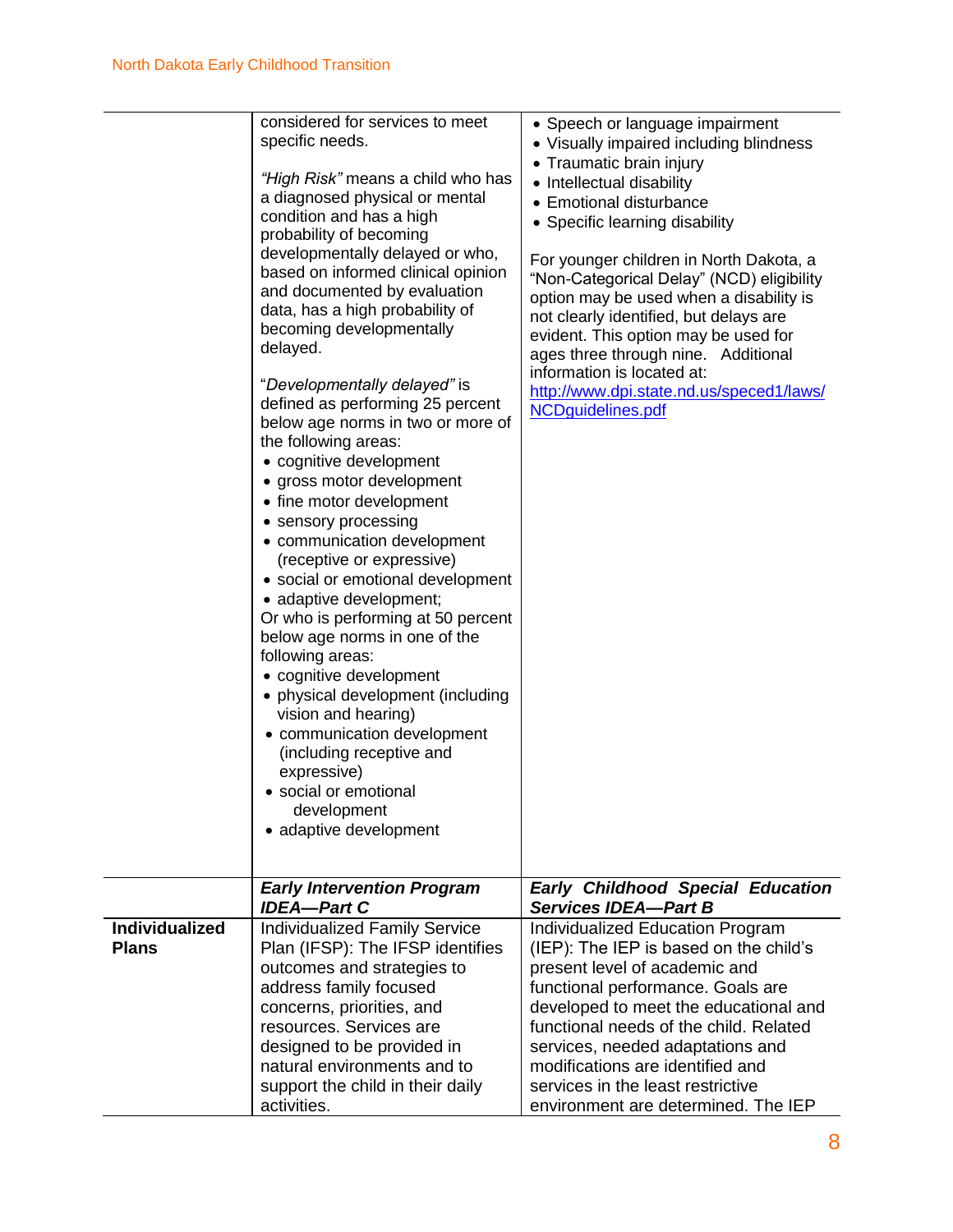| <b>Family</b><br>Involvement                 | <b>Early Intervention Program</b><br><b>IDEA-Part C</b><br>The IFSP outlines the early<br>intervention services for the child<br>and family based on the needs of<br>both child and family.                                    | process must reflect information from<br>many sources such as parent input, the<br>child's current IFSP, the child's<br>interests and abilities and a<br>comprehensive evaluation following a<br>special education referral.<br><b>Early Childhood Special Education</b><br><b>Services IDEA-Part B</b><br>Parents are equal partners in making<br>decisions. The team must consider<br>information they provide regarding their<br>child. The IEP is the program for the<br>child's special education and related<br>services. |
|----------------------------------------------|--------------------------------------------------------------------------------------------------------------------------------------------------------------------------------------------------------------------------------|---------------------------------------------------------------------------------------------------------------------------------------------------------------------------------------------------------------------------------------------------------------------------------------------------------------------------------------------------------------------------------------------------------------------------------------------------------------------------------------------------------------------------------|
| <b>Primary</b><br><b>Contact</b>             | A Developmental Disabilities<br>Program Manager (DDPM) from<br>the regional Human Service<br>Center will be assigned to<br>coordinate services with the<br>family.                                                             | A representative from the Local<br>Education Agency (LEA) is the IEP<br>Case Manager.                                                                                                                                                                                                                                                                                                                                                                                                                                           |
| <b>Coordination of</b><br><b>Services</b>    | Service coordination is provided<br>as a component of early<br>intervention services and is<br>called Developmental Disabilities<br>Program Management (DDPM).                                                                 | IEP case management is provided by<br>the LEA to ensure provisions of the IEP<br>are coordinated as stated in the IEP.<br>Parents may need to be active in<br>coordinating services between<br>agencies and community programs.<br>Some students may continue to receive<br>services through Developmental<br>Disabilities Program Management<br>through the Department of Human<br>Services.                                                                                                                                   |
| <b>Where Services</b><br><b>Are Provided</b> | Services are provided in "natural<br>environments" e.g. in the home<br>and community, in order to<br>enhance the child's natural<br>learning opportunities within daily<br>routines and activities of the child<br>and family. | Special education and related services<br>are to be provided in the "least"<br>restrictive environment" (LRE) and to<br>the extent appropriate with children<br>who do not have disabilities. These<br>placement options may include Head<br>Start, private community programs,<br>preschool programs, childcare and/or<br>home services.                                                                                                                                                                                       |
| <b>Costs for</b><br><b>Services</b>          | A child's eligibility for DD<br>Program Management services<br>means some services may be<br>provided without costs to the<br>family.                                                                                          | Federal law (IDEA) mandates the right<br>for children with disabilities to a free<br>and appropriate public education<br>(FAPE) funded by the public school<br>through a combination of federal, state,<br>and local funding. Special education<br>and related services are services that<br>are determined through the IEP<br>process by the child's IEP team.                                                                                                                                                                 |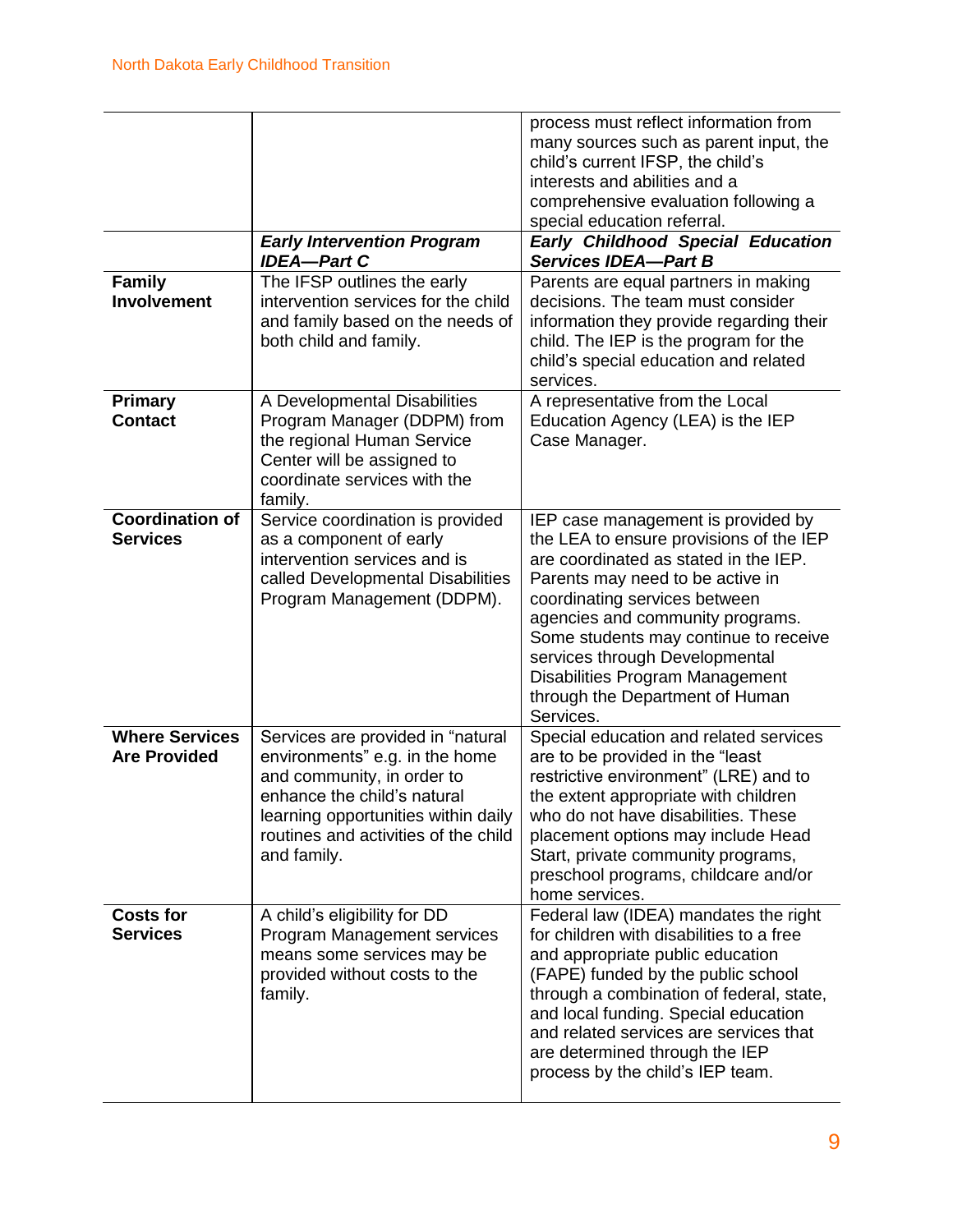|                   | <b>Early Intervention Program</b>                                           | <b>Early Childhood Special Education</b> |  |  |
|-------------------|-----------------------------------------------------------------------------|------------------------------------------|--|--|
|                   | <b>IDEA-Part C</b>                                                          | <b>Services IDEA-Part B</b>              |  |  |
| <b>Transition</b> | Early intervention personnel are                                            | Local Education Agency (LEA)             |  |  |
|                   | required to provide a transition                                            | personnel are required to participate in |  |  |
|                   | conference as part of overall                                               | the Transition Planning Conference       |  |  |
|                   | transition planning with families                                           | when they have been invited by the       |  |  |
|                   | for children exiting from early                                             | early intervention program for a child   |  |  |
|                   | intervention programs. The                                                  | who may be eligible for special          |  |  |
|                   | schedules and timelines for each                                            | education and related services. Their    |  |  |
|                   | activity required in transition are<br>participation is prior to the actual |                                          |  |  |
|                   | provided in this guide. Transition<br>transition and should support ongoing |                                          |  |  |
|                   | planning must address program                                               | planning activities. The LEA is required |  |  |
|                   | options, child and family                                                   | to provide assistance to assure the      |  |  |
|                   | preparation, the transfer of                                                | transition is a smooth process for the   |  |  |
|                   | records, and referrals that should                                          | child and the family.                    |  |  |
|                   | be made for future services.                                                |                                          |  |  |

### **Timelines for Transition**

Effective planning will help reduce the stress of transitions for staff and families and will promote optimal access to services and supports for children. The planning process allows for the transfer of records, sharing of information, and responses to questions. Children benefit from the increased continuity, reduced stress, and improved access to services that result from the planning efforts.

Both federal and state regulations clearly identify steps in the process and timelines that must be met in order to ensure a smooth transition. Both the early intervention program and LEA have responsibility for providing information and resources throughout this process.

The transition from early intervention services to early childhood special education services or other community supports and services must occur by the child's third birthday. Planning steps at the Individual Family Service Plan (IFSP) meeting prior to the child's second birthday, at 2 years, 7 months, and at 2 years, 9 months, should provide the information and the activities necessary to develop the Individualized Education Program (IEP) that will support the child's special education at the age of 3 years, if the child is determined to be eligible.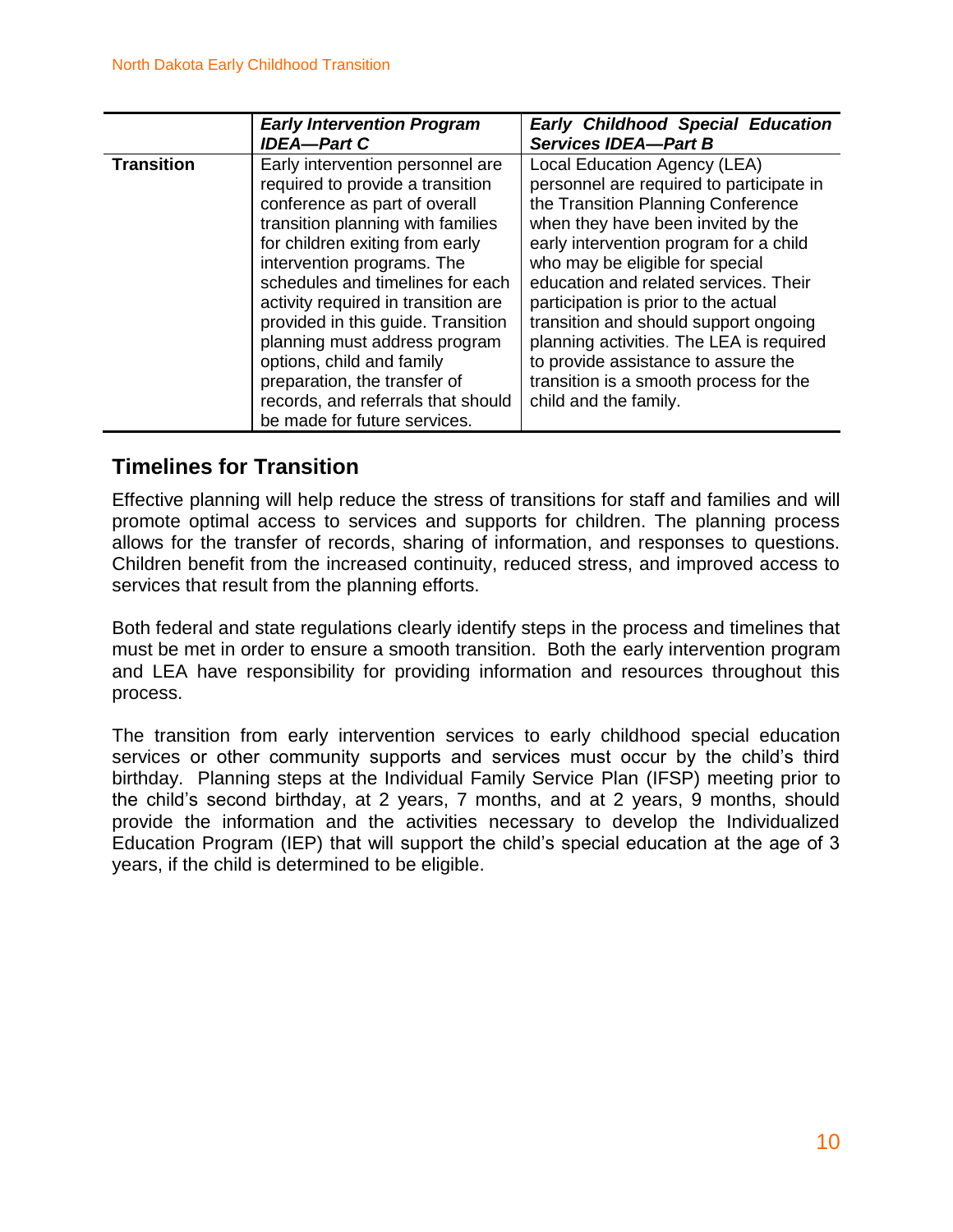### A Parent's Perspective . . . Feeling Timid in Transition

Timid? I can only say that I was lacking in self confidence. Transition, for me, was a scary time. I have twins who were just two and a half year's old. "What! What do you mean enroll my children in special education preschool?" was my reaction when transition was initially mentioned. My train of thought to that point had been just to get my children to be functional walkers and to be able to function in daily life. I knew they had developmental delays . . . but they had two more years before they were old enough to go to school . . . or so I thought.

I had never heard of a child beginning school when they turned three, and I had so many questions. How was my son going to get around with his walker, forearm crutches, and backpack when he could barely walk independently? How was my daughter supposed to carry a backpack that was almost as big as she was?

During the transition process, the early intervention staff and our Developmental Disabilities Program Manager were essential to the process. They answered questions, provided information, coordinated meetings, and assisted with the referral to the Special Education Preschool. I felt that the transition team addressed both the areas of strength as well as areas of delay each of my children had and were helpful in developing an IEP for each child that was a continuation of the services my children received during early intervention.



### **Being Part of a Team**

An important step in planning for transition is deciding who will be members of the transition and IEP teams. Members in transition planning, evaluation planning, and IEP development may be the same people. As the needs of the group change, the membership could also change. For more complete information on who must attend specific meetings, refer to other sections of this guide. For all meetings, the membership could include but is not limited to:

- Parents and/or legal decision-makers for the child
- DD Program Manager (Service Coordinator)
- Infant Development and other early intervention staff
- Person(s) directly involved in conducting assessments
- Representatives from the LEA
- Other professionals who might be providing IEP services
- At the discretion of the parent or the LEA, other individuals who have knowledge or special expertise regarding the child.

Initial team leadership in the transition process is generally provided by the Infant Development program, but if a family has chosen not to receive Infant Development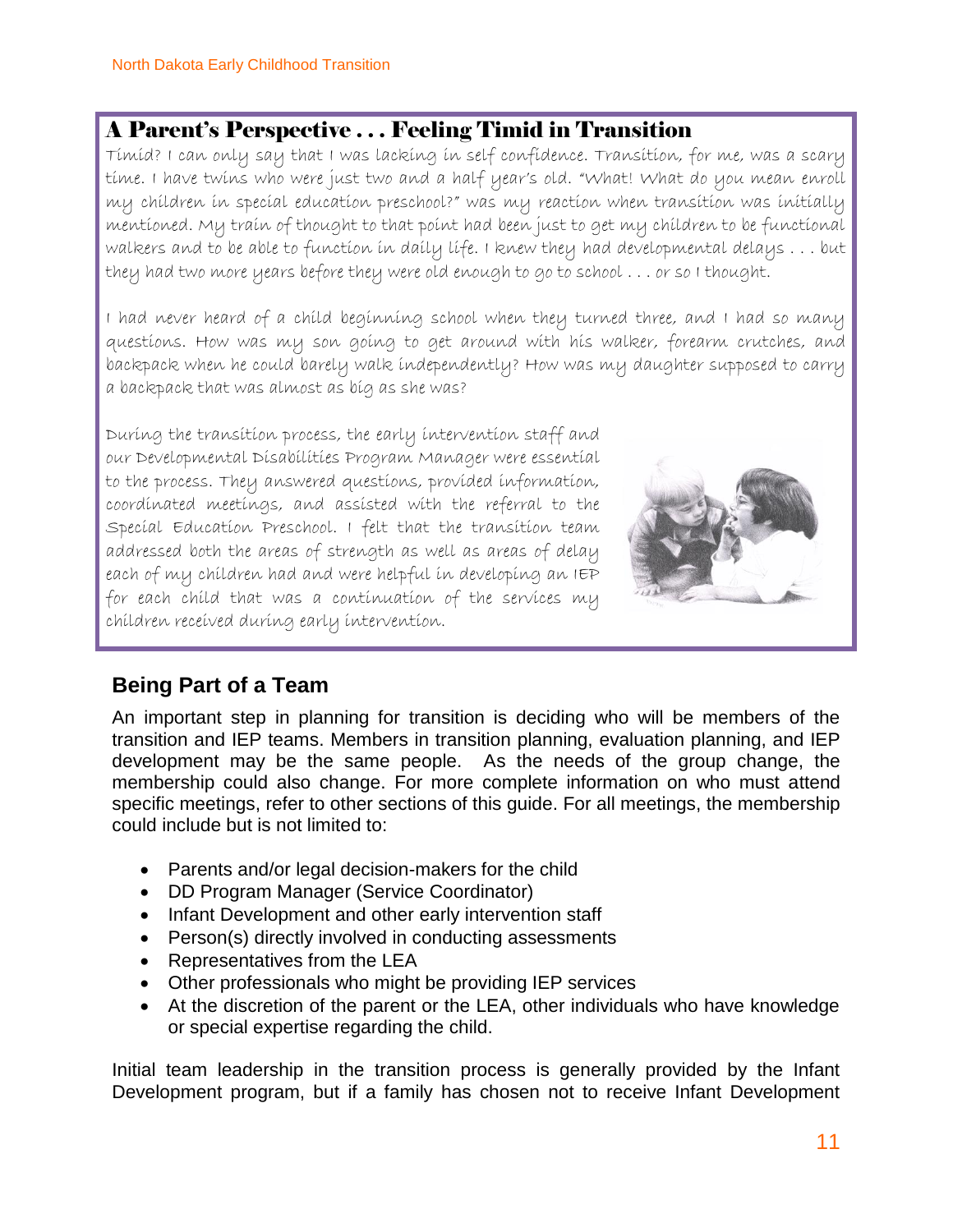services, the DD Program Manager (Service Coordinator) will facilitate transition activities. As a child approaches age three, LEA staff will also become involved in facilitating transition activities. Once the LEA initiates services, such as the evaluation process to determine Part B eligibility and the development of an IEP, they will facilitate the planning process.

Building relationships takes time, effort, trust, mutual respect, and communication. Here are some tips for working on a team that may help everyone involved work together as they plan for transition.

- **Each team member brings different expertise, values, and resources.**
- **Seek Information.** It is okay to say "I don't know" or "I don't understand" or to ask for assistance or more information.
- **Share information that will help team members to understand everyone's opinions**. Do not be afraid to state an opinion, answer questions, and discuss priorities.
- **Listen to each member of the team.** Try to identify the reasons for each person's specific needs or recommendations.
- **Generate multiple suggestions to address each issue discussed and identify the pros and cons of all suggestions before selecting one.**
- **Remember that differences of opinion are okay and are to be expected.** Team meetings are an opportunity to listen to all points of view and make decisions together.
- **If time runs out and things still need to be done, request that the meeting continue at a future date.**
- **When meeting minutes are kept, make sure that parents and each agency receive a copy of the minutes.**
- **Check to make sure that discussion or decision points are included and complete.**
- **It will be helpful to plan the membership of each team and keep a record of the names and contact for each person on the team.**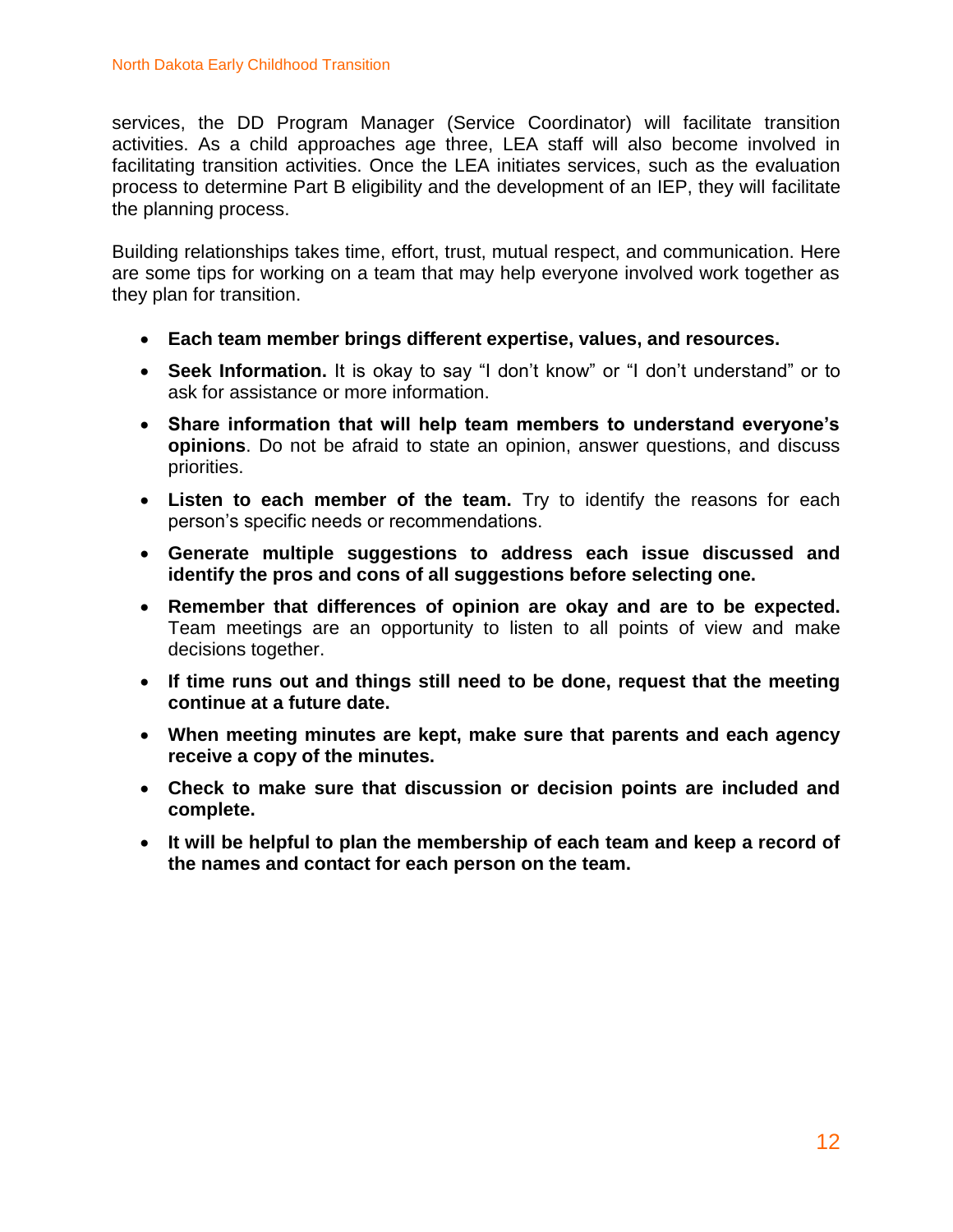

### **Special Tips for Families Speaking Up for Your Child**

Speaking up for your child is an important part of your role as part of a team. You are the constant in your child's life and a constant member of the team while other team members will change. You may find that sometimes you will need to remind the team of what is best for your child. The information that you provide about your child and your family's strengths, values, and challenges is as important as evaluation data provided by professionals and is vital to planning effective programs for your child.

Remember that families and professionals must work together as the job cannot be done by either alone. Keeping an open mind to look at all the possible options will facilitate decision-making and enhance the team process.

You may build relationships with other team members by:

- Clearly making your thoughts known,
- Respectfully listening to others' perspectives,
- Understanding the law, knowing your rights, and basing your suggestions on these foundations,
- Emphasizing the positives and expressing your appreciation when appropriate,
- Being persistent and focused on what is best for your child, and
- Understanding that others have times when they are unsure of the correct course of action and offer support without judgment.

#### From a Coordinator. . .

We've found that by starting the transition process early we can get to know the child and the family and build a relationship with them that helps them leave the support of the early intervention program. So many stressful situations have been alleviated when we really know the child and can talk with the family about their questions long before concerns become problems.

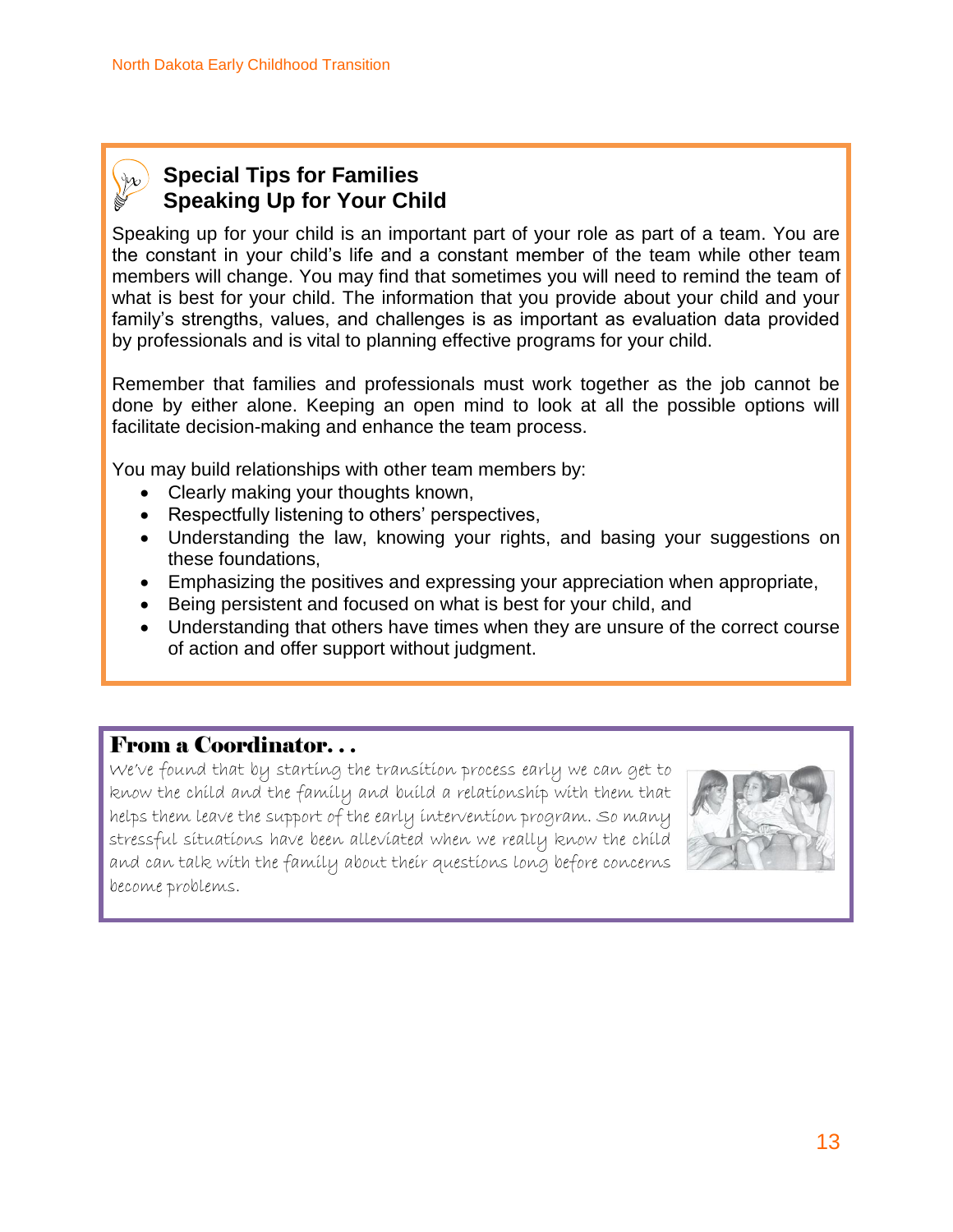## CHILD'S AGE: 2 YEARS

### **Beginning the Process of Transition**

When children and families enter early intervention, an important outcome is to prepare for the transition to future activities, services and programs. The process of transition starts with discussions and planning steps long before the formal process begins. There will be several discussions about concerns, needs, and opportunities in preparation for the meetings and activities of transition.

#### **Early intervention Role**

- Share information about community supports and services that may be available or may be developed as the child's needs are identified
- Provide the family with this Transition Guide
- Assist the family with questions and concerns about transition
- Assist the family in determining what information might be helpful to gather and share with the Transition Team
- Consider developing transition outcomes with the family

#### **Family's Role**

- Work with the team to gather any information that will be helpful and might prepare for transitioning
- Write down any questions about leaving early intervention services
- Review the quide and ask questions

### A Parent's Perspective…

"Never be afraid to ask questions and to talk about those issues about your child that matter most to you. Sometimes everybody else is worried about their agendas and their paperwork, but you need to go ahead and get your needs met. That's the most important."



#### **What Happens Next?**

Now the work begins to prepare child, family, and staff for moving ahead to the next program and new possibilities. It is a time to explore community settings and services and talk with others about preschool experiences. A worksheet for parents called *Information about My Child* is included in Appendix A. This worksheet can help parents and other family members organize their thoughts about a child's abilities and preferences.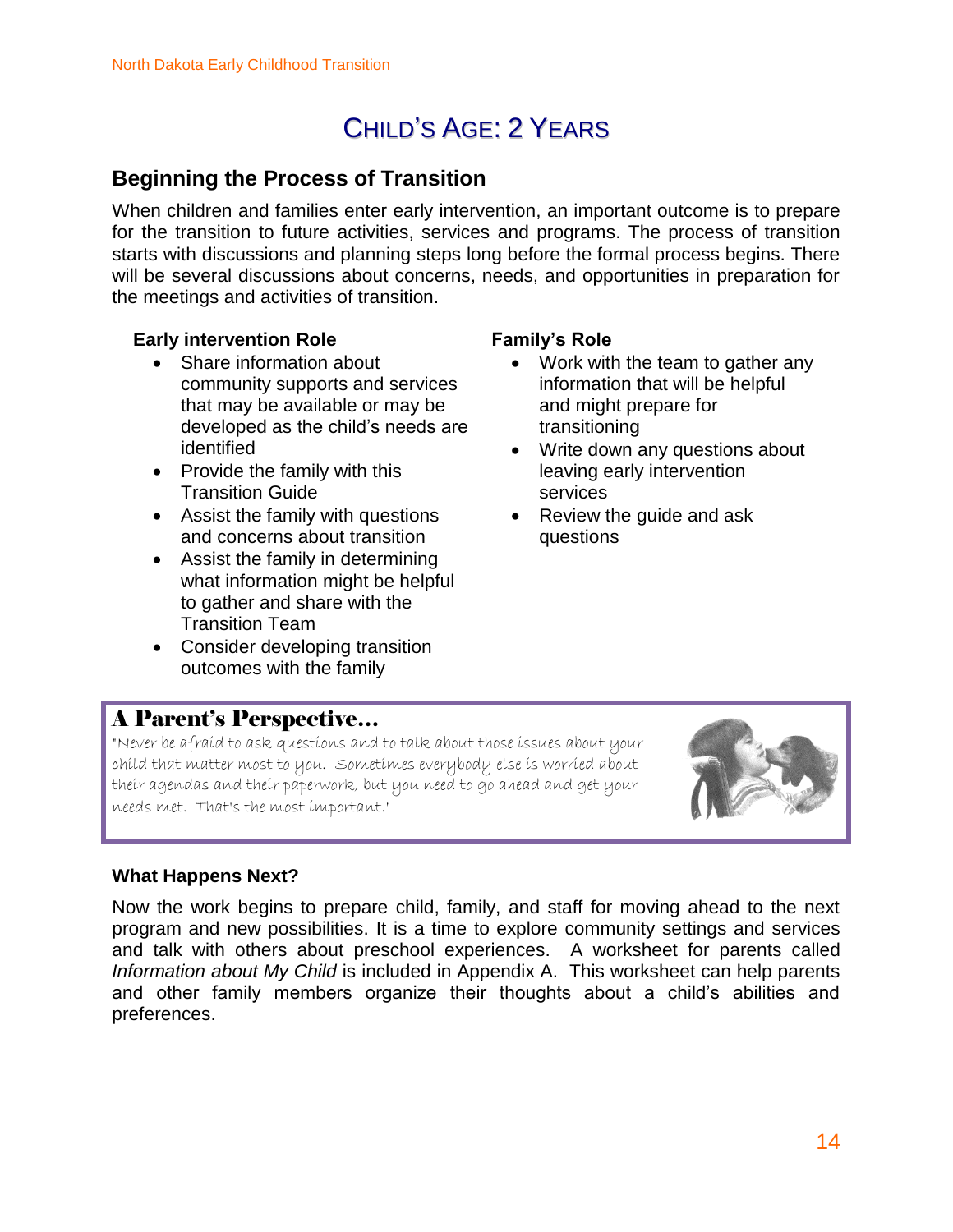### **Special Tips for Families Sharing Information**

All members of the team will find it helpful to hear about your child's past experiences, strengths and needs, likes and dislikes, as well as any special relationships your child has developed. You can help the members of your child's planning team to understand your child as an individual*.* Following are some tips and resources that may help you prepare to share information about your child.

 Prior to each meeting, collect and write down information that you want to share, any changes that you want to make or questions that you want to ask so that your concerns are not forgotten.

 Complete the parent worksheet in Appendix A of this guide "Information about My Child." Consider copying this form to give to others during the meeting. Prior to each meeting, obtain an agenda and list of participants. This should be provided to you with a Notice of Meeting form. Let the meeting organizer know who will attend the meeting with you and what topics you would like to discuss so your concerns can be included in the agenda.

It is helpful to have regularly scheduled times to share ideas and communicate about your child with program staff. You may want to establish a communication schedule that is quick to use and efficient for communicating important information between meetings. When a child begins to attend a regular classroom program, some early childhood programs and families have found that sending a notebook to and from preschool, regular e-mails, weekly phone calls or visits to the program enhance communication. A positive relationship with the professionals that work with your child will be enhanced by consistent communication.

#### **Parent-to-Parent Support and Family Support**

It is important to recognize that families may need additional resources during and after transition that they have not had in place prior to their child turning two. Families may want information and emotional support from another parent that has experienced some of the same things that they are going through and who could also assist them after their child has turned three.

North Dakota early intervention has a network of Experienced Parents who have had children in early intervention. Experienced Parents can be matched up with families in early intervention at any time. The Experienced Parent's ability to assist a family decreases after they leave early intervention services, so it is important to assure that families have an alternate support network once their child turns three.

There are a number of family focused resources, as well as national supports that families can access by contacting your Service Coordinator or the Part C Coordinator.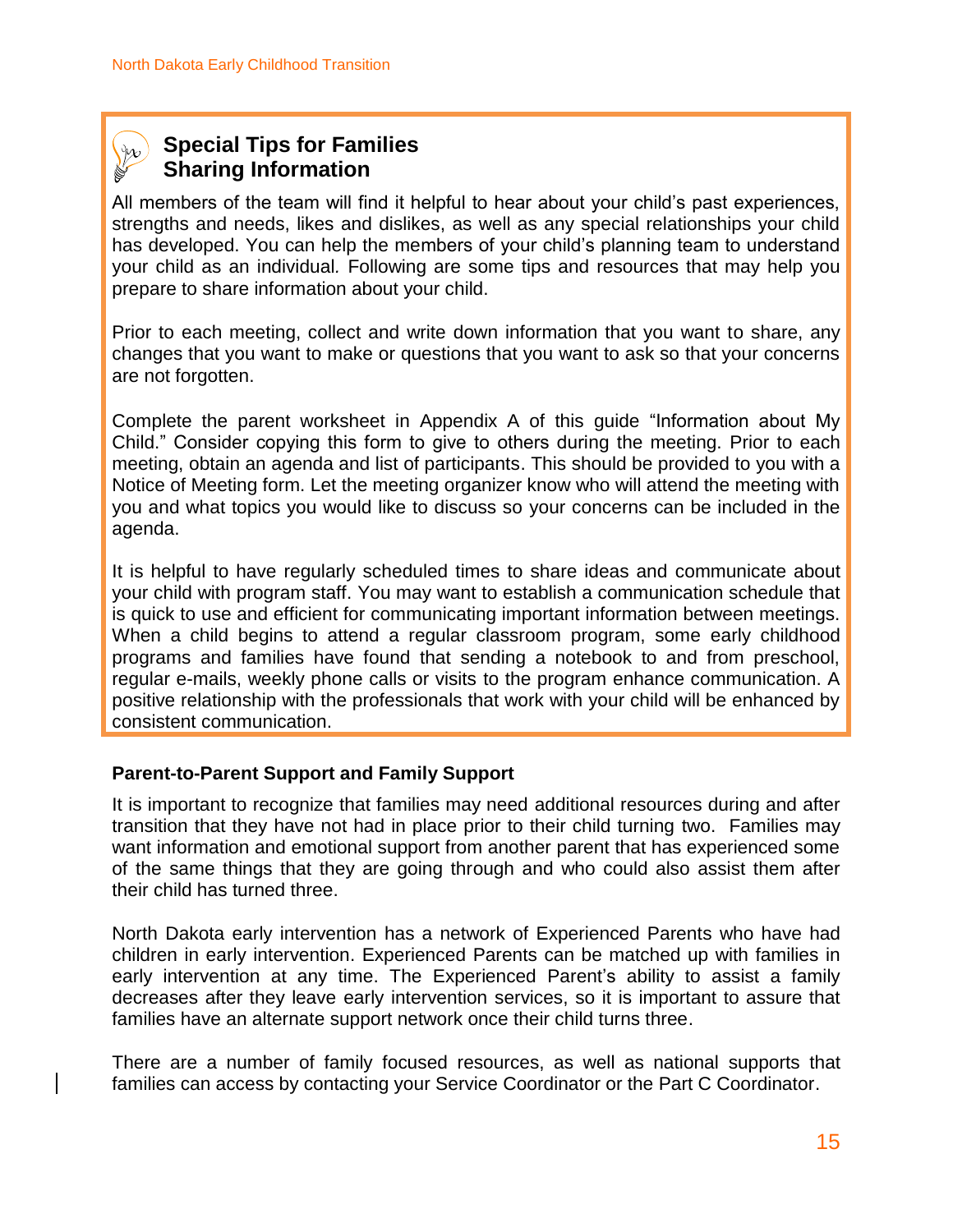### CHILD'S AGE: BETWEEN 2 YEARS, 3 MONTHS AND 2 YEARS, 7 MONTHS

#### **Making Decisions about Current and Future Services**

#### **The Transition Plan**

Transition looks different for every child. Children can transition to a variety of settings, such as community preschools, daycare settings, or early childhood special education services. To ensure the transition goes as smoothly as possible and that the child is successful, early intervention staff and parents develop a Transition Plan. The Transition Plan is a time for everyone currently involved with the child, and those potentially involved with the child, to come together and talk about the opportunities available to the child.

Every child participating in early intervention will have a Transition Plan written as part of their IFSP. Early intervention staff will begin discussing transition with families around the time the child is 2 years old. Early intervention staff will start the development of the Transition Plan no later than when the child turns 2 years, 6 months and assist the family to finalize the plan no later than when the child turns 2 years, 9 months. This Plan is individualized and addresses any unique family circumstances.

#### **IDEA Part C—§ 303.209 Transition to preschool and other programs.**

[\(d\) T](http://idea.ed.gov/explore/view/p/%2Croot%2Cregs%2C300%2CD%2C300%252E321%2Cf%2C)he State lead agency must ensure that for all toddlers with disabilities –

(1)(i) It reviews the program options for the toddler with a disability for the period from the toddler's third birthday through the remainder of the school year; and

(ii) Each family of a toddler with a disability who is served under this part is included in the development of the transition plan.

(2) It establishes a transition plan in the IFSP not fewer than 90 days – and, at the discretion of all parties, not more than 9 months-before the toddler's third birthday; and

(3) The transition plan in the IFSP includes, as appropriate-

(i) Steps for the toddler with a disability and his or her family to exit from the part C program; and (ii) Any transition services that the IFSP Team identifies as needed by the toddler and his or her family.

Transition planning activities continue between 2 years, 3 months and 2 years, 7 months, when the Transition Planning Conference occurs. The Transition Plan may be developed as part of the Transition Planning Conference or during an IFSP meeting. For more information about the Transition Planning Conference, refer to the section *Child's Age: 2 Years, 7 Months*. Before the Conference happens, it is important for early intervention to obtain parental consent before communicating with the LEA. According to federal law, early intervention must inform the LEA regarding the children who are "potentially eligible" for early childhood special education services.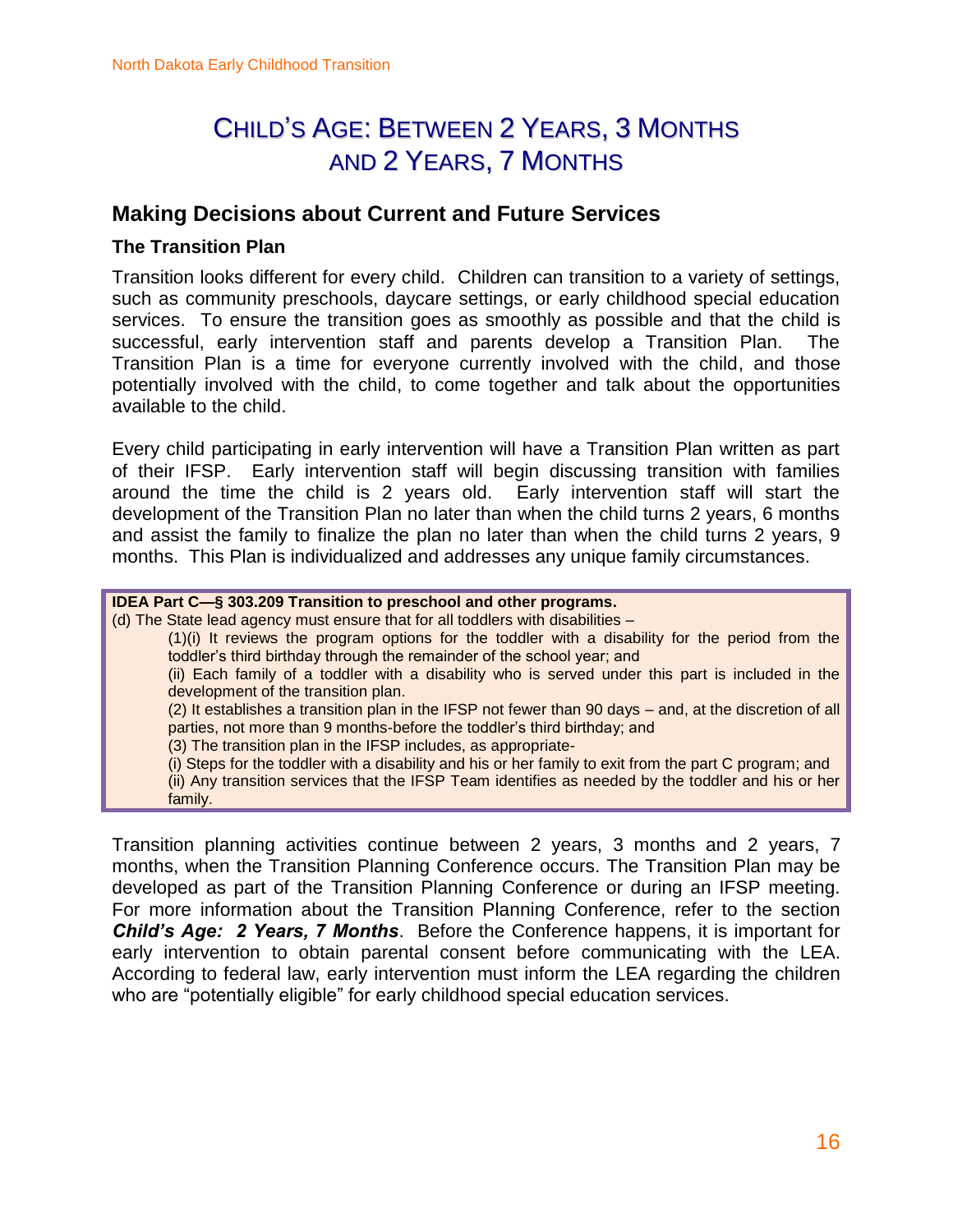#### **Parent Opt Out of Disclosure of Information, Notification and Referral**

Parents who have a child on an active Individual Family Service Plan and are two years, five months and older, have the right to opt out of having the LEA informed that their child will be turning three years old. This will be discussed at a team meeting, such as an annual IFSP meeting or periodic review, closest to when the child turns two years, five months old.

If a parent chooses to opt out of the referral to Part B, they must sign the *Opt Out of Notification to the State Department of Public Instruction (DPI) and the Local Education Agency (Public School) Form*. The signed form must be returned within ten days or no later than the time their child is two years, five months old. If the form is not returned, early intervention will assume that the parent has decided not to opt-out and the LEA Notification will be sent. (See Appendix E for form)

If a parent who has signed an opt out form changes their mind regarding LEA involvement and possible Part B eligibility determination between the ages of 2 years, 6 months and 2 years, 11 months old, early intervention will assist the family in completing the *Post Opt out LEA Contact* form to assist families in connecting them with their local school district. Once the *Post Opt Out LEA Contact* form has been completed and contact has been made with the local school district, early intervention staff will then share the LEA Packet of Information, upon parental consent. This could occur at any time prior to a child's third birthday. (See Appendix F for form)

#### **Notification**

North Dakota defines children who might be potentially eligible for special education services as any child being served by Part C on an active IFSP at the age of 2 years, 6 months or older.

Part C early intervention will refer children potentially eligible for Part B services by 2 years, 6 months to the LEA where they live. The notification of potentially eligible children is a legal requirement for the Part C program. The information sent to the SEA and the LEA includes the child's name, date of birth, parent's contact information which includes their name, address and phone number and referral date of LEA Notification. The information sent may also include Service Coordinator name and contact information and primary language used by the family.

The notification taking place by 2 years, 6 months, along with the Joint Prior Notice, serves as an invitation to the Transition Planning Conference. Early intervention staff will ensure families have information about Part B early childhood special education services and have discussions about their child's abilities, strengths, and needs and family's future plans.

The LEA must participate in the Transition Planning Conference for any child that is potentially eligible for Part B services, if the parents have not chosen to opt out of Part B services. The participation of LEA personnel at the Transition Planning Conference provides a valuable opportunity for parents to learn more about early childhood special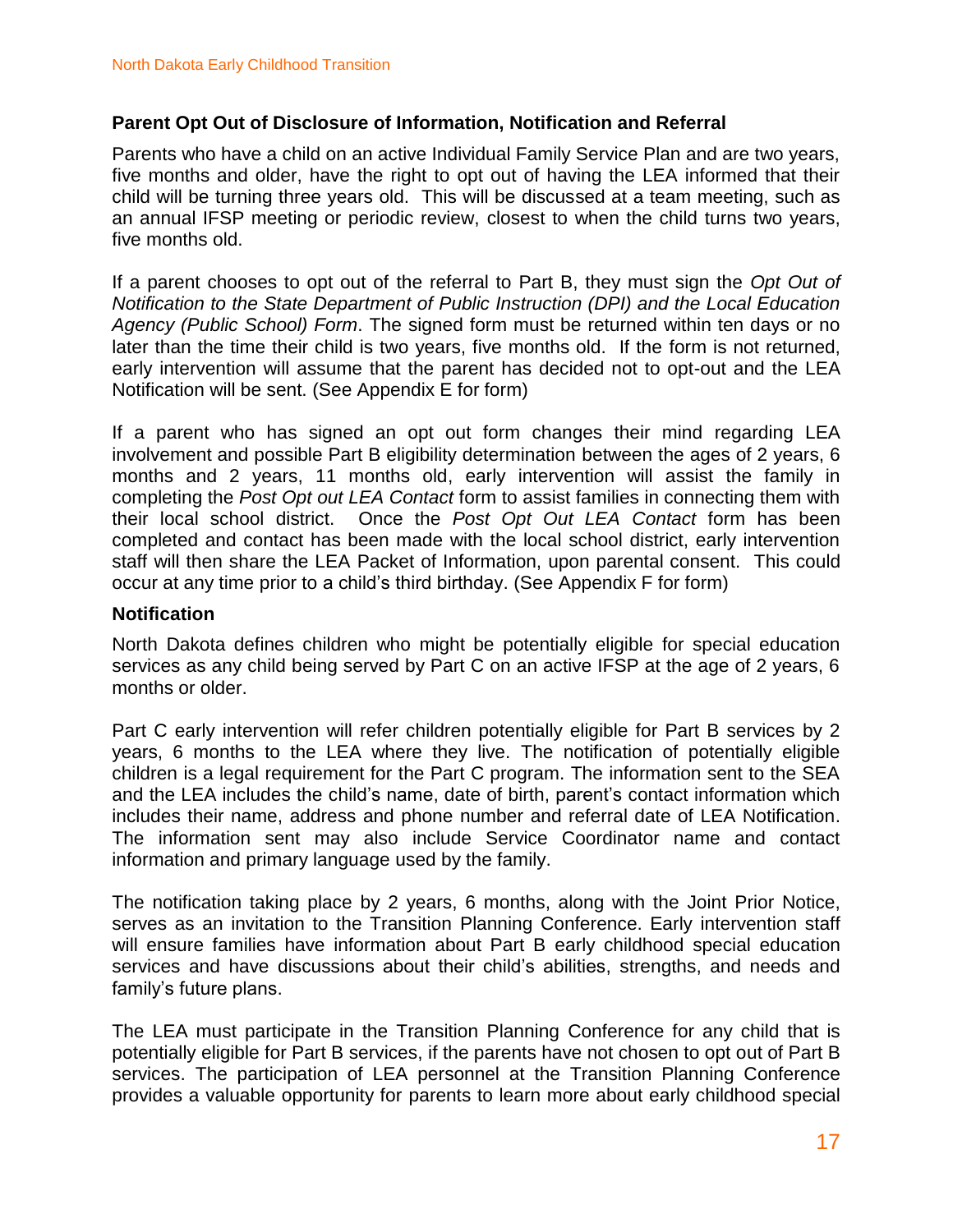education services and make informed decisions. Parents can ask the LEA representative questions directly and get more information. Inviting an LEA representative to the Transition Planning Conference does not mean that there is consent for the initial evaluation process to occur or for services to begin.

#### **Including the LEA in the Transition Planning Conference**

The early intervention staff will work with parents to get a release of information signed so that the child's IFSP, assessments, and any additional reports are sent to the LEA. In addition, a Joint Prior Notice will be sent to parents, the LEA, and additional people that parents may want at the meeting. It is a "Joint Prior Notice" because it meets both Part C and Part B's procedural safeguard requirements regarding this meeting.

Procedural safeguards are put into place through federal and state regulations to protect the rights of children with a disability and their parents or guardians. NDDPI has developed two guidance documents to assist parents in developing a clear understanding of IDEA and their procedural safeguards. These rights must be reviewed with the parents/guardians during the transition process. Additional information relating to procedural safeguards can be obtained through the LEA and at the following website: [https://www.nd.gov/NDDPI/uploads/60/ParentalRightsforPublicSchoolStudentsReceivin](https://www.nd.gov/NDDPI/uploads/60/ParentalRightsforPublicSchoolStudentsReceivingSpecialEducationServices8410.pdf) [gSpecialEducationServices8410.pdf](https://www.nd.gov/NDDPI/uploads/60/ParentalRightsforPublicSchoolStudentsReceivingSpecialEducationServices8410.pdf)

Parents should receive the *Parental Rights for Public School Students Receiving Special Education Services: Notice of Procedural Safeguards* either before or at the Transition Planning Conference. It is important for the family to know that the LEA will open a record for the child on the state school data system (TieNet) and the laws relating to records privacy will apply.

#### **Making Decisions about Developmental Disabilities Program Management**

Because there is a different set of eligibility criteria that is used for anyone over the age of 3, a parent's relationship with their Developmental Disabilities Program Manager may end the day before the child's third birthday. Any services their child is receiving through the Developmental Disabilities Home and Community Based Services waiver will end the day before the child's third birthday. It is the right of every child in early intervention to apply for eligibility after 3, but it is important to know that the criteria for eligibility is different and a child's delays and/or disabilities are assessed differently. During this time of transition, the DD Program Manager will help a parent decide whether or not to have their child considered for ongoing Developmental Disabilities Program Management.

 **If parents decide to have their child considered for ongoing Developmental Disabilities Program Management,** they will work with their DD Program Manager (DDPM) to decide if any additional testing is needed. It is possible that they will be able to use the current testing that is available through assessment in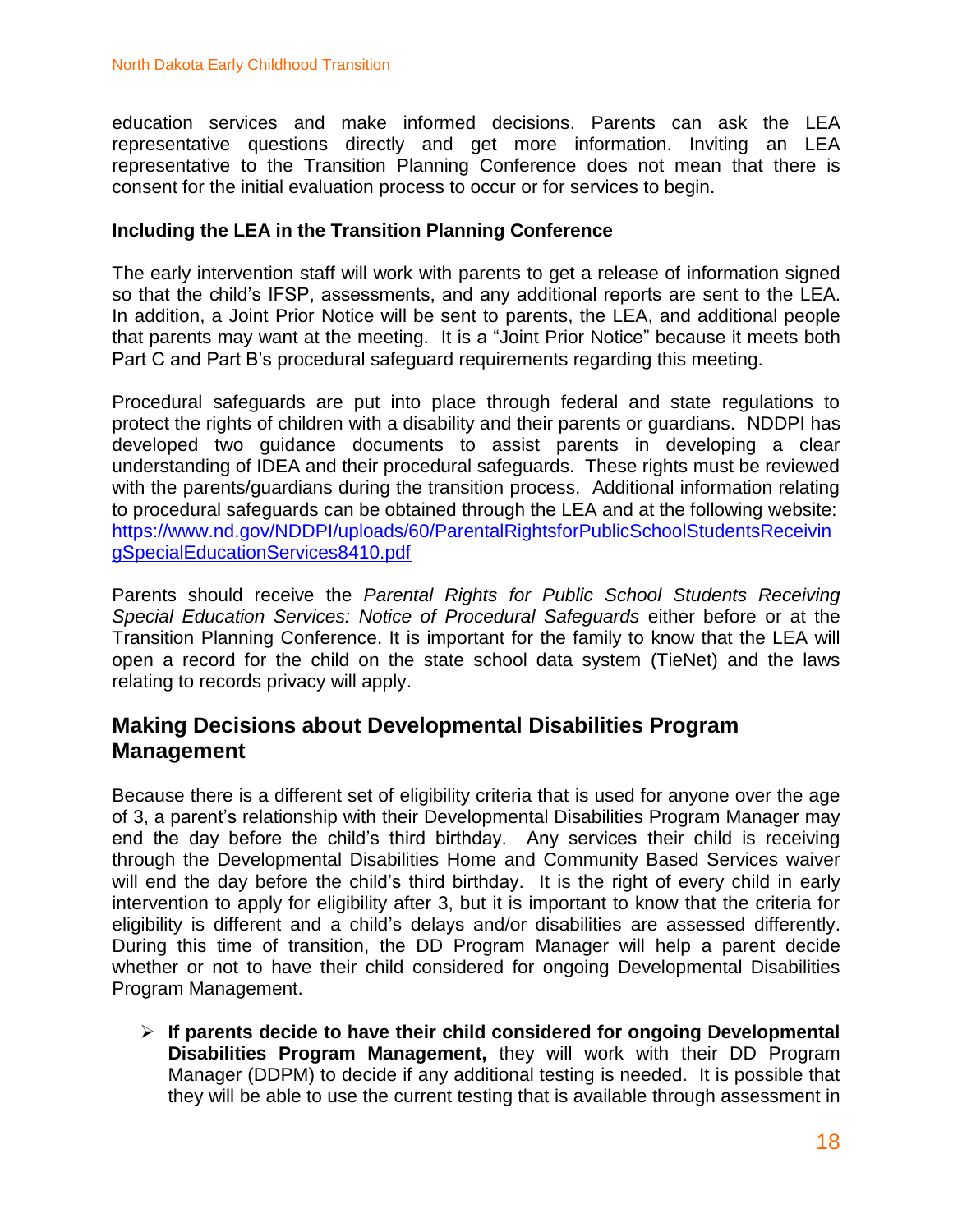early intervention or the testing that may have been done for determining if the child is eligible for early childhood special education services. It is important to note that eligibility for early childhood special education services (Part B services) and DD Program Management are completely different and not related to one another. It is possible that the child may be eligible for early childhood special education services and not be eligible for DD Program Management. In some cases, it may be determined that further testing is needed. If that is the case, the DDPM will work with parents to get the testing that is needed for their child.

Parents will also have discussions with their DDPM about what types of services may be needed for their child. This is important because the child may be eligible for DD Program Management but not meet the criteria to access services from the Home and Community Based Waiver(s). In order to meet the criteria for the Home and Community Based Waiver, in addition to DD Program Management, a child must have a need and qualify for one of the waivered services at least on a quarterly basis. Being eligible and using the waiver services is the only way that a child can continue to be eligible for the income and asset disregard for Medicaid. Some of the services that are included under the various waivers for children include the following:

#### **Intellectual Disability—Traditional Waiver**

- In-home supports
- Behavioral Consultation
- Environmental Modifications
- Equipment and Supplies

#### **Autism Waiver**

 For further information regarding the ND Autism Waiver please visit: <http://www.nd.gov/dhs/autism/>

#### **Medically Fragile Waiver**

 For further information regarding the ND Medically Fragile Waiver please visit: [https://www.nd.gov/dhs/info/pubs/docs/medicaid/brochure-medically-fragile](https://www.nd.gov/dhs/info/pubs/docs/medicaid/brochure-medically-fragile-children-waiver.pdf)[children-waiver.pdf](https://www.nd.gov/dhs/info/pubs/docs/medicaid/brochure-medically-fragile-children-waiver.pdf)

Parents can expect that their DDPM will keep them informed of how their child's eligibility decision is progressing. Parents may ask to attend their child's eligibility meeting at their regional human service center and will be made aware of the decision by mail. There will be information included in the letter about parental rights to appeal any decision that parents do not agree with.

If the child is found eligible and meets the criteria to qualify for additional waiver services, DD Program Management and any additional waiver services will continue without interruption, and the DDPM will continue to work with parents on any additional paperwork needed to get the services the family and child need.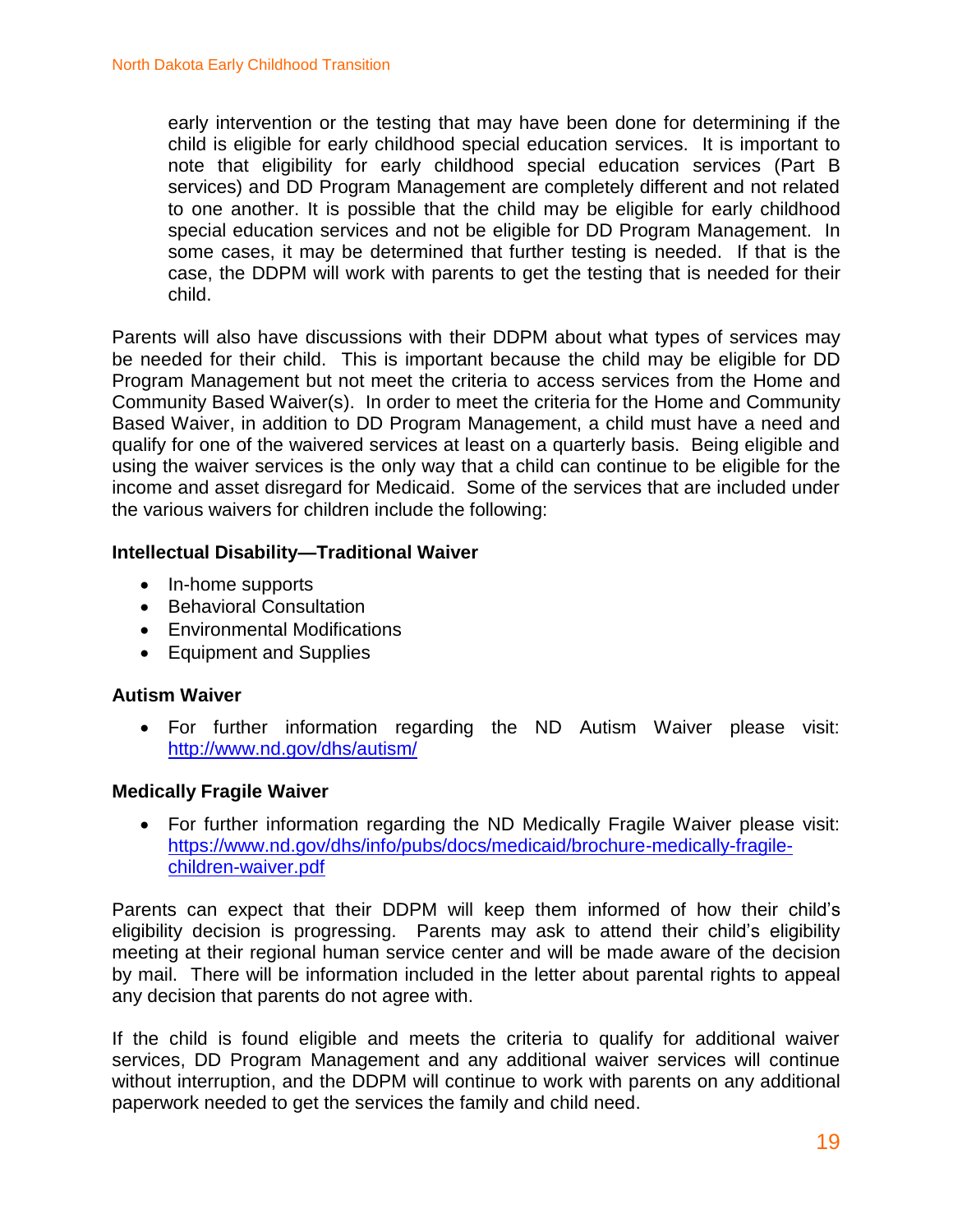**If parents decide not to pursue ongoing DD Program Management,** their early intervention team will work with them to understand how this may impact their child and family. It will mean that they will not have access to the income and asset disregard that may currently assist a child to be eligible for Medicaid, if income and assets are too high to qualify through other means. The DDPM will work with parents to determine when their child's Medicaid will terminate. Parents can choose to reapply on behalf of the child but if income and assets are too high, parents will incur a recipient liability. They will need to decide, with the county eligibility worker, if this is a benefit to the family or not. In addition, the county eligibility worker can look at other medical coverage programs that may be available to families.

If parents were receiving any other supports or services through the Home and Community Based Waiver, such as in-home supports, behavioral supports, environmental supports, and/or equipment and supplies, their ability to use these will end when their child turns three.

#### **Early Intervention Role**

- Begin the discussion regarding a transition goal and plan
- Discuss the parent's option to opt-out
- Ensure that parents have the opt-out form
- If parents want referral to LEA, send LEA **Notification**
- With parent consent, send LEA Packet of Information
- With parent consent, contact LEA to schedule the Transition **Conference**
- Send Joint Prior Notice upon scheduling the Transition Conference

#### **LEA's Role**

- Participate in the scheduling of the Transition Conference
- Inform the family of their rights in special education if appropriate
- Review child find information

#### **Family's Role**

- Think about what services are needed/desired after the child turns 3
- Participate in the development of a transition outcome and the beginnings of the transition plan
- Review the opt-out policy and form
- Decide whether a referral to LEA should be made
- With EI staff decide on participants in the Transition Conference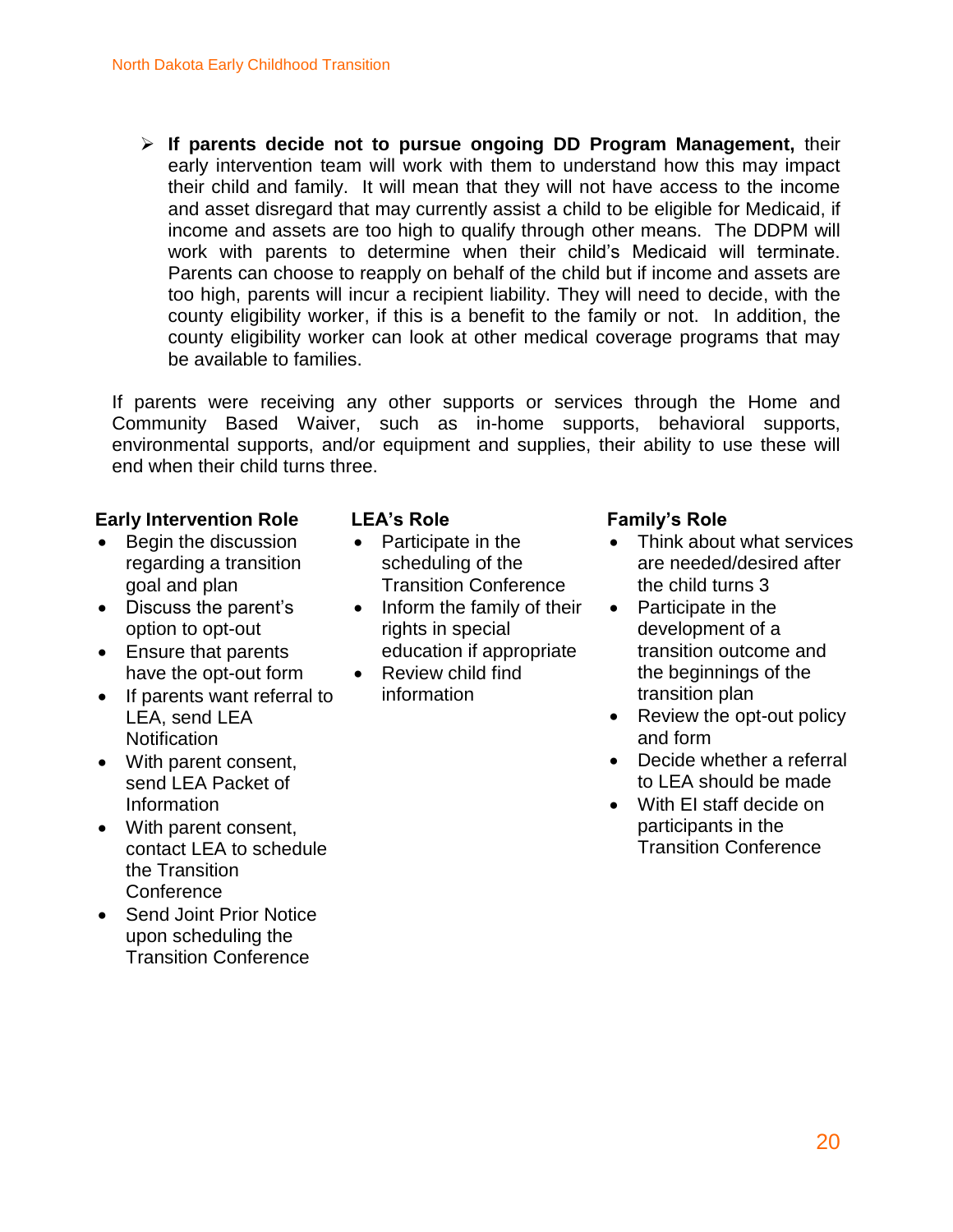## CHILD'S AGE: 2 YEARS, 7 MONTHS



### A Parent's Perspective…

"If I had been given a chance to keep my child in early intervention, I would have made that choice in a heartbeat, but since I had no choice but to move him to Part B services, I made the move. What I came to find out was that it was the best solution for him all around. He was ready for more intervention and truly benefited from it."

### **Transition Planning Conference**

The first joint conference with early intervention, LEA staff, and parents will occur by the time the child is 2 years, 7 months old and is coordinated and facilitated by early intervention. The purpose of this meeting is to begin to share information between the family and the two agencies about the needs of the child and to formalize the activities that will be necessary to complete prior to determining eligibility for early childhood special education services.

A very important topic for this conference is to identify the steps of the evaluation process that will determine a child's eligibility for early childhood special education services. Before a LEA can begin the evaluation process, the parent must provide written consent for the initial evaluation process. Once consent is given, the LEA has 60 days to complete the evaluation process. Gathering the evaluation information from early intervention, medical services, observations of parents and other family members will be a foundation for determining what new information will need to be collected during this time.

After this meeting with the LEA representative, parents may choose not to proceed with an initial evaluation for determining their child's eligibility for special education. It is important for parents to understand that if they change their mind, assistance with contacting their local school district can still occur.

#### **Who Will Attend?**

Members of this team are the same as required for an IFSP team. Parents may invite additional family members and others to attend. Additional information regarding the members of a team is provided throughout this guide.

#### **What Will Happen?**

At this meeting, several important activities should occur:

- Parents will be informed of their rights under the law (IDEA Part B Procedural Safeguards) and have their rights explained by a representative of the LEA.
- A transition timeline will be finalized.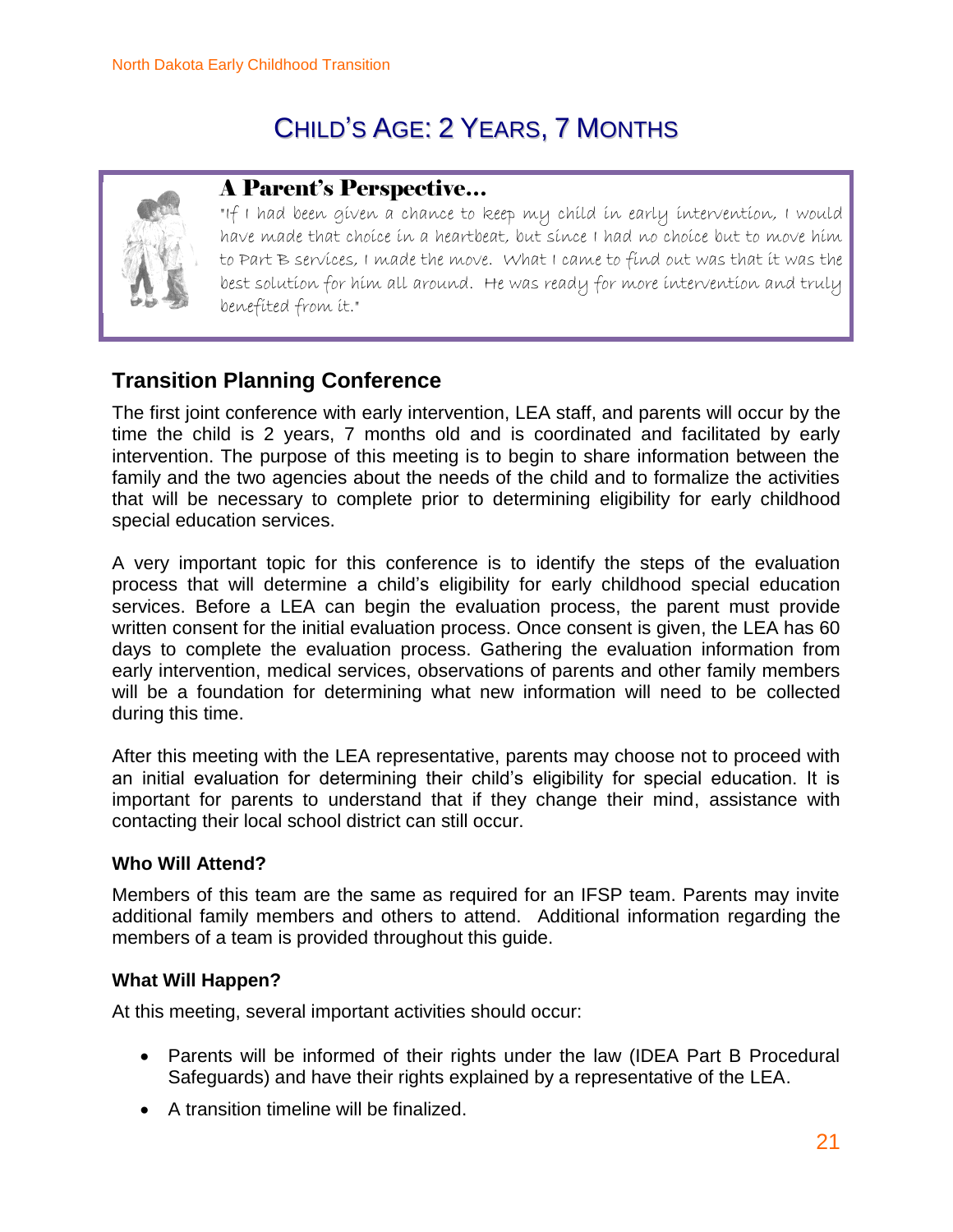- The child's current IFSP, assessments, and other relevant records will be reviewed.
- An evaluation process will be planned with any needed additional assessments scheduled to determine eligibility for the early childhood special education services, redetermination of eligibility for Developmental Disabilities Program Management, and provide important information about the child's present level of performance and educational and functional needs.
- The LEA may use the results from any current early intervention assessments as part of this process.
- Potential services and settings will be discussed and opportunities to visit programs may be planned for the family.

#### **Early intervention Role**

- Invite a representative from the LEA to attend
- Arrange for the meeting in a location agreeable to all team members, preferably in one of the child's current environments
- Provide a Joint Prior Notice of the meeting to the family with copies sent to the LEA and early intervention staff
- Send assessment results and other early intervention records promptly to the LEA with parent consent
- Review and revise existing Transition Plan including services and action steps as well as plans for additional assessments
- Assist families in learning more about programs, settings and services as part of the IFSP Transition Plan

#### **LEA's Role**

- Inform the family of their rights in special education
- Consider the family's concerns about the transition
- Obtain parent's consent to begin the initial evaluation process
- Review existing information including the IFSP
- Determine whether additional information will be needed
- Determine steps and activities to obtain any needed assessment information across a variety of environments in a timely manner
- Assist families in understanding information on how the LEA can work with the child and family in different settings

#### **Family's Role**

- Provide written permission for the release of the child's records to the special education unit to share evaluations, IFSP, and relevant information
- Share hopes and dreams for the child
- Review parental rights information
- Participate in planning and completing the transition process at a level that feels comfortable
- Share questions and concerns about anything that is unclear
- Participate in the planning where any further evaluation procedures will occur
- Sign necessary consent forms for evaluation
- Work with the team to learn more about programs and placement options for the child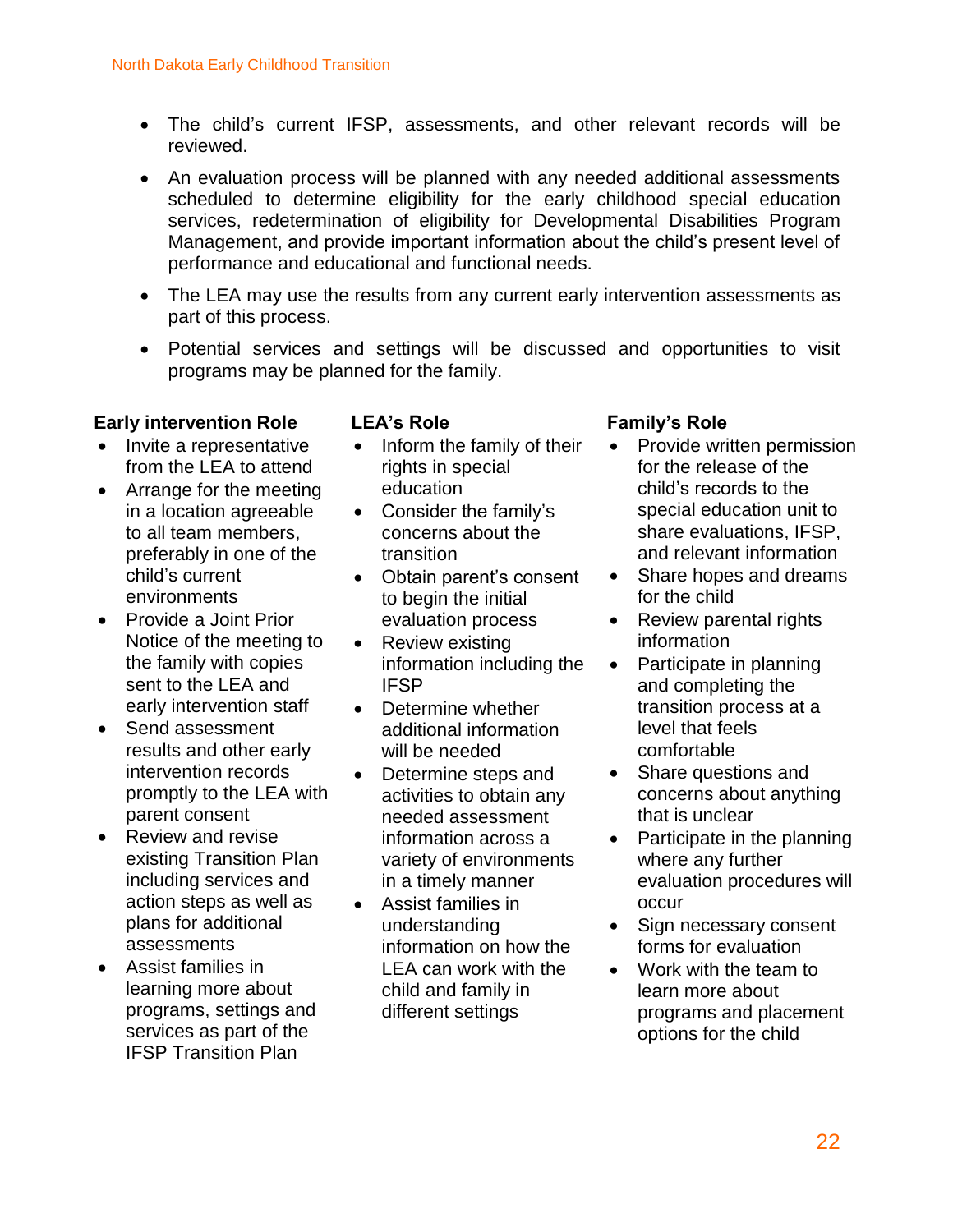### **Special Tips for Families Making Decisions**

Important decisions about the services your child will receive and the location in which those services will be provided are made during the transition process. The extent to which you are involved in these decisions is up to you and you may participate at different levels for the various decisions and topics considered. The decision-making process will be more comfortable if you have adequate information on which decisions may be based.

Gathering information will be a first step in preparing for your child's transition. It may be necessary to learn about laws, talk with school personnel and research placement options. You may find it helpful to keep a written record or notebook of your activities and correspondence for your reference. Types of information can include:

- Laws and regulations that affect children with disabilities. Your early intervention team or the Special Education Unit Director in your community should be able to provide these. They can also be found at the Individual's with Disabilities Education Act website: <http://idea.ed.gov/>
- Information about available services, placement options and contact information for other school personnel in your district that may be available to work with your child.
- You may wish to ask the program about their approach to teaching young children.
- Get ideas from "experienced" parents and service providers about other similar situations and transitions.
- Look into other resources available from your child's early intervention program, preschool programs, and other government agencies.

### A Parent's Perspective. . .

The array of supports that will help your child learn and grow may be very different from what will be right for another child. Remember that the plan Can change when needed.



### **Evaluation Process**

An important part of the Transition Plan is the completion of an evaluation to determine whether the child is eligible to receive early childhood special education services. Eligibility for early intervention services in the early intervention program does not automatically transfer to eligibility for early childhood special education services at age three, nor does any specific diagnosis automatically qualify a child for special education and related services at age three. It is the responsibility of the LEA to complete a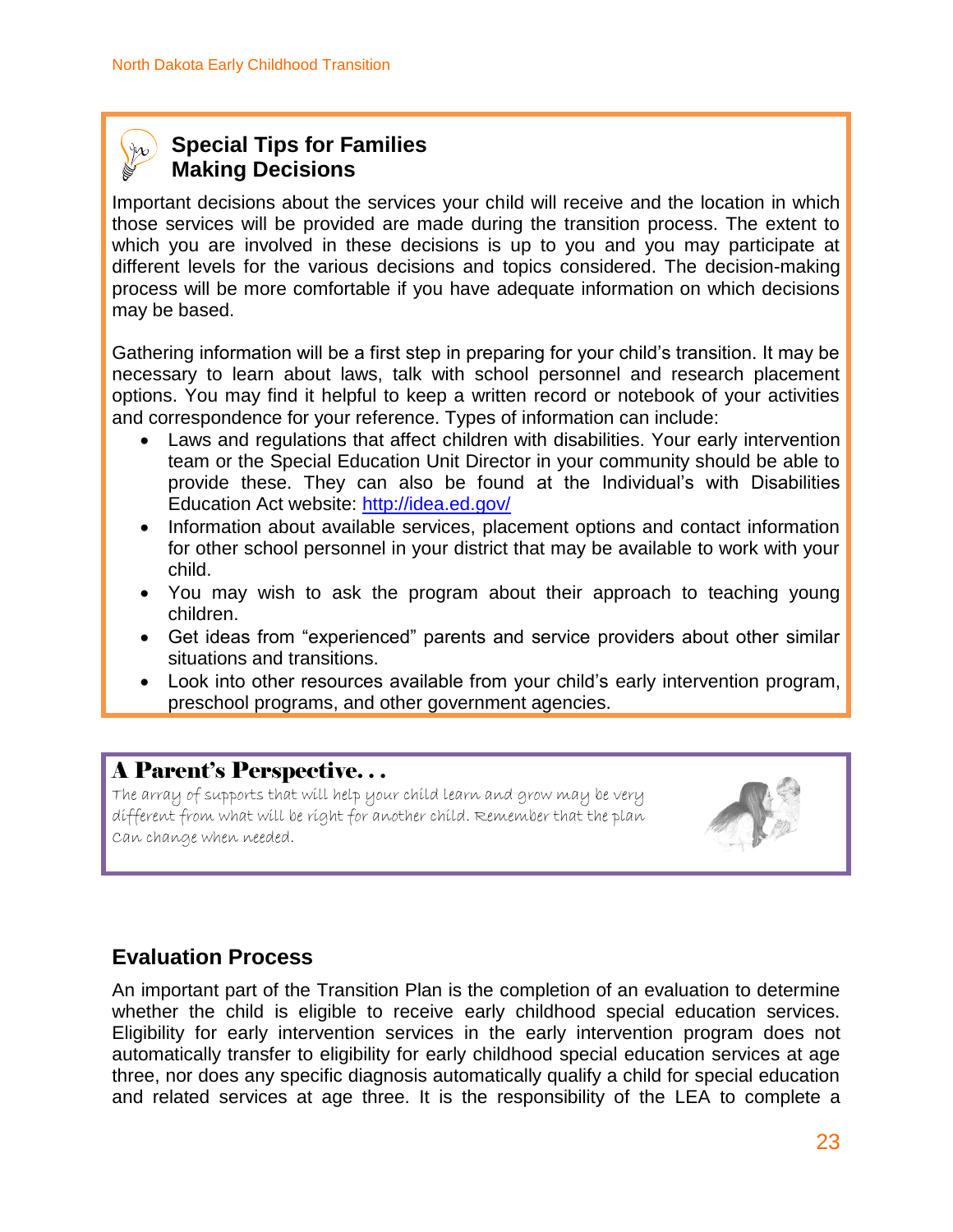comprehensive evaluation. In some instances, early intervention staff may supplement LEA staff with further evaluation information.

The involvement of the parents and early intervention staff is vitally important in planning and conducting a comprehensive evaluation. The team will need to work together in planning and conducting the required components of the evaluation process. This process will involve reviewing exiting information about the child including assessments and information provided by the parents of the child, the current IFSP, and resources provided through the early intervention assessment process. On the basis of that review, the team must identify what additional information, if any, is needed to determine whether the child has a disability and whether the child needs special education and related services. If the team identifies that additional information is needed, the team must work together to develop a plan to gather and analyze the additional information.

The plan might include a need to complete an assessment(s) or an observation(s) in the following areas of a child's development.

- Hearing and Vision
- Health and Medical History
- Developmental History
- Thinking and problem solving (intellectual/cognitive development)
- Talking, listening, and understanding (communication development)
- Movement—gross motor and fine motor (physical development)
- Independence, activities of daily living at home, school, and in the community (self care)
- Getting along with others (social-emotional development and behavior)
- Assess the need for a piece of equipment or system that is used to increase, maintain, or improve the functional abilities of the child (assistive technology)
- Home/family, neighborhood, community (environmental influences)
- Specific assessments may be considered that relate to the disability of the child

The NDDPI Office of Special Education provides a comprehensive guide of the evaluation requirements and recommendations for the planning process. The ND DPI *Guideline: Evaluation Process* is available at: <https://www.nd.gov/NDDPI/uploads/60/EvaluationProcess20141.pdf>

#### **Team Approach to the Evaluation Process**

In addition to family members and early intervention staff, the early childhood special education professional and other related service providers (e.g. occupational therapist, speech therapist, physical therapist, etc.) will come together with others who are integrally involved in the child's life to plan the evaluation process. The team works together to understand the child's current information and to develop a meaningful evaluation plan.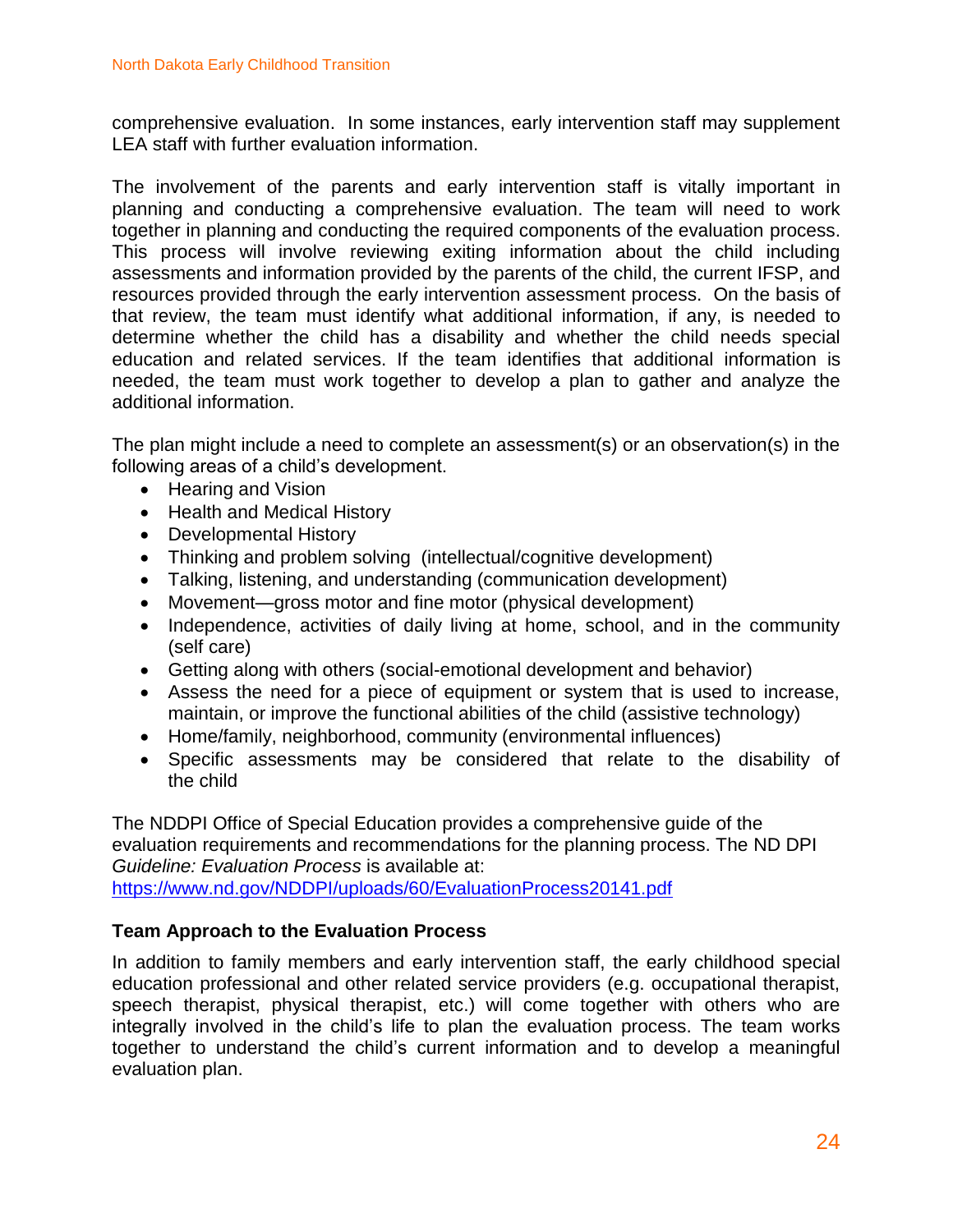Although the LEA is responsible to complete a comprehensive evaluation to determine eligibility, sometimes this can be done as a joint assessment. Joint assessment, means that both early intervention staff and LEA staff conduct assessments. An interdisciplinary assessment is an approach in which members of a team (including both early intervention and LEA staff) employ their own perspectives and materials but who reach decisions collaboratively. Another model sometimes used is arena assessment, which is a process by which all members observe the child in a set of activities to determine the child's strengths and weaknesses in all developmental areas.

The model for evaluation should be carefully and individually planned to provide the most complete picture of the child. Members of the team need to work together in completing observations, conducting the assessments and analyzing the information the team collects. All of this information is important in supporting the decisions regarding the nature and extent of the special education and related services the child needs.

#### **Questions to Ask During the Evaluation Process**

- What will be done and why?
- What information can the team expect to learn?
- What can the family expect to learn about the child?
- How long will it take?
- How can the family help?
- Who will gather the information?
- How will information be gathered?

#### **Ways to Complete the Evaluation**

- Observation of the child with parents, staff, or other children
- Review of records
- Evaluation appointment with individual teacher or specialist
- Team evaluation
- Parent observation checklist
- Medical evaluation
- Screening results

#### **What Happens Next?**

Assessment appointments will be scheduled at convenient locations and times for the child, family, and staff. Parents can help by assuring that their child has eaten and rested before appointments. Parents will have questions during this process and also need to be prepared to talk about the child's routines, skills, and areas of concern.

This is a good time to begin discussions of potential services and visits to various settings that might be appropriate for the child's early childhood experiences so that considerations of services at age three can be discussed at the next meeting. Staff from the early intervention and LEA programs will be helpful in setting up meetings for visits.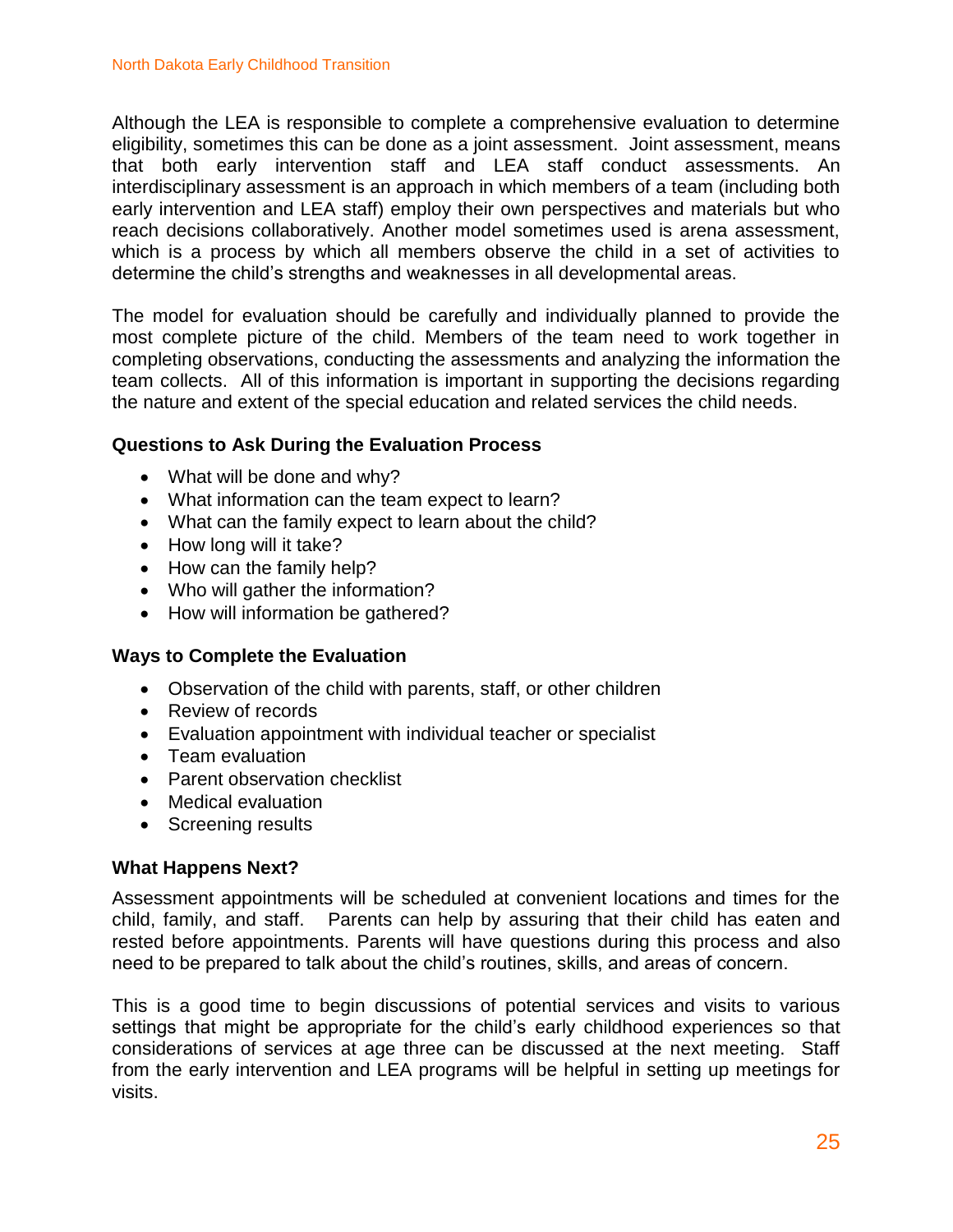

### **Special Tips for Families Visiting Programs**

You will gain valuable information if you are able to visit the local preschools and other possible settings. Some things to look for include:

- The physical arrangement of the environment
- Routines followed (length of time children stay in one group, degree of independence needed, etc.)
- How frequently the children move about or talk with each other
- The activities the children are engaged in and where modifications may be necessary to allow your child to participate
- Staff experience in supporting children with special needs.
- The distance your child would need to travel to attend specific programs
- If children without disabilities also participate

Before visiting programs, it is important to make an appointment with the classroom teacher or program director. Someone from the early intervention program or someone on your child's team can help you set up the visit and may go with you. Obtain the names of the teacher and other staff members you will be visiting. Stop at the main office, introduce yourself and you may need to sign-in stating your reason for visiting.

Think ahead about the information that you want to share about your child and the things that you want to ask the staff. If class is in session, plan ahead with the teacher for the activities you would like to observe and schedule your visit accordingly. Ask the teacher how he or she would like for you to participate with other children or how to respond to children if they approach you. Find out when it would be best to ask your questions and plan your time to talk with the staff when they are not busy engaging directly with children.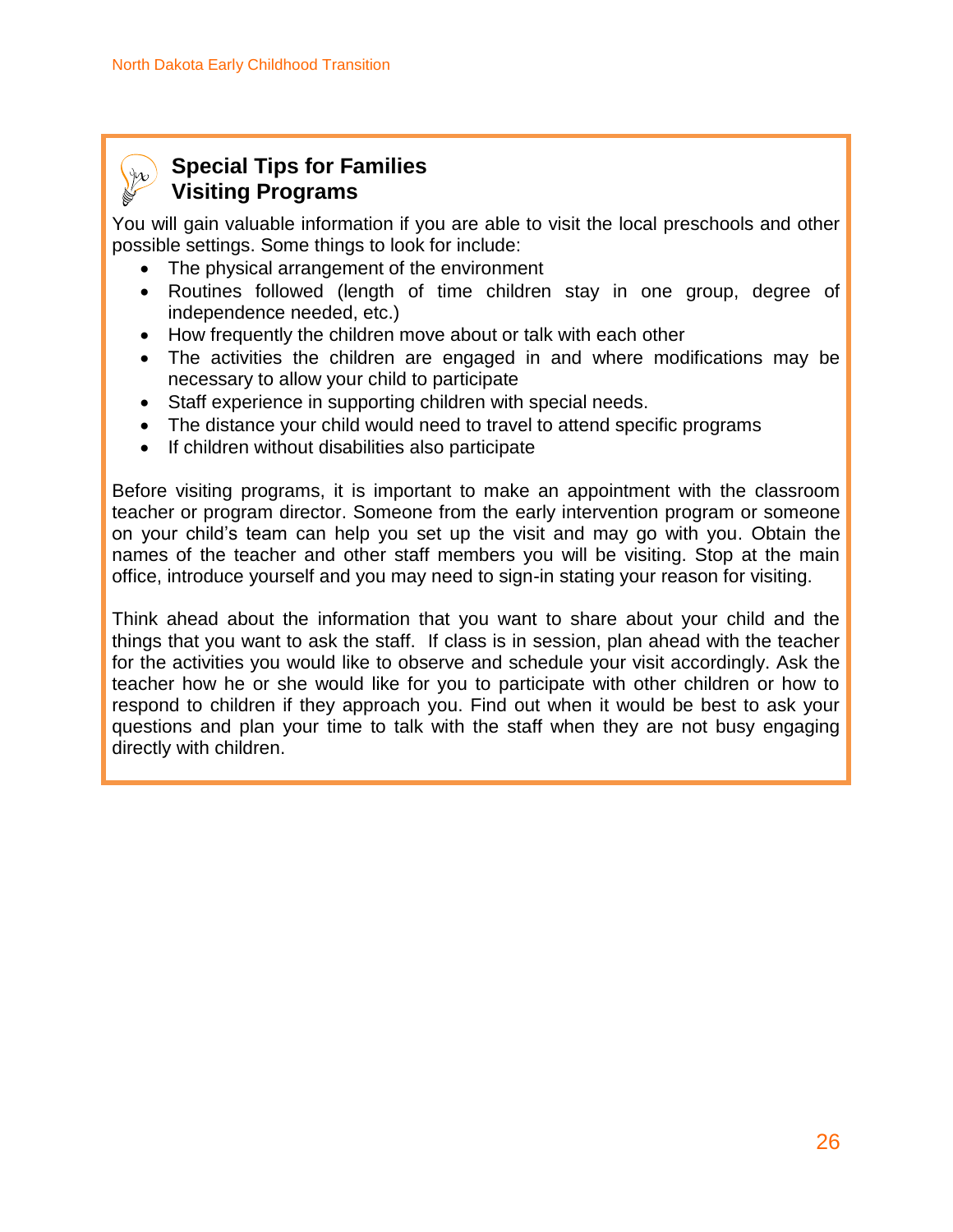## CHILD'S AGE: 2 YEARS, 9 MONTHS

### **Special Education Eligibility Determination and IEP Development**

At 2 years, 9 months, a meeting, coordinated and facilitated by the LEA, will be held to discuss the child's eligibility for early childhood special education services and Developmental Disabilities Program Management. This meeting is held to meet the LEA responsibility for completing the initial evaluation within 60 days after parents provide consent for evaluation (2 years, 7 month meeting). Also during this time, the Transition Plan will be updated to ensure steps are included to support and help prepare children and their families for the upcoming transition.

As part of the Part B eligibility determination process, the assessment results will be reviewed and the child's eligibility for early childhood special education services will be decided. The criteria for eligibility for services through the local education agency are defined by federal law. It is very important for early intervention to share observations and previous assessment information throughout this process. The involvement of parents in the evaluation process is critical.

**IDEA Part B—§ 300.323 When IEPs must be in effect.** (c) *Initial IEPs; provision of services.* Each public agency must ensure that— (1) A meeting to develop an IEP for a child is conducted within 30 days of a determination that the child needs special education and related services; and (2) As soon as possible following development of the IEP, special education and related services are made available to the child in accordance with the child's IEP.

If the child is found eligible for early childhood special education services, a meeting to develop the initial IEP must be conducted within 30 calendar days from the date of the meeting during which it was determined that the child has a disability. In some situations, the eligibility determination and IEP meetings may be combined, and in other cases, separate meetings will address each process.

The development of an IEP for an eligible child turning three who has been in early intervention is the responsibility of the LEA. At the time the IEP meeting is initiated, the LEA must notify the family of their rights in special education and the purpose of the meeting. The participation of early intervention staff in the IEP development is at the invitation of the parent and is encouraged in order to continue the coordinated planning efforts on behalf of the child. Also, this will be a time to continue to pursue important questions about the options for services and placement, concerns that the family has identified and other issues important to the transition process.

#### **IDEA Part B—§ 300.321 IEP Team.**

[\(f\)](http://idea.ed.gov/explore/view/p/%2Croot%2Cregs%2C300%2CD%2C300%252E321%2Cf%2C) *Initial IEP Team meeting for child under Part C*. In the case of a child who was previously served under Part C of the Act, an invitation to the initial IEP Team meeting must, at the request of the parent, be sent to the Part C service coordinator or other representatives of the Part C system to assist with the smooth transition of services.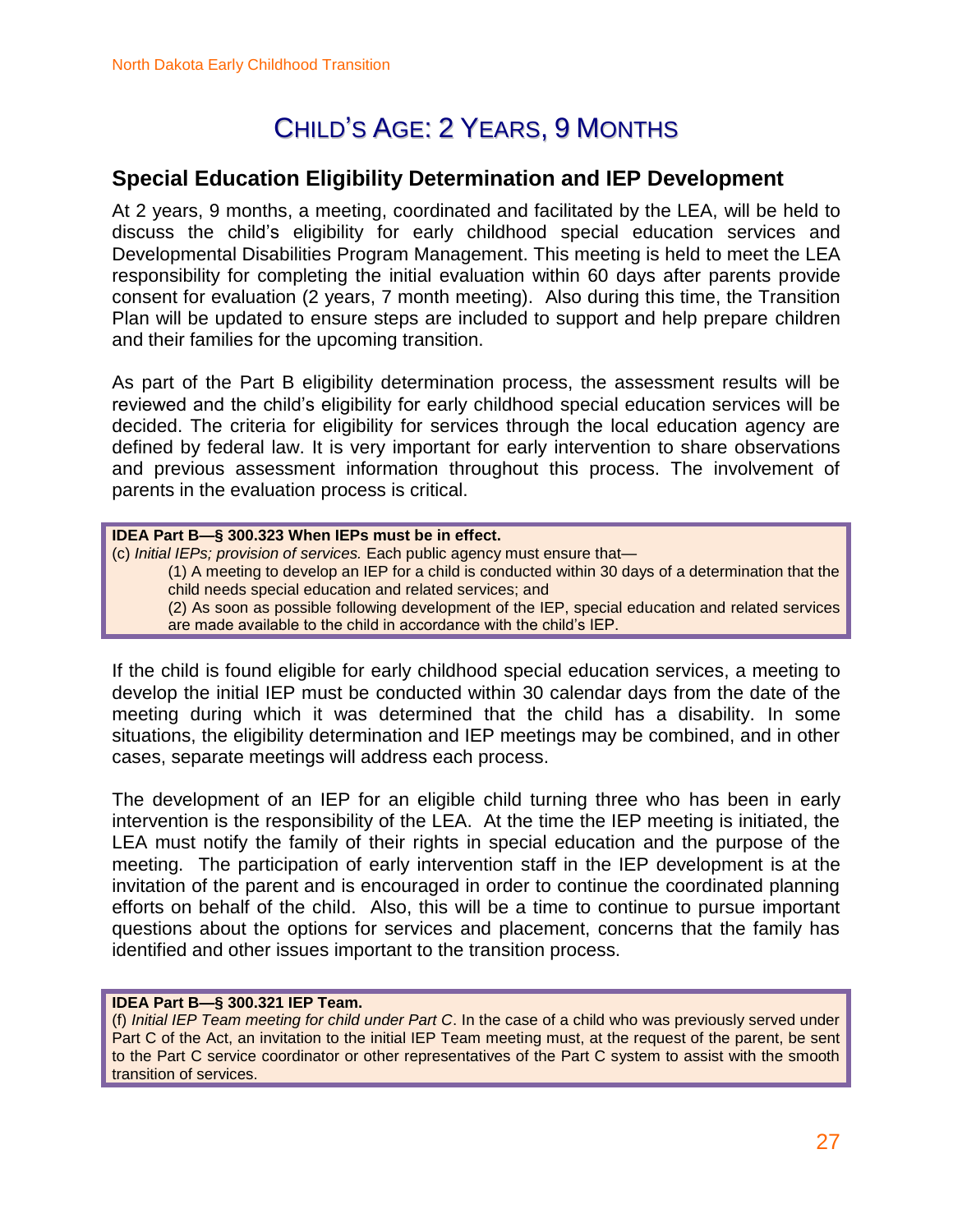#### **Who Will Attend?**

Family members and other participants at the request of the family, such as their DD Program Manager, early intervention staff, representatives of the LEA, including special education personnel, regular education personnel, and related service personnel may attend this meeting. Personnel who have been a part of the evaluation process are important participants at this meeting.

#### **Early intervention Role**

- Attend the eligibility determination meeting
- Respond to invitation to attend the IEP meeting by the LEA at the request of the parent
- At the eligibility and IEP meetings, provide any updated assessment information, most recent IFSP, and knowledge of the child's strengths, needs and styles of learning
- Conduct IFSP review and update Transition Plan to include early childhood special education eligibility information and review eligibility re-determination for Developmental Disabilities Program Management

#### **LEA Role**

- Determine a mutually agreed upon time and place for the meeting
- **•** Provide Joint Prior Notice of the eligibility determination and IEP meetings to the family
- Review the information with the team and the family regarding assessment results, the current IFSP and issues of concern
- Develop an integrated written assessment report (IWAR) with the team
- LEA informs family that they may invite Early Intervention staff to the IEP meeting

#### **Family's Role**

- Communicate with the preschool staff regarding any necessary additional information
- Consider and/or visit the placement options and provide recommendations
- Share information important for those working with your child to know
- Invite early intervention staff to participate in the IEP meeting

### **The Individualized Education Program**

The Individuals with Disabilities Education Improvement Act (IDEA) has established the Individual Family Service Plan (IFSP) as the structure for planning child and family outcomes and services for infants and toddlers with disabilities. Under the same IDEA, the Individualized Education Program (IEP) provides the structure for planning and implementing goals and services for children with disabilities starting with services at the age of three.

#### **Comparison of the IFSP/IEP**

There are some similarities in how these plans are developed and written, but there are also many important differences. Understanding the differences between the intent of these plans and the content will be helpful for both early intervention and the early childhood special education staff when supporting families through the transition.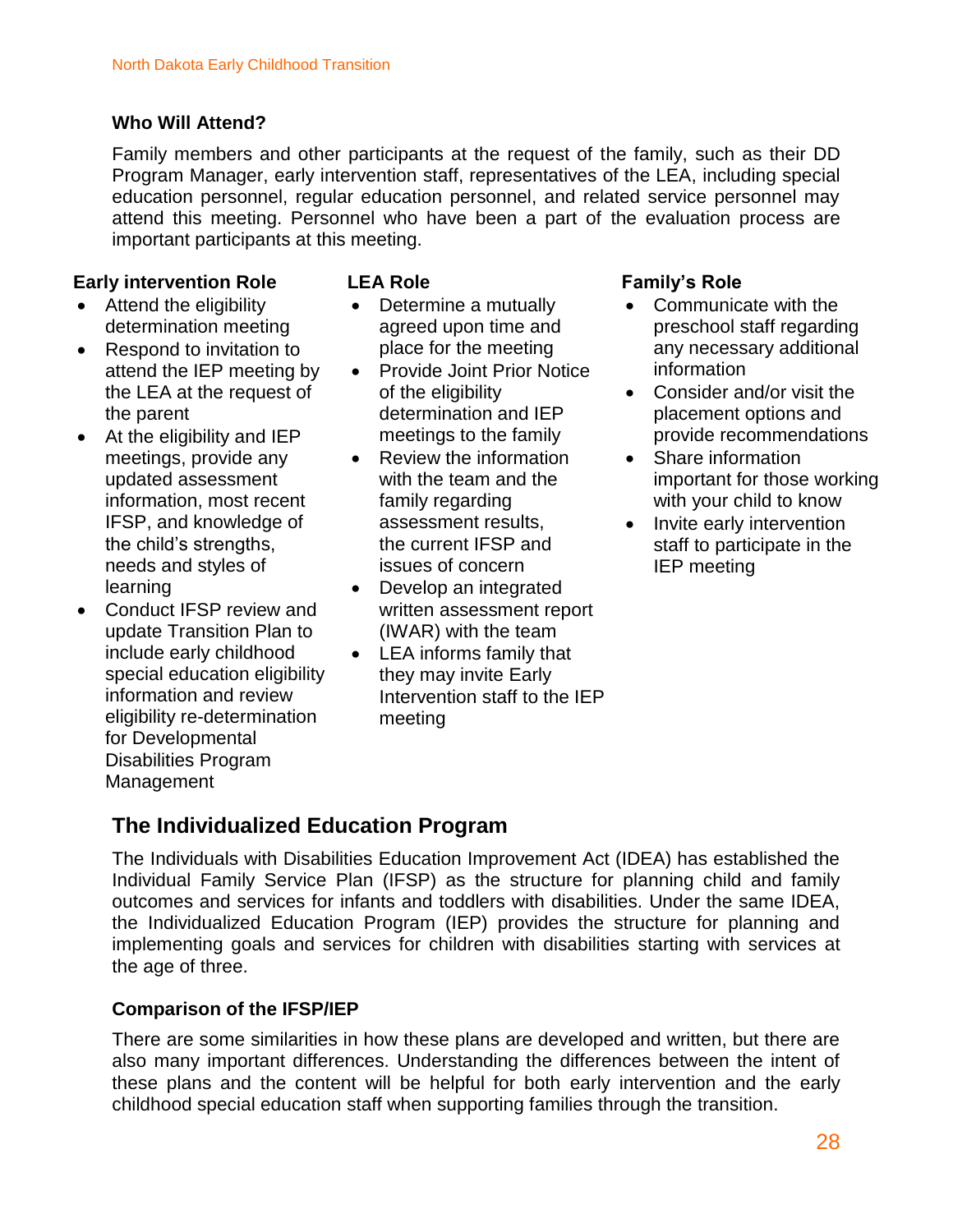|                                              | <b>Components of the IFSP</b>                                                                                                                                                                                                                                                                                                                                                                                                              | <b>Components of the IEP</b>                                                                                                                                                                                                                            |  |
|----------------------------------------------|--------------------------------------------------------------------------------------------------------------------------------------------------------------------------------------------------------------------------------------------------------------------------------------------------------------------------------------------------------------------------------------------------------------------------------------------|---------------------------------------------------------------------------------------------------------------------------------------------------------------------------------------------------------------------------------------------------------|--|
| <b>Statement of Present</b><br><b>Levels</b> | A statement of the child's<br>present levels of physical,<br>cognitive, communication, social<br>or emotional, and adaptive<br>development, based on<br>objective criteria.<br>Information on the child's<br>$\bullet$<br>strengths and needs.                                                                                                                                                                                             | A description of the child's<br>$\bullet$<br>present levels of academic and<br>functional performance<br>including how the disability<br>affects the child's participation<br>in age appropriate activities.                                            |  |
| <b>Outcomes/Goals</b>                        | A statement of the major<br>$\bullet$<br>outcomes expected to be<br>achieved for the child and<br>family.<br>Individualized and measurable<br>$\bullet$<br>criteria to determine if outcome<br>is achieved.<br>Activities to support child and<br>$\bullet$<br>family.                                                                                                                                                                     | A statement of measurable<br>$\bullet$<br>annual goals related to how<br>the child will be involved and<br>participate in appropriate<br>activities, as well as how the<br>child's educational needs that<br>result from the disability will be<br>met. |  |
| <b>Family Information</b>                    | A statement of the family's<br>$\bullet$<br>resources, priorities, and<br>concerns relating to enhancing<br>the development of the child<br>with a disability.                                                                                                                                                                                                                                                                             | The IEP team must consider<br>$\bullet$<br>parents' concerns and<br>information they provide<br>regarding their child.                                                                                                                                  |  |
| <b>Services</b>                              | A statement of specific early<br>$\bullet$<br>intervention services necessary<br>to meet the unique needs of the<br>child and family and help the<br>child accomplish the outcomes<br>identified.                                                                                                                                                                                                                                          | A statement of the special<br>$\bullet$<br>education and related<br>services, modifications, and<br>supplementary aids and<br>services to be provided to the<br>child or on behalf of the child.                                                        |  |
| <b>Environments/Placement</b>                | A statement of natural<br>$\bullet$<br>environments in which early<br>intervention services will be<br>provided, including a justification<br>of the extent, if any, to which<br>services will not be provided in<br>natural settings.<br>Other details of where the<br>$\bullet$<br>services will be provided, when<br>and how often these services<br>will be provided, what the<br>funding source will be, and who<br>will be involved. | The IEP team must discuss<br>$\bullet$<br>placement options which will<br>meet the child's specific<br>identified needs. This<br>placement will be provided in<br>the Least Restrictive<br>Environment.                                                 |  |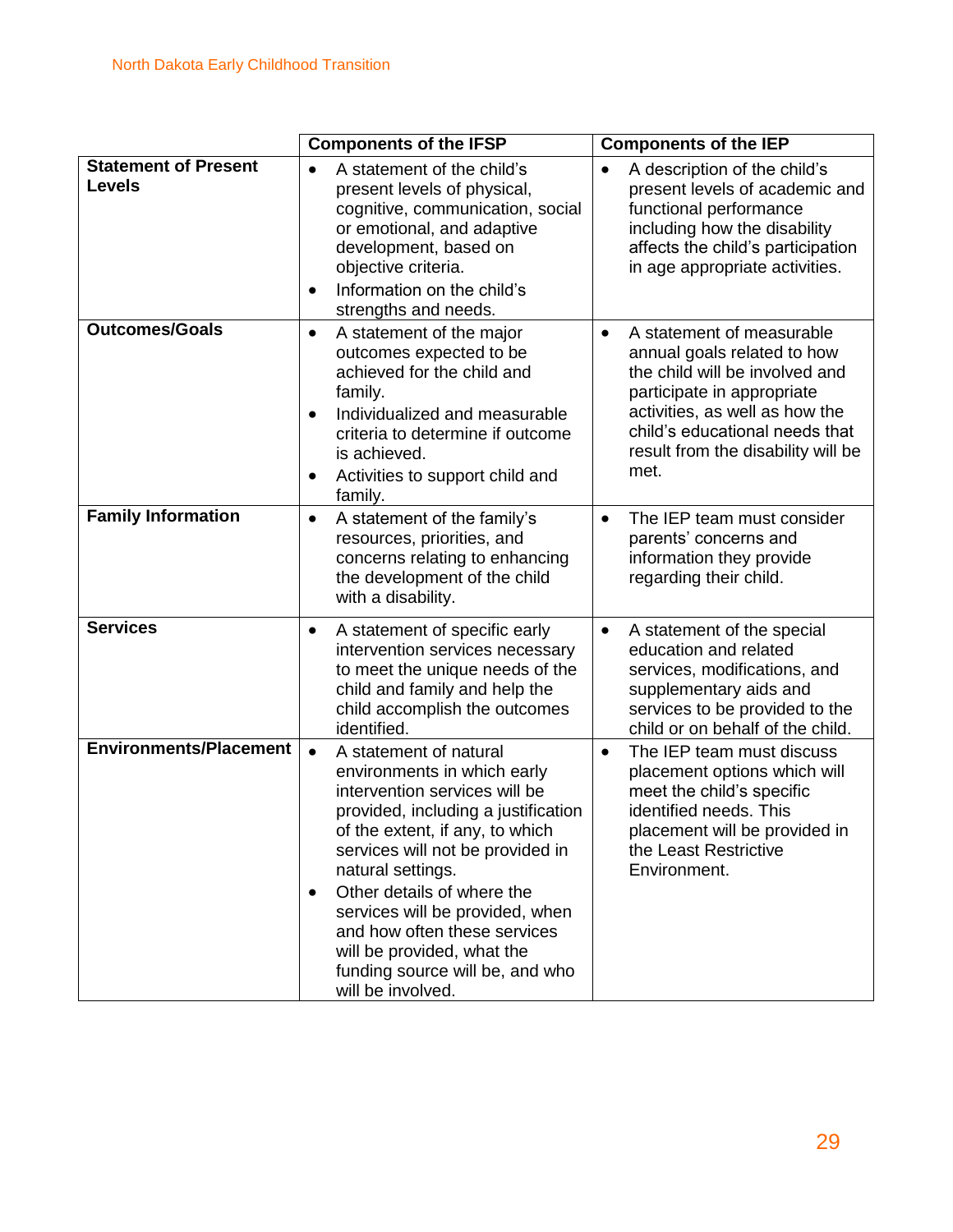|                                                           | <b>Components of the IFSP</b>                                                                                                                                                                                                                                                                                                   | <b>Components of the IEP</b>                                                                                                                                                                                                                                                                                                            |  |
|-----------------------------------------------------------|---------------------------------------------------------------------------------------------------------------------------------------------------------------------------------------------------------------------------------------------------------------------------------------------------------------------------------|-----------------------------------------------------------------------------------------------------------------------------------------------------------------------------------------------------------------------------------------------------------------------------------------------------------------------------------------|--|
| <b>Review and Progress</b><br><b>Reporting</b>            | When the IFSP will be reviewed<br>and who will be part of that<br>review.<br>The criteria, procedures, and<br>$\bullet$<br>times used to determine the<br>degree to which progress<br>toward achieving the outcomes<br>is being made and whether<br>modifications or revisions of the<br>outcomes or services are<br>necessary. | A statement of how the child's<br>progress toward the annual<br>goals will be measured,<br>including how the child's<br>parent will be regularly<br>informed. This includes the<br>extent to which that progress is<br>sufficient to enable the child to<br>achieve the goals by the end<br>of the year.                                |  |
| <b>Program Management-</b><br><b>Service Coordination</b> | <b>Developmental Disabilities</b><br>$\bullet$<br>Program Management provides<br>Service Coordination.                                                                                                                                                                                                                          | Special education case<br>$\bullet$<br>management supports the<br>coordination of IEP services.<br>Case management for other<br>services may continue through<br>DD Program Management or<br>other community supports.                                                                                                                  |  |
| <b>Parent Signature</b>                                   | Parent signature on the IFSP<br>$\bullet$<br>means informed written consent<br>is given for the services listed in<br>the IFSP.                                                                                                                                                                                                 | Parent name recorded on the<br>$\bullet$<br>IEP indicates that the parent<br>attended the meeting and<br>participated in the<br>development of the IEP.<br>Informed written consent must<br>be given by the parent for the<br>initial provision of special<br>education and related services<br>under Part B as outlined in the<br>IEP. |  |

#### **What Happens Next?**

Preparing for transition can involve visiting new settings, meeting new people, completing enrollment information, and talking about the transition with the child. Riding the bus might be a new challenge to practice, or learning the names of new service providers might help the child get ready. Early intervention services will continue, at the parent's discretion, until the child turns three.

### A Teacher's Perspective. . .

Transitions are stressful, even for teachers! Sometimes I'm not sure how to help the families adjust. Children are so accepting of children who are different. Perhaps we just need to follow their lead.

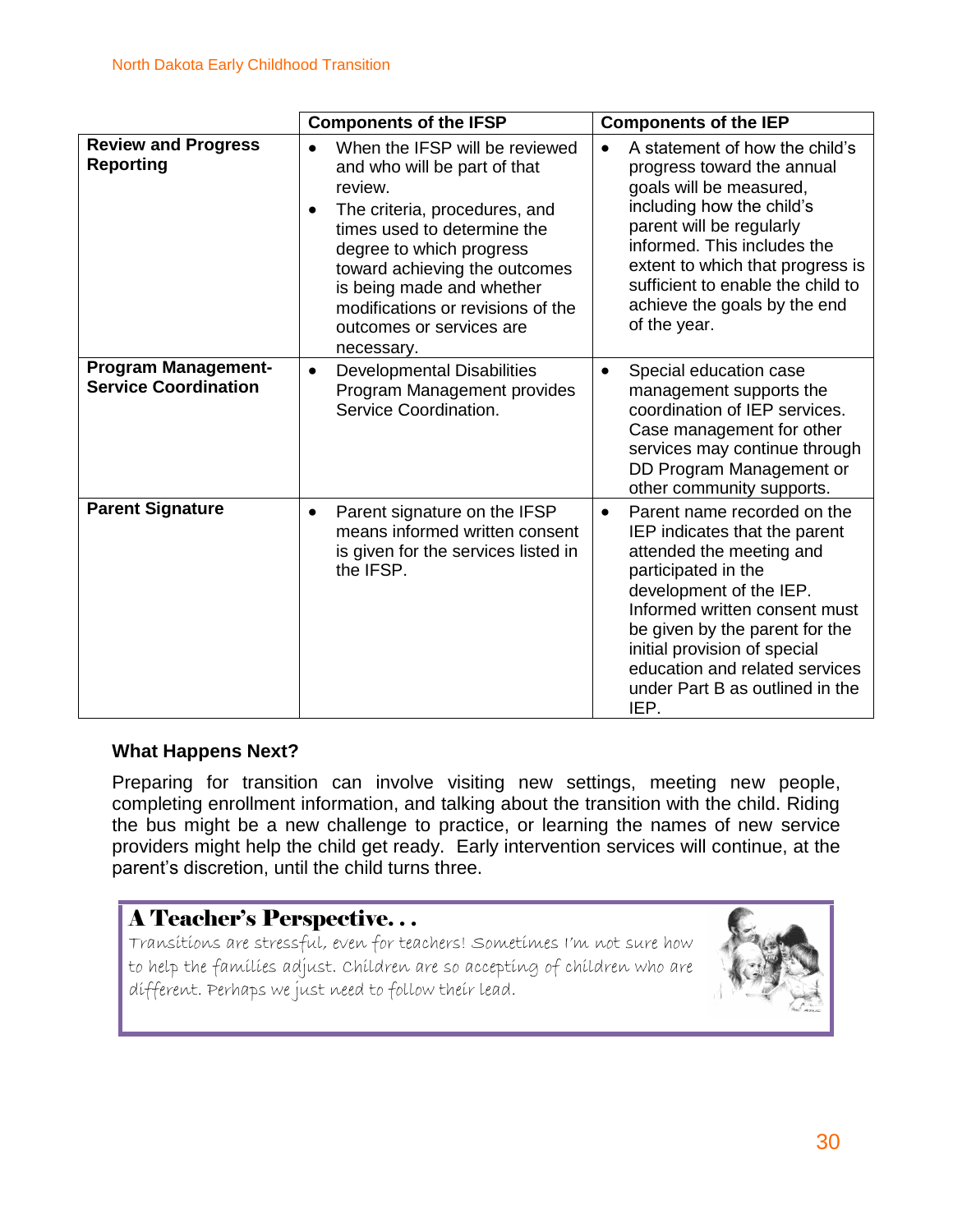### **The Least Restrictive Environment**

After the child is determined eligible for early childhood special education services, the team writes an IEP and considers the placement options where the services will be provided. By law, the child's placement for Part B services must occur in the least restrictive environment (LRE) in which the goals can be met. LRE is a term used in IDEA that means children with disabilities are educated with children who are nondisabled to the maximum extent appropriate.

The disability category of a preschool age child should not determine the location or services to be provided to meet the child's needs. Location and services should be individually determined based upon the IEP team's consideration of a child's present levels of performance, abilities, and needs.

The LRE continuum for preschool age children with disabilities includes those early childhood settings designed primarily for children without disabilities. These environments allow children with disabilities to participate in appropriate activities and opportunities that support children achieving age-relevant abilities and skills. Depending on the IEP goals, the team will need to consider necessary modifications, supplementary aids, services, and supports that may be needed. Examples might include training for the staff, changes in surroundings or equipment, or specially chosen materials to help the child learn in the new environment.

Unless the IEP requires other arrangements, the location of early childhood special education services must be:

- as close as possible to the child's home,
- in the setting the child would attend if nondisabled, and
- a team decision.

#### **Where Services Can Occur**

Each community has different possibilities for places where early childhood special education services can be provided. Families may want to consider some of these options if they are available in their community:

- Child Care Center/Preschool
- Child's Home
- Cooperative Play Group
- Family Child Care
- Head Start
- Preschool Classroom
- Title I Preschool

Additional NDDPI guidance regarding the least restrictive environment can be found at: <https://www.nd.gov/dpi/uploads/60/least.pdf>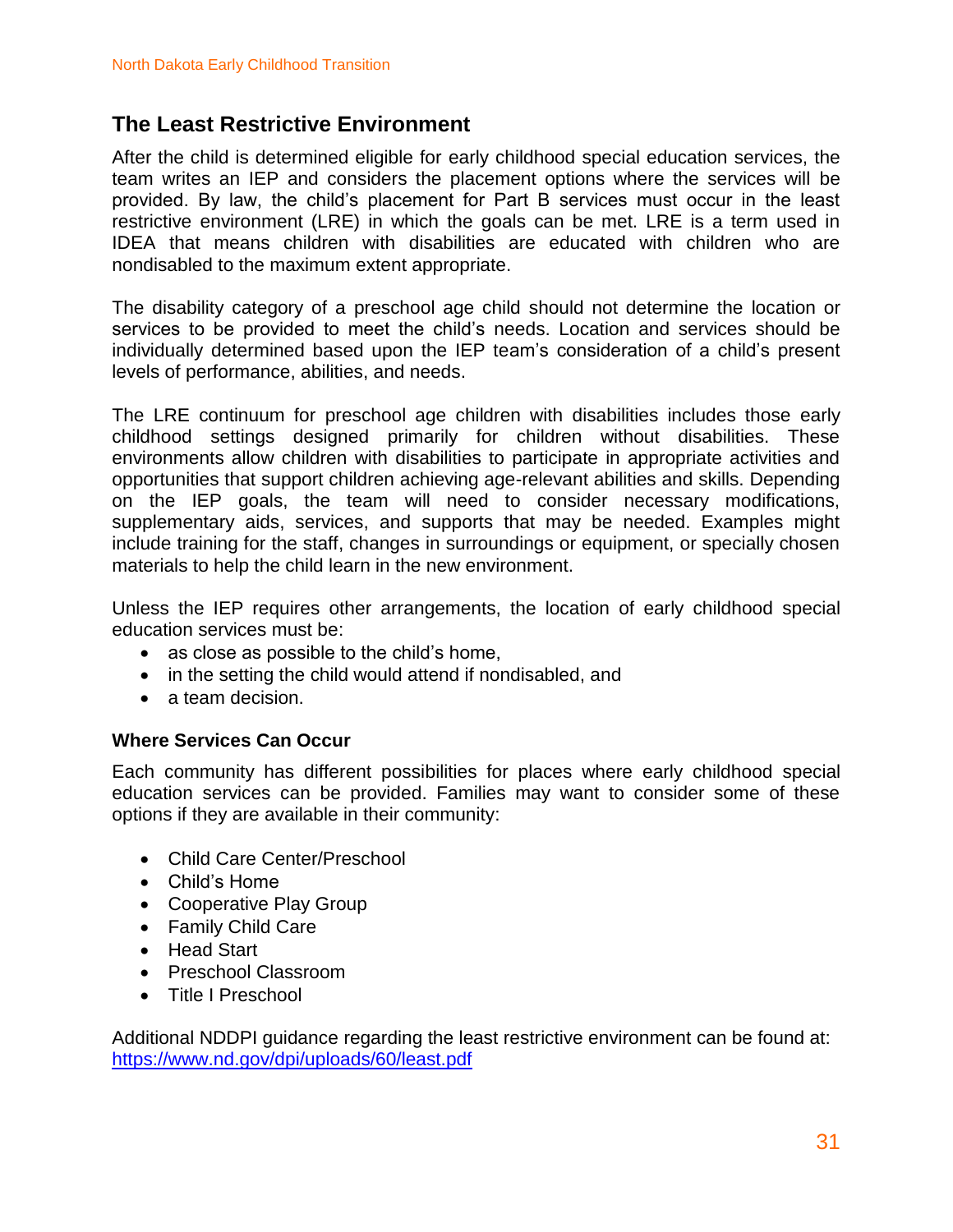#### **Part B Sec. 300.114 LRE Requirements**

[\(2\) E](http://idea.ed.gov/explore/view/p/%2Croot%2Cregs%2C300%2CB%2C300%252E114%2Ca%2C2%2C)ach public agency must ensure that--

[\(i\) T](http://idea.ed.gov/explore/view/p/%2Croot%2Cregs%2C300%2CB%2C300%252E114%2Ca%2C2%2Ci%2C)o the maximum extent appropriate, children with disabilities, including children in public or private institutions or other care facilities, are educated with children who are nondisabled; and [\(ii\) S](http://idea.ed.gov/explore/view/p/%2Croot%2Cregs%2C300%2CB%2C300%252E114%2Ca%2C2%2Cii%2C)pecial classes, separate schooling, or other removal of children with disabilities from the regular educational environment occurs only if the nature or severity of the disability is such that education in regular classes with the use of supplementary aids and services cannot be achieved satisfactorily.

#### **Sec. 300.115 Continuum of alternative placements.**

[\(a\) E](http://idea.ed.gov/explore/view/p/%2Croot%2Cregs%2C300%2CB%2C300%252E115%2Ca%2C)ach public agency must ensure that a continuum of alternative placements is available to meet the needs of children with disabilities for special education and related services.

[\(b\) T](http://idea.ed.gov/explore/view/p/%2Croot%2Cregs%2C300%2CB%2C300%252E115%2Cb%2C)he continuum required in paragraph (a) of this section must--

[\(1\) I](http://idea.ed.gov/explore/view/p/%2Croot%2Cregs%2C300%2CB%2C300%252E115%2Cb%2C1%2C)nclude the alternative placements listed in the definition of special education under Sec. 300.38 (instruction in regular classes, special classes, special schools, home instruction, and instruction in hospitals and institutions); and

[\(2\) M](http://idea.ed.gov/explore/view/p/%2Croot%2Cregs%2C300%2CB%2C300%252E115%2Cb%2C2%2C)ake provision for supplementary services (such as resource room or itinerant instruction) to be provided in conjunction with regular class placement.

#### **Sec. 300.116 Placements.**

In determining the educational placement of a child with a disability, including a preschool child with a disability, each public agency must ensure that--

[\(a\) T](http://idea.ed.gov/explore/view/p/%2Croot%2Cregs%2C300%2CB%2C300%252E116%2Ca%2C)he placement decision--

[\(1\) I](http://idea.ed.gov/explore/view/p/%2Croot%2Cregs%2C300%2CB%2C300%252E116%2Ca%2C1%2C)s made by a group of persons, including the parents, and other persons knowledgeable about the child, the meaning of the evaluation data, and the placement options; and

[\(2\) I](http://idea.ed.gov/explore/view/p/%2Croot%2Cregs%2C300%2CB%2C300%252E116%2Ca%2C2%2C)s made in conformity with the LRE provisions of this subpart, including Sec. 300.114 through 300.118;

[\(b\) T](http://idea.ed.gov/explore/view/p/%2Croot%2Cregs%2C300%2CB%2C300%252E116%2Cb%2C)he child's placement--

[\(1\) I](http://idea.ed.gov/explore/view/p/%2Croot%2Cregs%2C300%2CB%2C300%252E116%2Cb%2C1%2C)s determined at least annually;

[\(2\) I](http://idea.ed.gov/explore/view/p/%2Croot%2Cregs%2C300%2CB%2C300%252E116%2Cb%2C2%2C)s based on the child's IEP; and

[\(3\) I](http://idea.ed.gov/explore/view/p/%2Croot%2Cregs%2C300%2CB%2C300%252E116%2Cb%2C3%2C)s as close as possible to the child's home;

[\(c\) U](http://idea.ed.gov/explore/view/p/%2Croot%2Cregs%2C300%2CB%2C300%252E116%2Cc%2C)nless the IEP of a child with a disability requires some other arrangement, the child is educated in the school that he or she would attend if nondisabled;

[\(d\) I](http://idea.ed.gov/explore/view/p/%2Croot%2Cregs%2C300%2CB%2C300%252E116%2Cd%2C)n selecting the LRE, consideration is given to any potential harmful effect on the child or on the quality of services that he or she needs; and

[\(e\) A](http://idea.ed.gov/explore/view/p/%2Croot%2Cregs%2C300%2CB%2C300%252E116%2Ce%2C) child with a disability is not removed from education in age-appropriate regular classrooms solely because of needed modifications in the general education curriculum.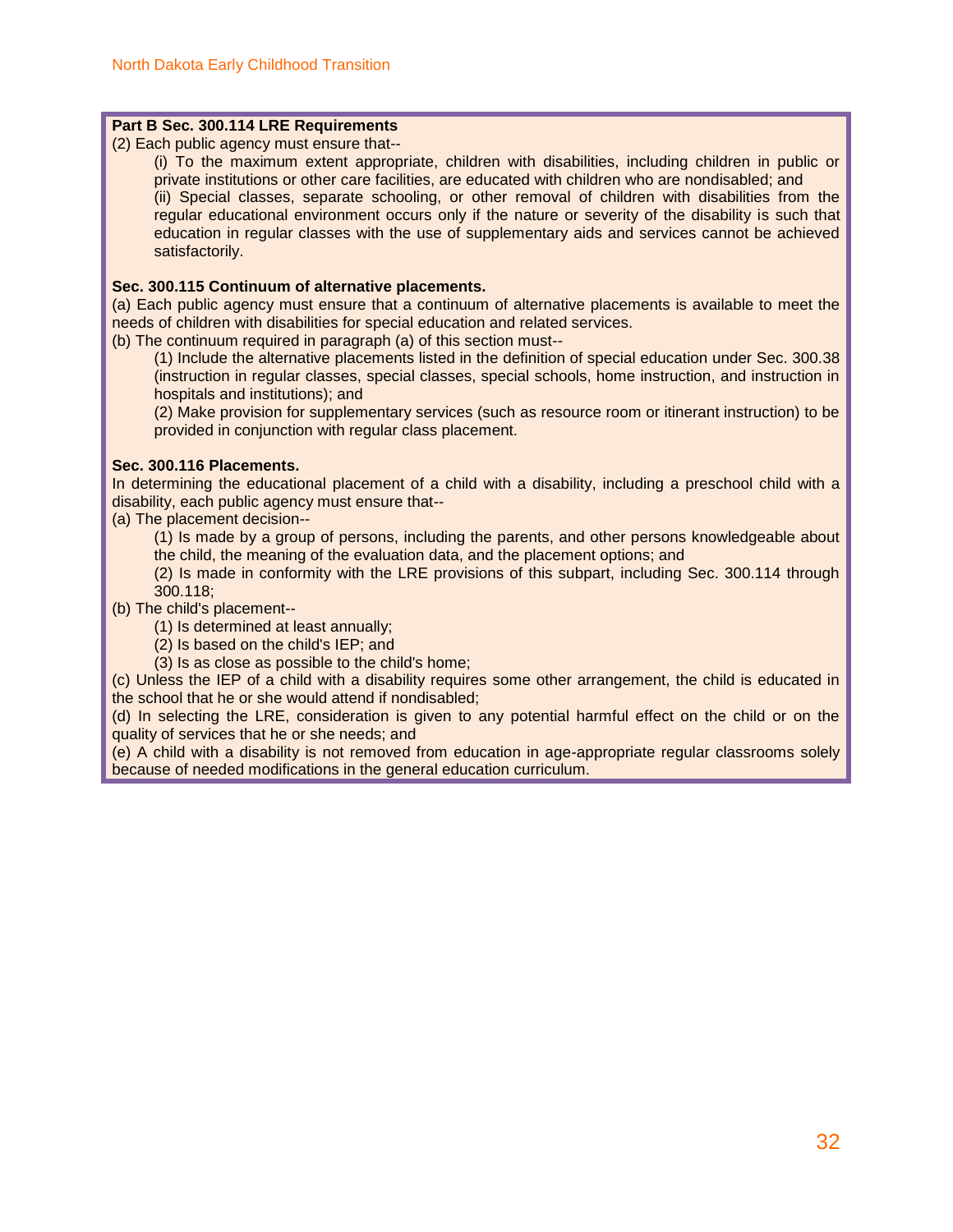### An Early intervention Provider's Perspective…

As an interventionist working in the rural area, the transition process is often dependent on availability of services or what can be created. The transition meetings may be similar to those held in a large city or urban area, but the transition outcome may be unique. Small communities may not have an existing preschool, private or public. I am fortunate in working with a multi-county special services unit whose director has created a preschool setting within the public school setting, actually bringing in children from the community to provide peers for the transitioned child. Daycare settings and one-to-one programs within the home or in the school setting have also been sites for a "created"

preschool program following transition. As a rural early interventionist, a bond forms between the family, child, and myself that often remains intact for years, especially if it's a child that lives within my home community. With that personal connection, the transition process doesn't end when the child turns age three...age six...age twelve. Maybe that's what rural early intervention and transition is all about.



### **Extended School Year (ESY)**

When children with disabilities reach their third birthday during the summer, some necessary personnel may not be available. Therefore, the LEA should take this into account by providing methods to assure that the 2 years, 9 months meeting occurs while necessary personnel are available.

Children with disabilities who have their third birthday during summer months are not automatically entitled to receive special education and related services during the summer. The LEA must provide services during the summer if the IEP team determines the child needs Extended School Year (ESY) services in order to receive a free and appropriate public education (FAPE). The LEA must either assume responsibility for planning and directly implementing services to be initiated on the child's third birthday or contract for these services directly with the local Infant Development service provider or other private providers.

If ESY services are not needed to provide FAPE, the date of initiation of services could be the beginning of the upcoming school year.

Additional ND DPI guidance regarding the Extended School Year can be found at: [https://www.nd.gov/dpi/SchoolStaff/SpecialEd/TrainingandTechnicalAssistance/Extende](https://www.nd.gov/dpi/SchoolStaff/SpecialEd/TrainingandTechnicalAssistance/ExtendedSchoolYearESY/) [dSchoolYearESY/](https://www.nd.gov/dpi/SchoolStaff/SpecialEd/TrainingandTechnicalAssistance/ExtendedSchoolYearESY/)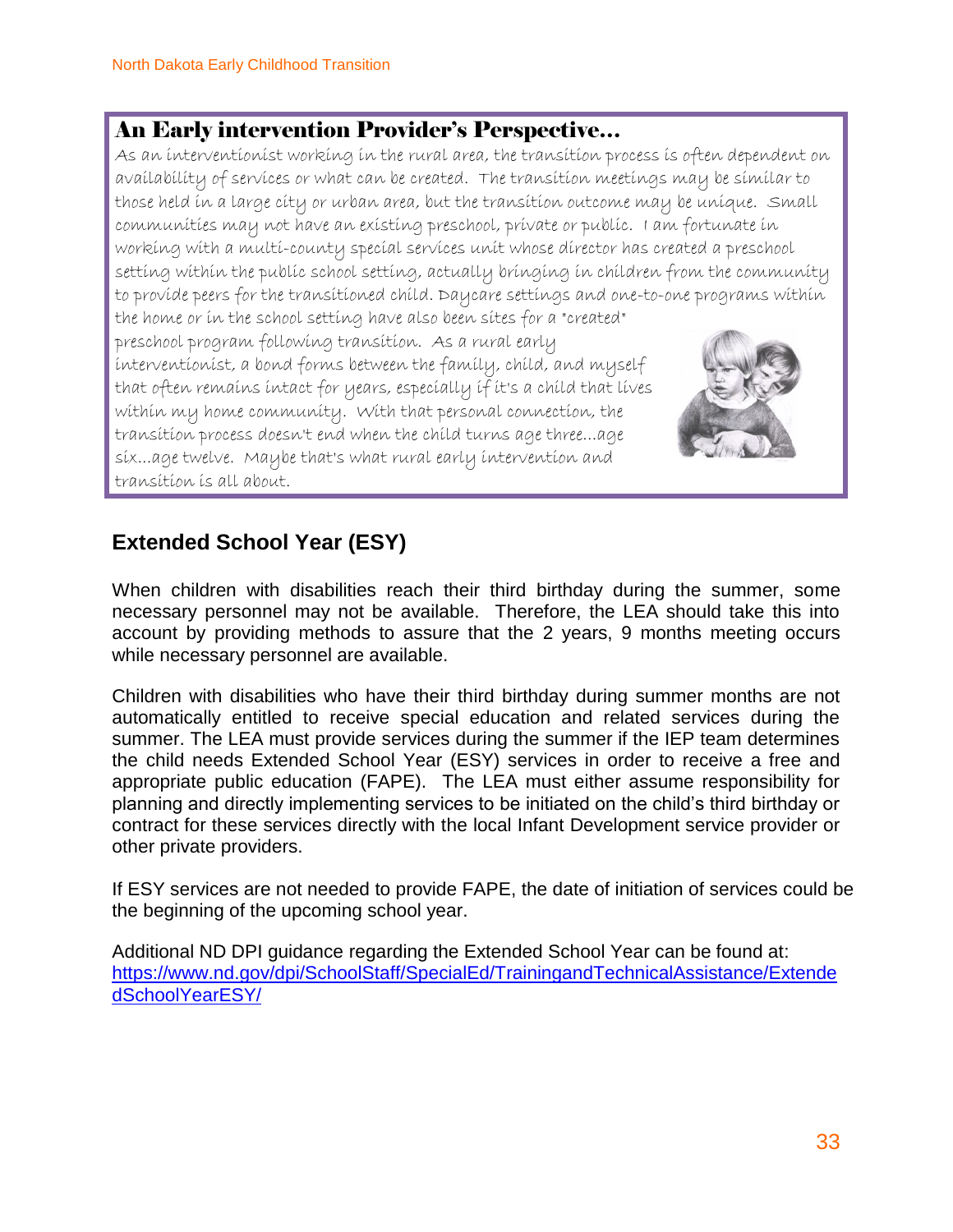| § 300.106 Extended school year services.                                                                                           |
|------------------------------------------------------------------------------------------------------------------------------------|
|                                                                                                                                    |
| (a) General.                                                                                                                       |
|                                                                                                                                    |
| (1) Each public agency must ensure that extended school year services are available as necessary to provide FAPE,                  |
|                                                                                                                                    |
| consistent with paragraph (a)(2) of this section.                                                                                  |
| (2) Extended school year services must be provided only if a child's IEP Team determines, on an individual basis, in               |
|                                                                                                                                    |
| accordance with §§ 300.320 through 300.324, that the services are necessary for the provision of FAPE to the child.                |
|                                                                                                                                    |
| (3) In implementing the requirements of this section, a public agency may not-                                                     |
| (i) Limit extended school year services to particular categories of disability; or                                                 |
|                                                                                                                                    |
| (ii) Unilaterally limit the type, amount, or duration of those services.                                                           |
|                                                                                                                                    |
| (b) Definition. As used in this section, the term extended school year services means special education and related services that— |
| $(1)$ Are provided to a child with a disability-                                                                                   |
|                                                                                                                                    |
| (i) Beyond the normal school year of the public agency;                                                                            |
|                                                                                                                                    |
| (ii) In accordance with the child's IEP; and                                                                                       |
| (iii) At no cost to the parents of the child; and                                                                                  |
|                                                                                                                                    |
| (2) Meet the standards of the SEA.                                                                                                 |
|                                                                                                                                    |

#### **Summer Transition Meetings**

Teams need to work closely together when a child's transition planning meetings occur in the summer or shortly before the end of the school year. It is important that local teams have procedures in place to ensure that the necessary transition planning meetings are met according to the timelines described for meetings at age 2 years 7 months, 2 years 9 months, and the development of the IEP.

#### **When the Child isn't Eligible for Early Childhood Special Education**

Some children receiving early intervention and approaching their third birthday may not be referred to early childhood special education at the parent's request and others may be evaluated, but not meet the eligibility requirements for special education. This could mean that the child and family are left with limited supports and options. Early intervention will assist families in determining and arranging for other options to meet the child's and family's needs through the development of a transition plan with steps and activities within the child's IFSP.

The team may want to develop activities supporting the child's development at home. Some examples include simple exercises, games, or projects. The team could also consider providing a checklist or simple assessment that the parents can use at home to monitor the child's progress. It is important that the parent knows who to contact if a concern arises in the future.

Parents should be made aware of the community resources that are available in the area. Every community varies in what they may have available, but with some creativity and effort, opportunities can be found. Early intervention staff may want to provide a list of local programs that are available in the community and share this with families.

The team may schedule a follow-up meeting in the near future to "touch base" and make sure that the child's development is staying on track.

**Part C Regulation 303.209(a)(2)(c)(2)—Transition Conference for Children Not Eligible for Part B** (2) If the lead agency determines that a toddler with a disability is not potentially eligible for preschool services under part B of the Act, the lead agency, with the approval of the family of that toddler, makes reasonable efforts to convene a conference among the lead agency, the family, and providers of other appropriate services for the toddler to discuss appropriate services that the toddler may receive.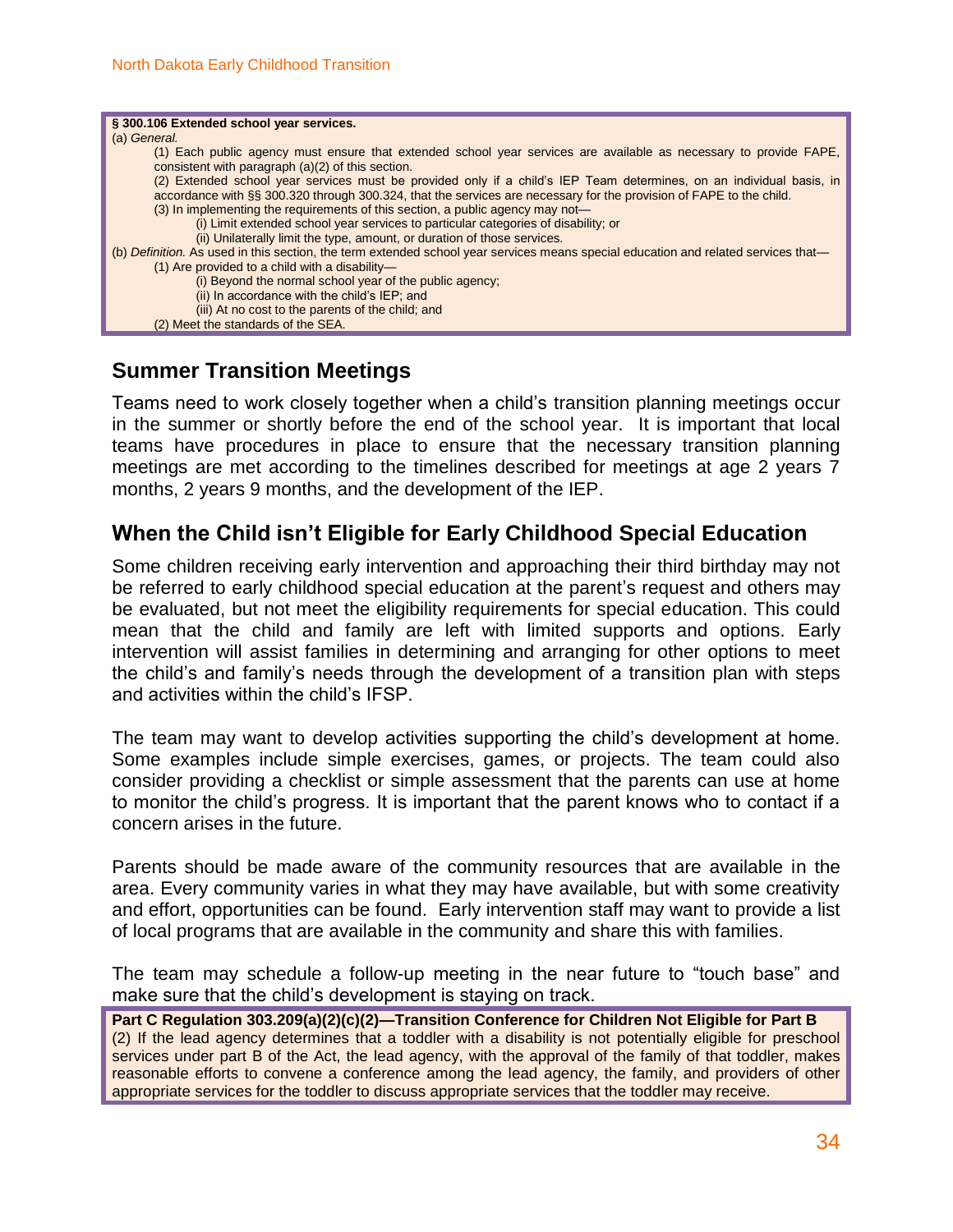### CHILD'S AGE: 3 YEARS AND BEYOND PUTTING THE TRANSITION PLAN AND THE IEP INTO ACTION

### **Getting Started**

After the IEP has been written and placement decisions made, it is time to put the program into action. This is an exciting time of new beginnings for the child and family. As with anything new, many questions will arise. It is important for all members of the IEP team to discuss and answer these questions together, share information, and make decisions that are in the best interest of the child.

Other topics may have been discussed as part of the IEP process and will need to be considered so that the transition is successful. Visits with the new service providers, practicing bus or van rides, and/or bringing a familiar toy from home can be part of the transition.

The key to a good beginning is close communication among all that know and care for the child. As the team works together, each member will think of many creative ideas to help the child enjoy the steps ahead.

#### **Topics to Be Reviewed with New Program**

- Health records and immunizations
- Special health care needs, allergies
- Medications
- Special diet, any specific food preferences
- Transportation arrangements
- Staff orientation or training
- Emergency contacts and procedures
- Other unique needs and special factors

#### **The following documents may need to be provided for school enrollment:**

- Birth certificate
- Social Security card
- Current immunization and health records
- Vision and hearing screening results
- Program records
- Medicaid number and copy of card
- Dates of child's developmental milestones
- Proof of residence

#### **Questions Families May Ask About the New Program**

- Can we do a trial run on the bus or van?
- What school supplies will my child need?
- Are meals and snacks provided?
- Does the teacher understand the times when my child will need special help?
- What types of discipline are used?
- When and how does the teacher prefer to communicate with parents?
- What activities are there for families at the new program?
- What supplies should the family provide (such as diapers, wipes, extra clothes)?
- When can I come to visit?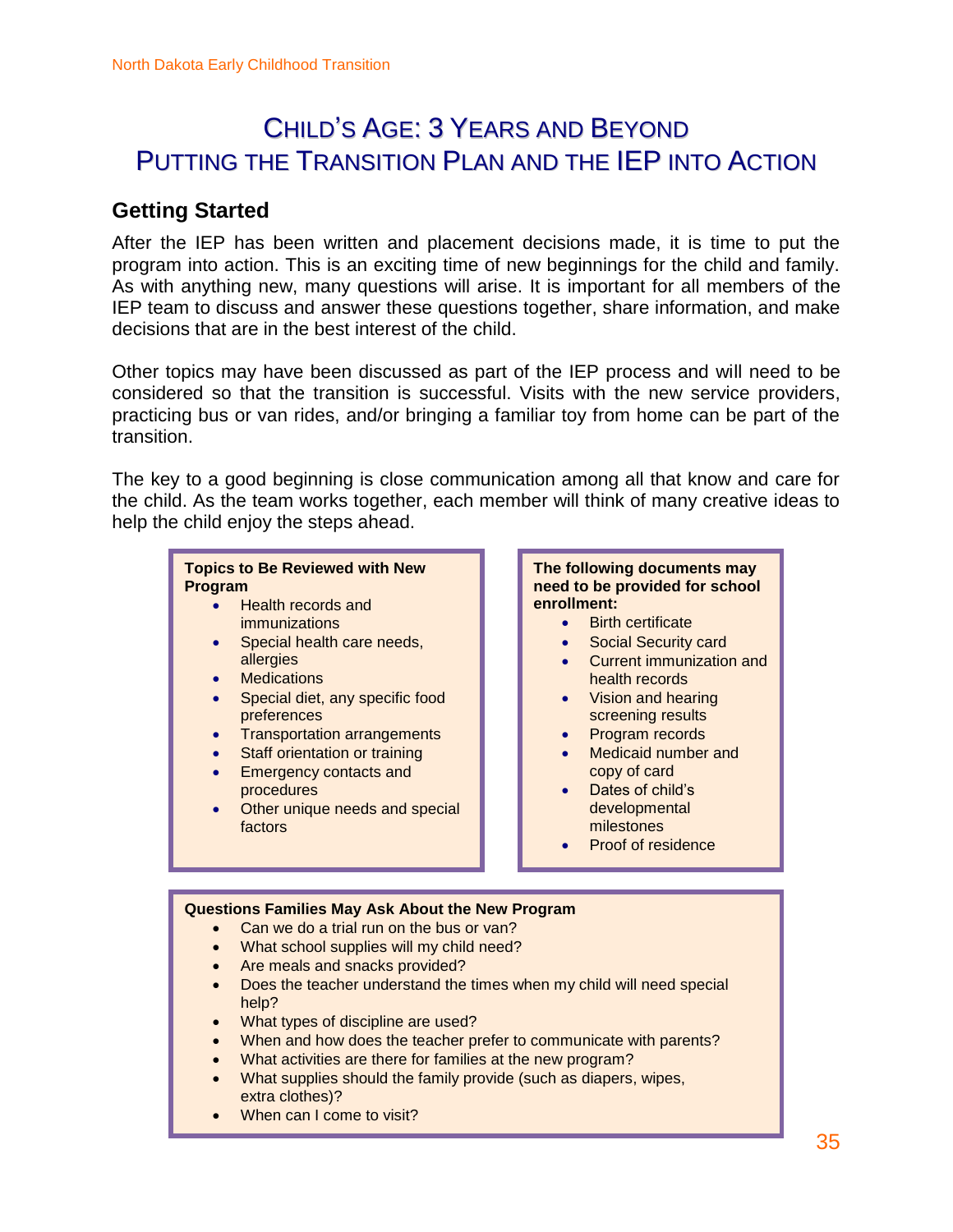#### **The Early Intervention Program will do the following—**

- Ask questions
- Share information with the family and the new program(s)
- Help the child prepare for the new program

#### **The LEA will do the following—**

- Ask questions
- Arrange for the IEP to be carried out
- Consider the family's needs in making decisions
- Continue to communicate with the family and service providers
- Welcome the child and family
- **Provide regular progress reports**

#### **Questions Children May Ask**

- Who are all these people?
- Can someone I know stay with me for a while?
- Can I play with all these toys?
- Can I bring my blanket or a toy to school?
- What if I get tired or hungry?
- Who will help me?



The most difficult experience that I had was letting go during the three hours a day that my child went to Preschool. He was my baby who needed me. However, the school was very receptive to my visiting and popping in whenever I felt the need.

### **Child's Age: 4 Years—Annual Review Meeting**

The school district or special education unit is responsible for an annual review of the IEP. At that time, the IEP team will review the child's progress and the current services provided for the child. New goals may be developed and if changes in placement are needed these will be discussed. The need for any extended school year services over the summer months will also be reviewed annually.

The IEP may be reviewed at any time upon request by the parents or the LEA. This request for a review can be made any time there is a change in the child's needs, a problem that needs to be discussed, or a need for a revision in how services are provided.

### **Child's Age: 6 Years or Earlier—Reevaluation of Special Education Eligibility**

Reevaluation must take place at least every three years for children receiving special education services. The purpose of the reevaluation is to determine if there is a change in the child's functioning or skills, if the child continues to be eligible for special education or if there is new information about the child that would indicate changes in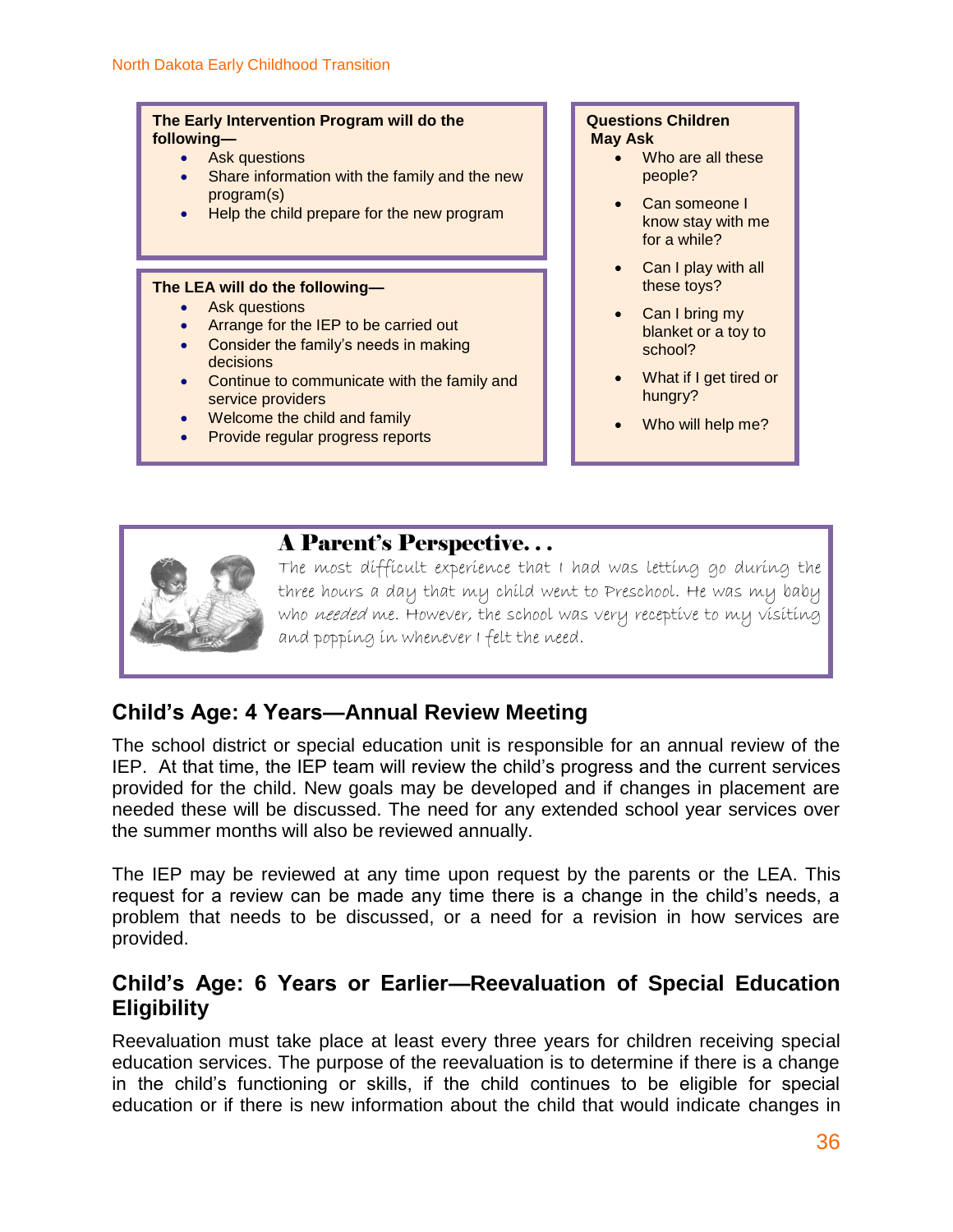services. Parent notification for this reevaluation is required. It is important for parents to participate actively in this process by contributing information about how the child functions at home and in the community. Additionally, pertinent medical history and information gathered from other sources and/or testing should be shared.

### **Conclusion**

It is hoped that this guide has provided useful information to parents, early intervention staff, LEA staff and other early childhood community partners regarding the legal requirements and recommended practices for the transition of young children from Part C to Part B programs in North Dakota. When parents and professionals work together, incorporating the transition steps within this guide, a positive and smooth transition experience will result that may serve as a model for future transitions.

> **All transitions are more successful when families and service providers work through the process together, sharing their views of the child and their creative ideas. This will help to make a free and appropriate public education a reality for every child and family.**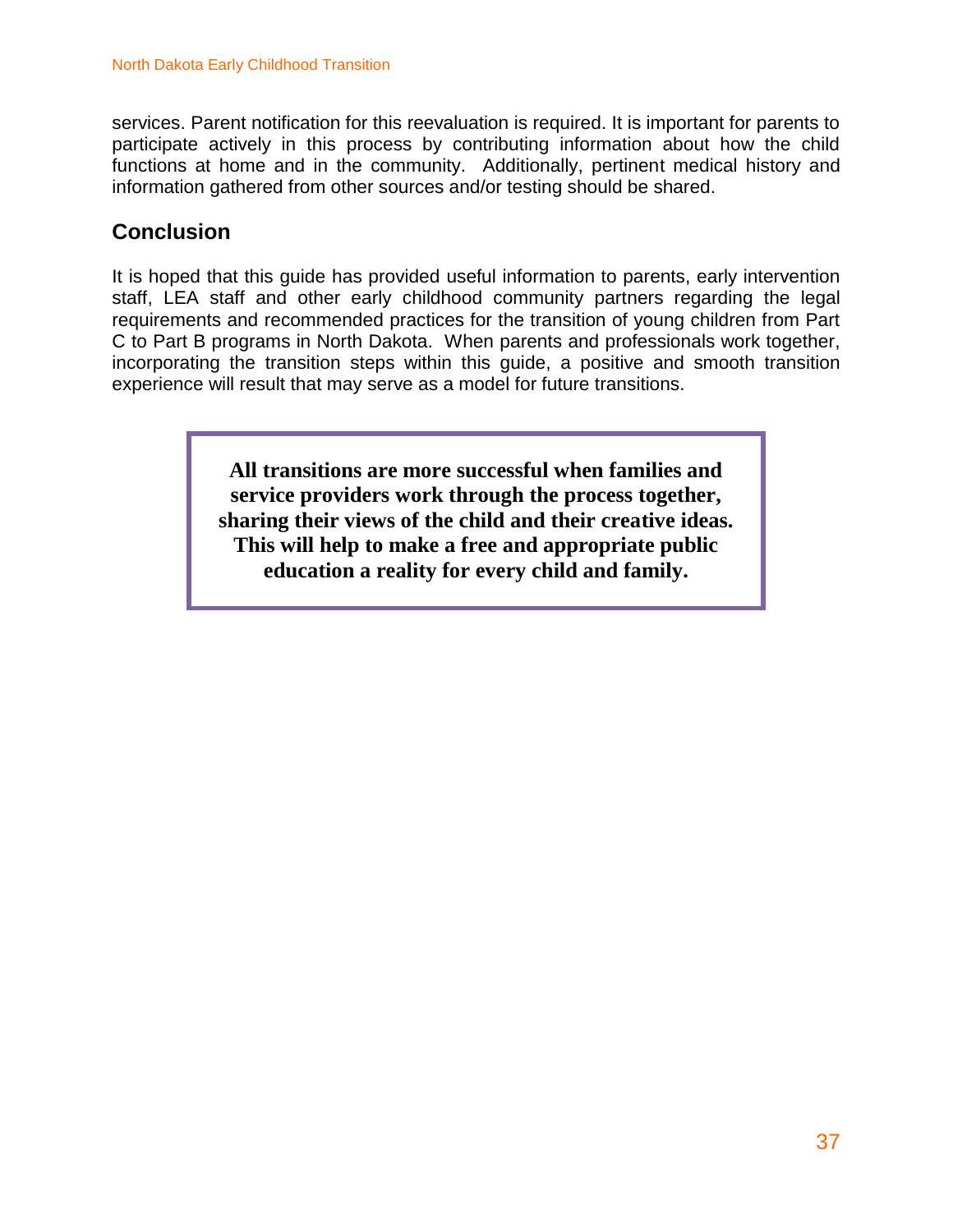# **Appendices**

Appendix A – Tools for Families

- Information about My Child
- Transition Timelines Checklist
- Program Roles and Responsibilities for **Transition**
- Appendix B ND Early Childhood Transition Process - Timelines and Activities

Appendix C – Terms and Definitions

- Appendix D ND Early Childhood Transition Process - Late Referral to Part C
- Appendix E LEA Notification Form

Appendix F – Post Opt Out LEA Contact Form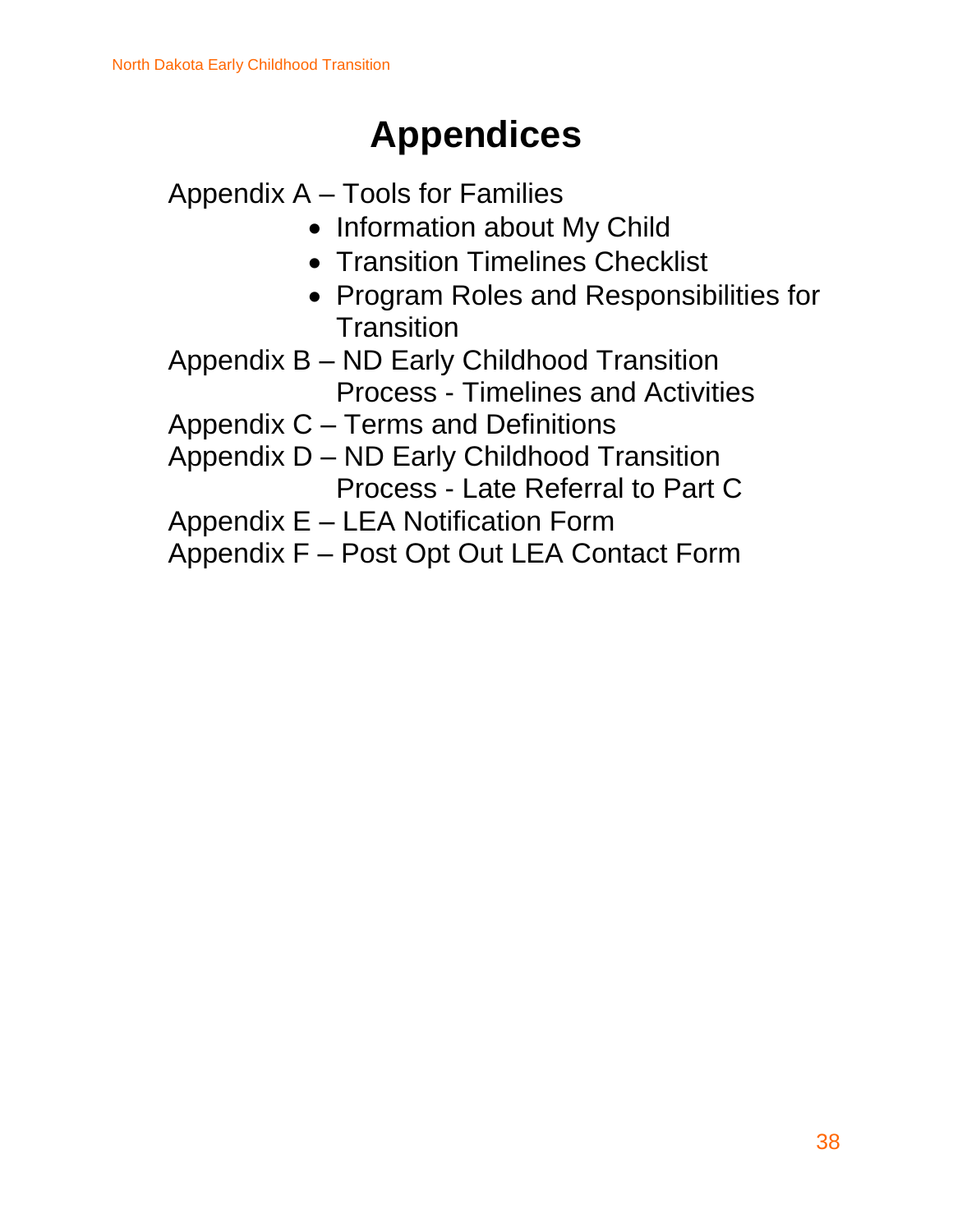#### APPENDIX A - TOOLS FOR FAMILIES

### **Information about My Child**

As part of preparing for the transition process, you may be asked to think about and share ideas about your child's abilities and preferences. It is a time to think about plans for your child's future and prepare for next steps and new programs. This worksheet is designed to help you prepare for participation in meetings and allows you to think through some of the issues that might come up during this time of transition. Examples of answers are only provided to share ideas for how you might respond to the questions. This is a resource to assist in organizing thoughts about your child and does not have to be shared with others. However, it can be given to agency personnel as a resource to help them better understand your child's strengths, likes and needs.

| <b>Questions</b>                                                                                         | <b>Example</b>                                                                                                                       | <b>Your Thoughts</b> |
|----------------------------------------------------------------------------------------------------------|--------------------------------------------------------------------------------------------------------------------------------------|----------------------|
| Some things that my child<br>really enjoys                                                               | Wrestling with his brother<br><b>Watching construction</b><br>equipment<br>Dancing with her sister                                   |                      |
| Things that please me the<br>most about my child                                                         | She signs thank you without<br>me telling her to<br>He likes to sit and listen to<br>books<br>He will try all kinds of food          |                      |
| Three things my child has<br>recently learned to do                                                      | Waving bye-bye<br>Counting to 5<br>Climbing up the slide on our<br>neighborhood playground                                           |                      |
| Out of the things you listed<br>that your child just learned,<br>what helped your child to<br>learn this | He made a little friend at the<br>playground that could use<br>the slide and he wanted to<br>follow him up.                          |                      |
| Some things that my child<br>needs help with<br>everyday                                                 | Cutting up her food into bite-<br>size pieces<br>Washing his hands after<br>going to the bathroom<br>Using her communication<br>book |                      |
| Three things my child is<br>working to learn right<br>now                                                | Getting on and off the swing<br>at our park<br>Going potty in the toilet<br>Drinking out of a regular cup                            |                      |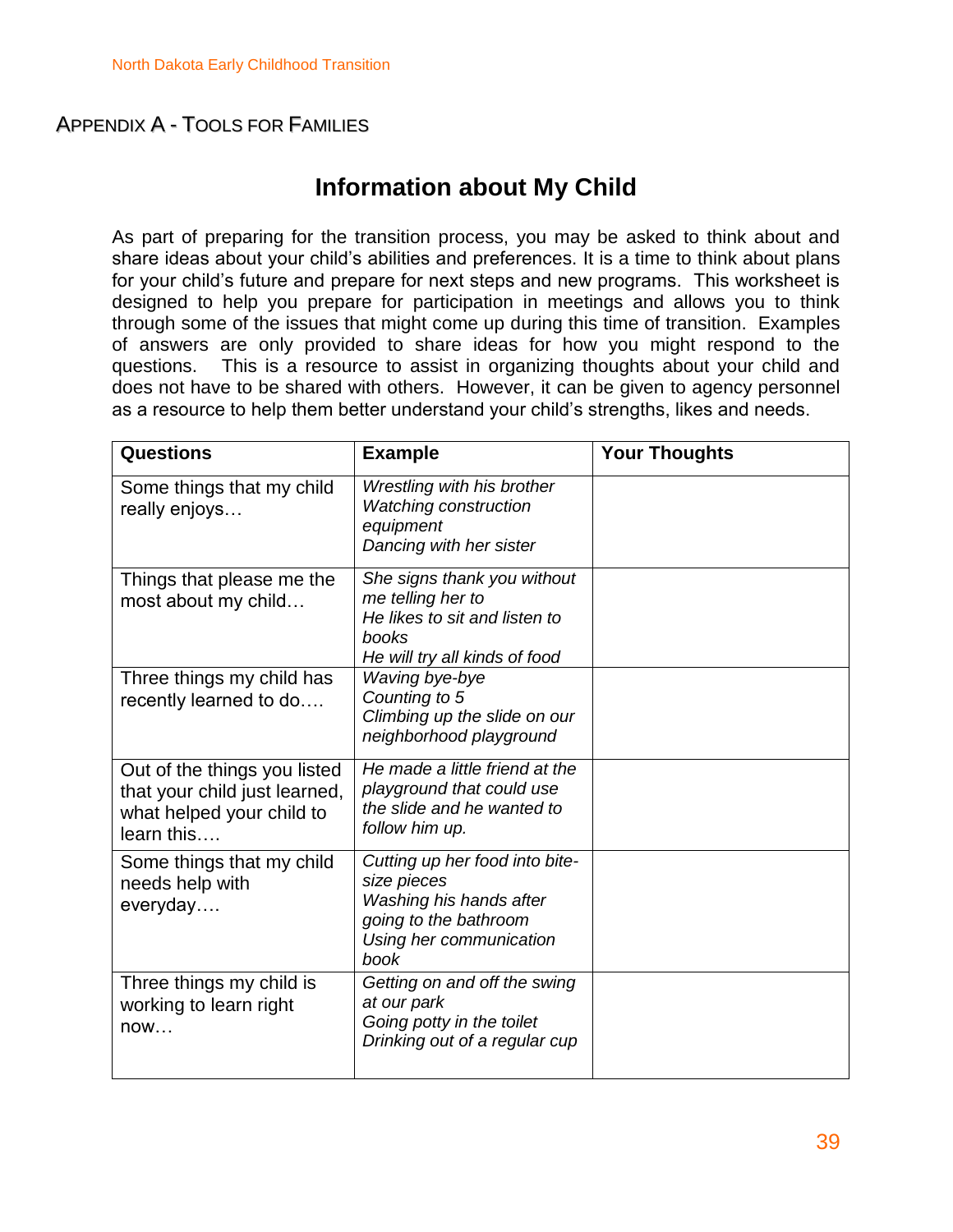| <b>Questions</b>                                                                                               | <b>Example</b>                                                                                                                                                                                                                                                       | <b>Your Thoughts</b> |
|----------------------------------------------------------------------------------------------------------------|----------------------------------------------------------------------------------------------------------------------------------------------------------------------------------------------------------------------------------------------------------------------|----------------------|
| What is causing the most<br>difficulty for your child in<br>learning these new things<br>you just listed above | She can't hold the cup<br>properly because of how her<br>hands are                                                                                                                                                                                                   |                      |
| What helps my child the<br>most to learn                                                                       | Watching someone do<br>something first<br>Having lots of practice<br>Seeing a picture or using a<br>sign to label something                                                                                                                                          |                      |
| These are some things<br>that would be helpful right<br>now                                                    | Having new staff watch my<br>child at daycare<br>Talking to her new<br>classroom teacher<br>Talking to another parents<br>that has had a child in<br>preschool<br>Learning about what an IEP<br>IS                                                                   |                      |
| The best way to<br>communicate with me<br>about my child is                                                    | I can respond quicker to any<br>text, but I also like to use<br>email.<br>I want to know what happens<br>every day with my child<br>because she doesn't talk<br>I would like someone to<br>come with me to the<br>meetings because I get<br>nervous being by myself. |                      |
| What do I need to keep in<br>mind about our family's<br>schedule                                               | My child naps every day for<br>2 -3 hours in the afternoon<br>We have private therapy<br>scheduled 3 days a week in<br>the morning<br>My daycare serves lunch<br>early so I need to figure out<br>how this will work with my<br>child's bus ride                     |                      |
| Other questions or issues<br>important to you                                                                  |                                                                                                                                                                                                                                                                      |                      |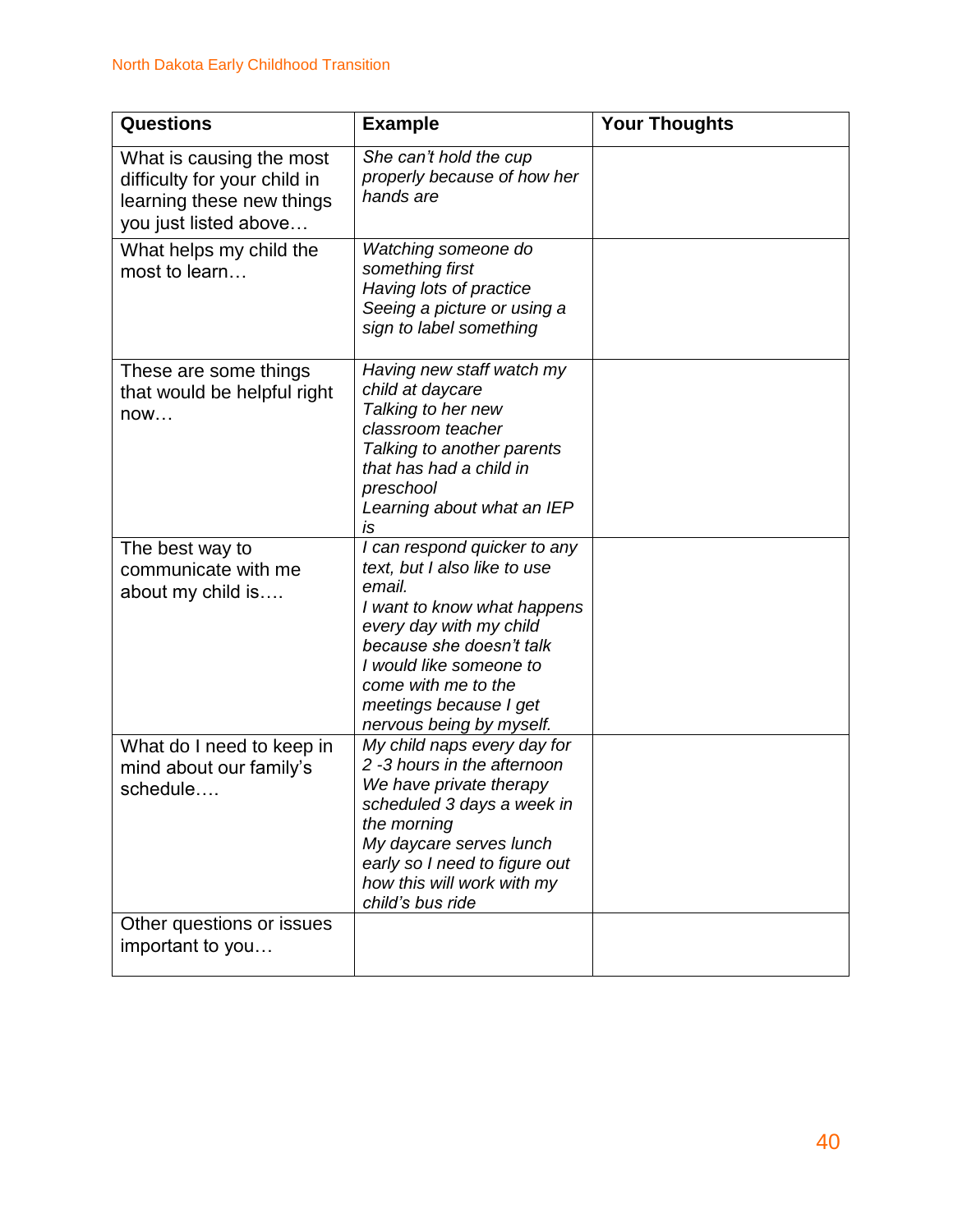### **Transition Timelines Checklist**

This checklist is designed to help parents and other family members keep track of steps and procedures in the transition process.

| <b>Activity</b>                                                                                                                                                                               | <b>Done</b> | <b>Date</b> |
|-----------------------------------------------------------------------------------------------------------------------------------------------------------------------------------------------|-------------|-------------|
| <b>Childs Age: Two Years</b>                                                                                                                                                                  |             |             |
| I have reviewed the "Understanding Early Childhood<br>Transition Guide."                                                                                                                      |             |             |
| I have started thinking about our values and priorities for the<br>transition.                                                                                                                |             |             |
| I have started writing down questions about leaving early<br>intervention services.                                                                                                           |             |             |
| I have looked at and have begun using the worksheet called<br>"Information about My Child".                                                                                                   |             |             |
| I have been informed of family support and information<br>organizations.                                                                                                                      |             |             |
| I have been informed of other options potentially available<br>through Medicaid waivers.                                                                                                      |             |             |
| Child's Age: Between 2 Years, 3 months and 2 years, 7 months                                                                                                                                  |             |             |
| I have been working with my team to develop a Transition<br>Plan in my child's IFSP with steps and services described.                                                                        |             |             |
| I have been told about the disclosure of information<br>regulation called Notification and understand that Notification<br>means a referral to my child's LEA.                                |             |             |
| I have reviewed the form that describes the policy for opting<br>out of the notification to my child's LEA and have made a<br>decision whether to sign or not sign the form.                  |             |             |
| My child has been referred to our LEA. (Write N/A if you<br>signed the form to opt out of the notification)                                                                                   |             |             |
| I have signed releases of information to share<br>evaluation/assessment information and my child's IFSP with<br>the LEA. (Write N/A if you signed the form to opt out of the<br>notification) |             |             |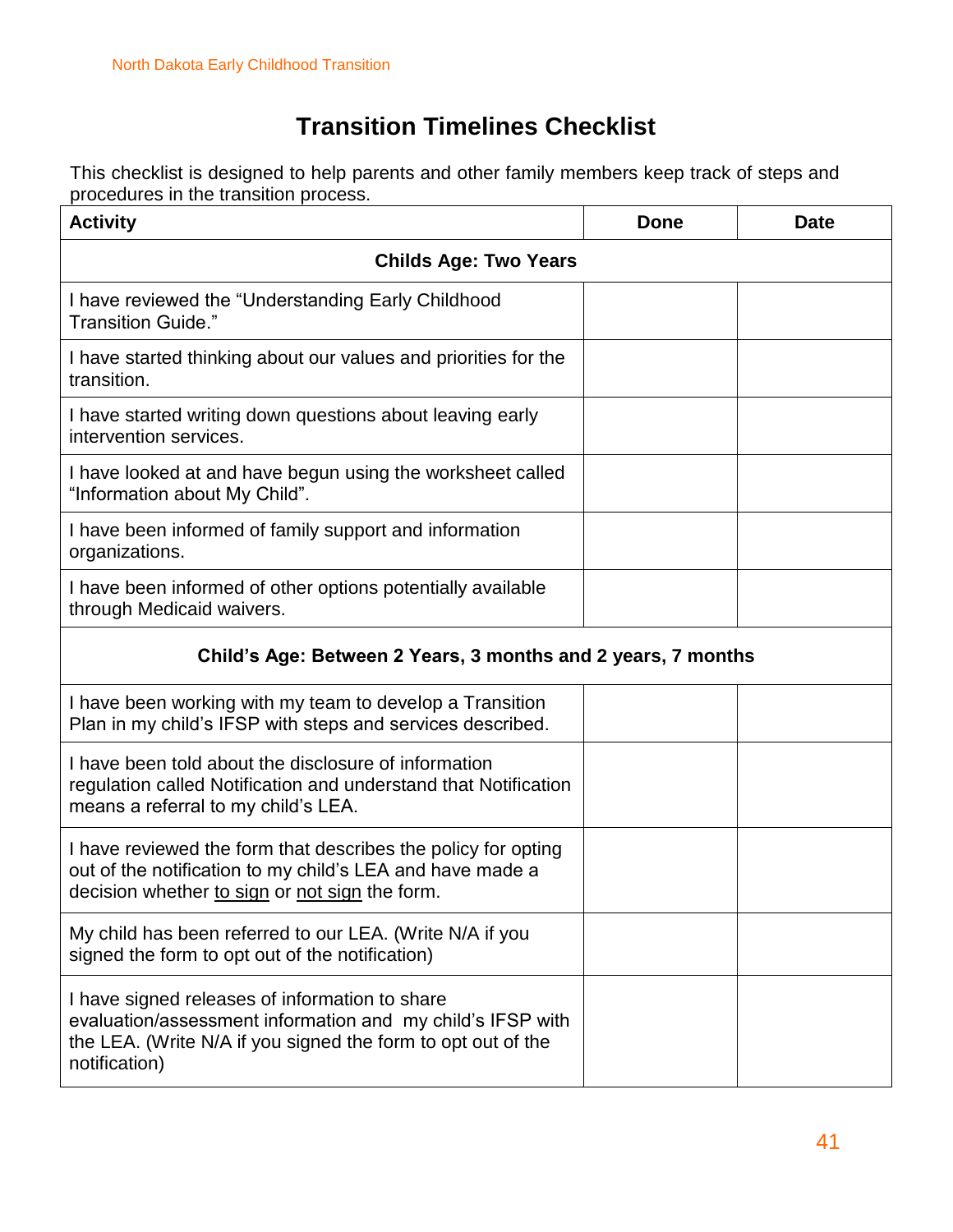| <b>Activity</b>                                                                                                                                                                                                                                                          | <b>Done</b> | <b>Date</b> |
|--------------------------------------------------------------------------------------------------------------------------------------------------------------------------------------------------------------------------------------------------------------------------|-------------|-------------|
| I have received and read the Joint Prior Notice from Early<br>Intervention for the Transition Planning Conference and a<br>date for the conference has been set. (Write N/A if you<br>signed the form to opt out of the notification)                                    |             |             |
| A date for my child's Transition Planning Conference has<br>been set but the LEA will not be participating because I<br>signed the form to opt out of notification.                                                                                                      |             |             |
| My child's DD Program Management continued eligibility has<br>been discussed and planned, if appropriate.                                                                                                                                                                |             |             |
| Child's Age: 2 years, 7 months                                                                                                                                                                                                                                           |             |             |
| The Transition Planning Conference has been held. We have<br>discussed future service options, shared information,<br>reviewed current assessments and planned additional<br>assessments, if needed. The Transition Plan in my child's<br>IFSP was developed or updated. |             |             |
| I have received a copy of my procedural safeguards and the<br>LEA staff helped me understand them. (Write N/A if you<br>signed the form to opt out of the notification)                                                                                                  |             |             |
| I have signed consent for the initial evaluation process and<br>assessments have been scheduled with LEA staff and EI<br>staff. (Write N/A if you signed the form to opt out of the<br>notification)                                                                     |             |             |
| I have been exploring early childhood programs in my<br>community and have even begun visiting early child<br>programs that might be considered for my child (preschool<br>classroom, Head Start, community programs, etc.).                                             |             |             |
| Child's Age: 2 years, 9 months                                                                                                                                                                                                                                           |             |             |
| My child's DD Program Management eligibility has been<br>determined.                                                                                                                                                                                                     |             |             |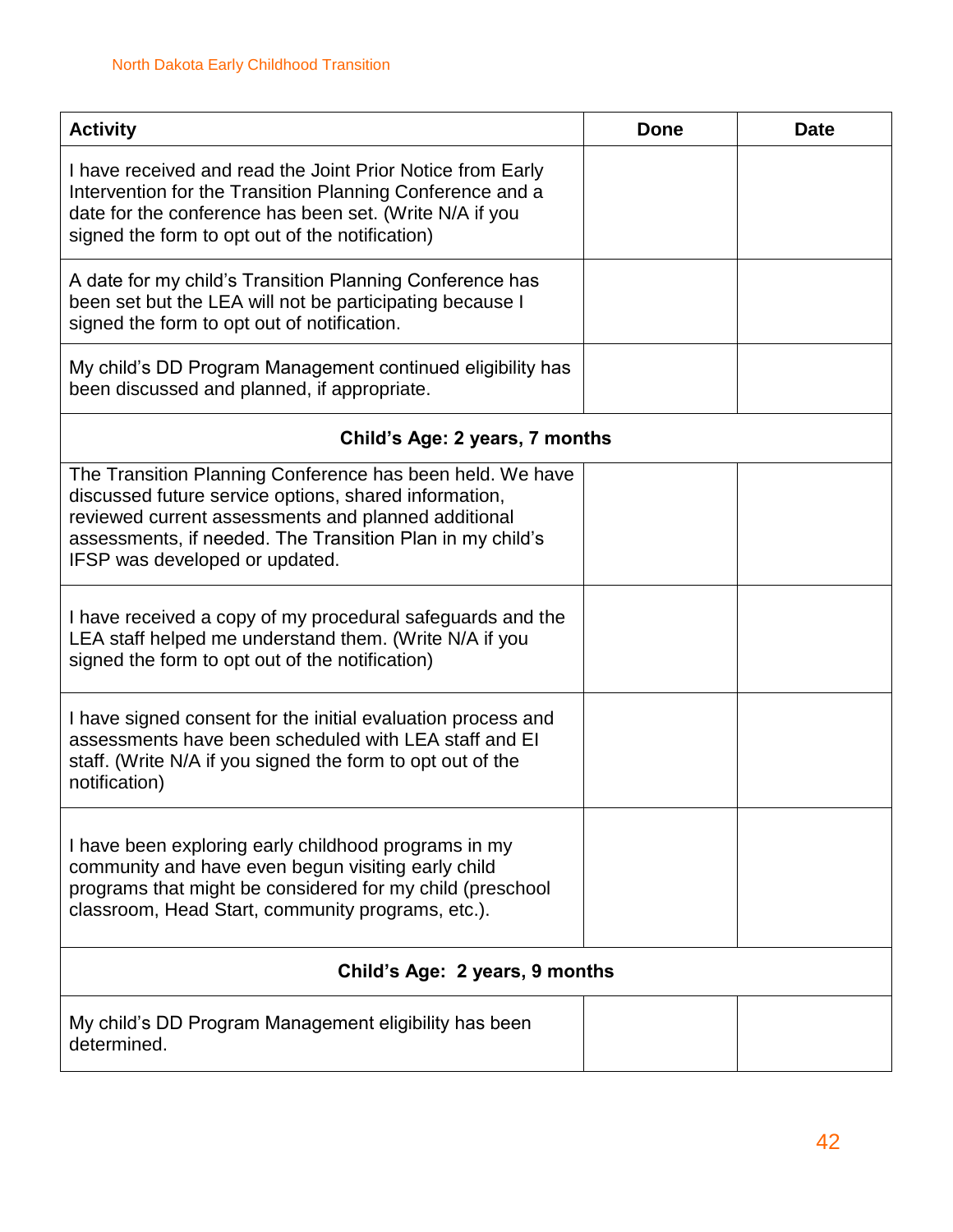| <b>Activity</b>                                                                                                                                                                                                                                      | <b>Done</b> | <b>Date</b> |
|------------------------------------------------------------------------------------------------------------------------------------------------------------------------------------------------------------------------------------------------------|-------------|-------------|
| I am working on outcomes in my child's Transition Plan.                                                                                                                                                                                              |             |             |
| I understand the status of my child's medical assistance.                                                                                                                                                                                            |             |             |
| Child's Age: 2 years, 9 months<br>(Skip this section or write N/A if you signed the form<br>to opt out of the notification to the LEA)                                                                                                               |             |             |
| I have received and read the Joint Prior Notice for the 2<br>years 9 month meeting from the LEA.                                                                                                                                                     |             |             |
| My child has participated in any other needed assessments.                                                                                                                                                                                           |             |             |
| I have received a copy of my child's special education<br>eligibility determination evaluation report.                                                                                                                                               |             |             |
| If my child is not eligible for special education services, I<br>have discussed other options with my child's team.                                                                                                                                  |             |             |
| I have received a prior notice from the LEA for my child's IEP<br>meeting.                                                                                                                                                                           |             |             |
| I have been told that I may invite my Early interventionist and<br>DD Program Manager to the IEP meeting.                                                                                                                                            |             |             |
| The IEP meeting has been held to determine educational<br>needs, goals, special education and related services, and<br>location of services.                                                                                                         |             |             |
| I have signed Consent for Initial Placement in Special<br>Education.                                                                                                                                                                                 |             |             |
| The IEP team has discussed any concern or need for<br>extended school year provisions and the decision has been<br>included in the IEP as necessary. This is especially important<br>for children who are turning three during the summer<br>months. |             |             |
| I have gathered copies of records and information needed for<br>school registration.                                                                                                                                                                 |             |             |
| I have obtained contact information for those individuals who<br>will be working with my child.                                                                                                                                                      |             |             |
| Transportation arrangements that are necessary have<br>been made.                                                                                                                                                                                    |             |             |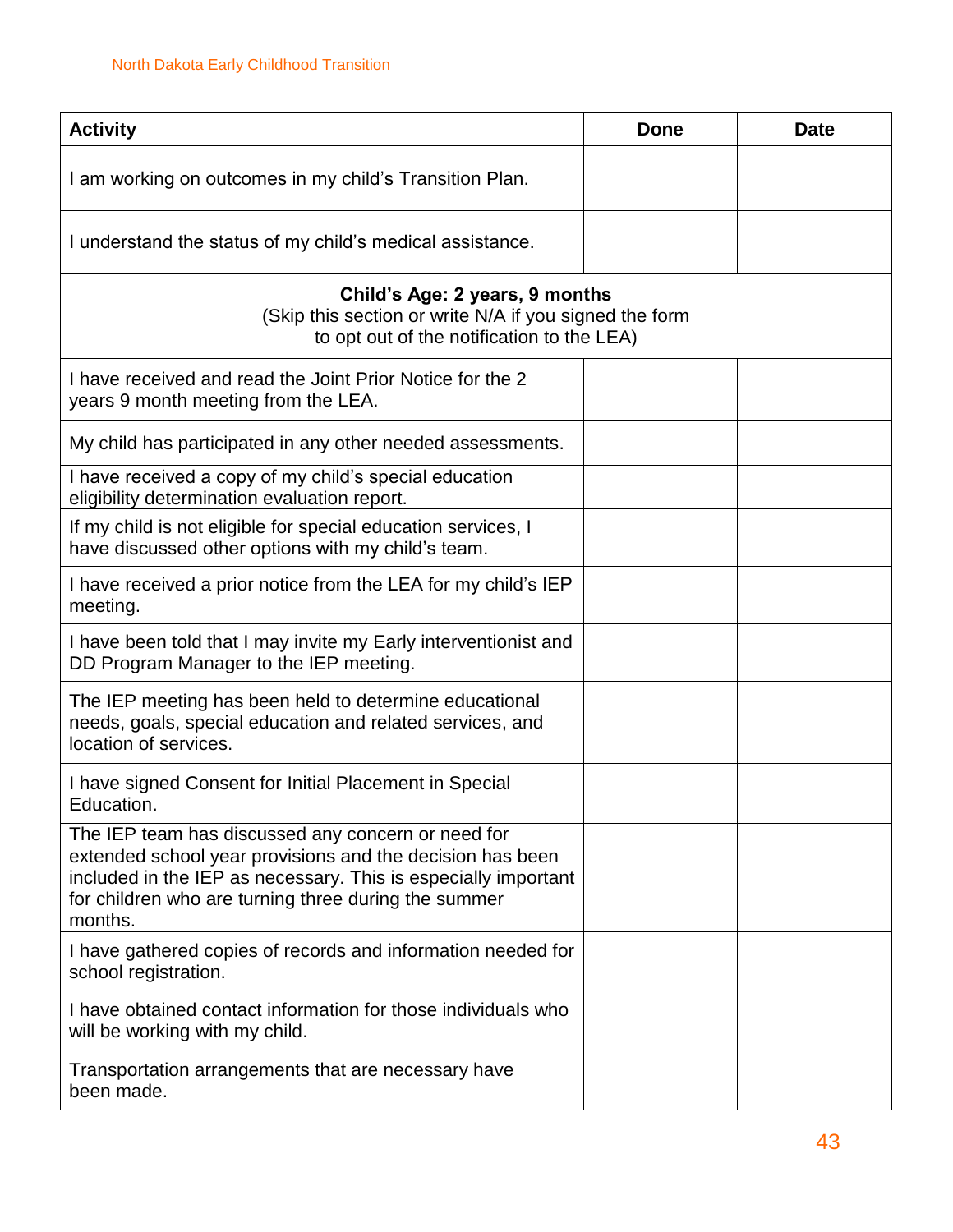| <b>Activity</b>                                                                                                                         | Done | <b>Date</b> |
|-----------------------------------------------------------------------------------------------------------------------------------------|------|-------------|
| Child's Age: 3 years and older                                                                                                          |      |             |
| I have visited with my child's new service providers and have<br>determined if a plan for communication is needed for the<br>next year. |      |             |
| I have prepared my child for their changes in service<br>providers.                                                                     |      |             |
| My child's IEP has been implemented as planned.                                                                                         |      |             |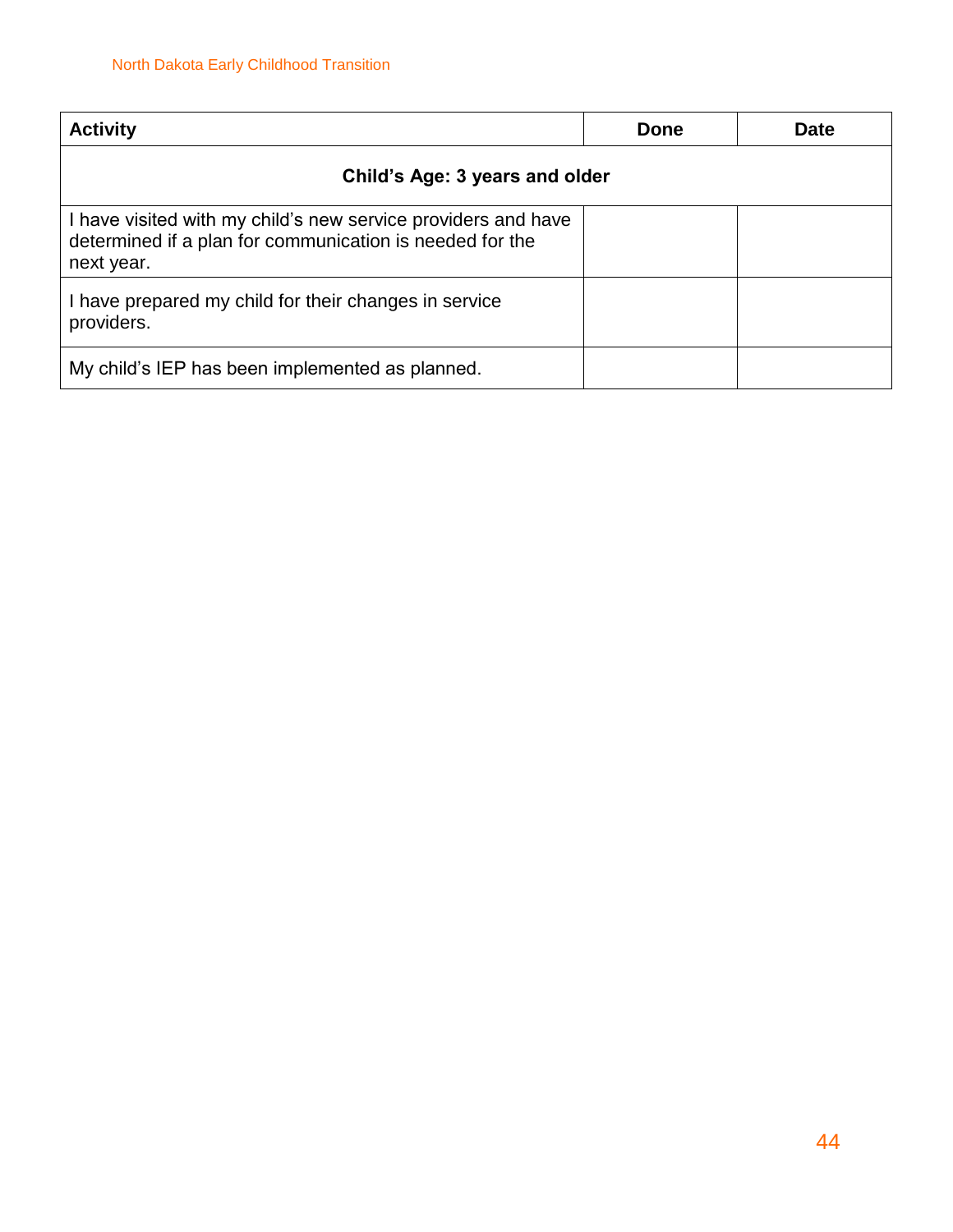### **Program Roles and Responsibilities for Transition**

Several people will play roles in helping your child and family transition from your current early intervention program to preschool and other service options when your child turns three. Following are brief descriptions of the roles these individuals are assigned in the process and space for you to include names and contact information.

#### **INFANT DEVELOPMENT STAFF (Primary Early Intervention Professional/Home Visitor)**

This person will:

- 1. Begin a discussion with you about what will happen during transition and how this will affect the services your child is receiving when your child turns three.
- 2. Together with you and your family, develop a Transition Plan with steps and services for your child that is part of the Individual Family Service Plan.
- 3. Discuss your option to Opt Out of the referral for Part B services.
- 4. Request your written permission to release information to your local school district as your local school or special education unit will provide services to children with disabilities at age three. The information that will be shared will include evaluations, diagnostic information and current program information such as the IFSP.
- 5. Attend all meetings about your child's transition with you and provide information about the transition process, preschool and other placement options, continue to provide services for your family and child until your child turns three.

My child's Primary Early Intervention Professional: \_\_\_\_\_\_\_\_\_\_\_\_\_\_\_\_\_\_\_\_\_\_\_\_\_\_\_\_

Telephone: \_\_\_\_\_\_\_\_\_\_\_\_\_\_\_\_\_\_\_\_\_\_\_\_\_\_ E-mail\_\_\_\_\_\_\_\_\_\_\_\_\_\_\_\_\_\_\_\_\_\_\_\_\_\_\_\_

Mailing & Office Address: \_\_\_\_\_\_\_\_\_\_\_\_\_\_\_\_\_\_\_\_\_\_\_\_\_\_\_\_\_\_\_\_\_\_\_\_\_\_\_\_\_\_\_\_\_\_\_\_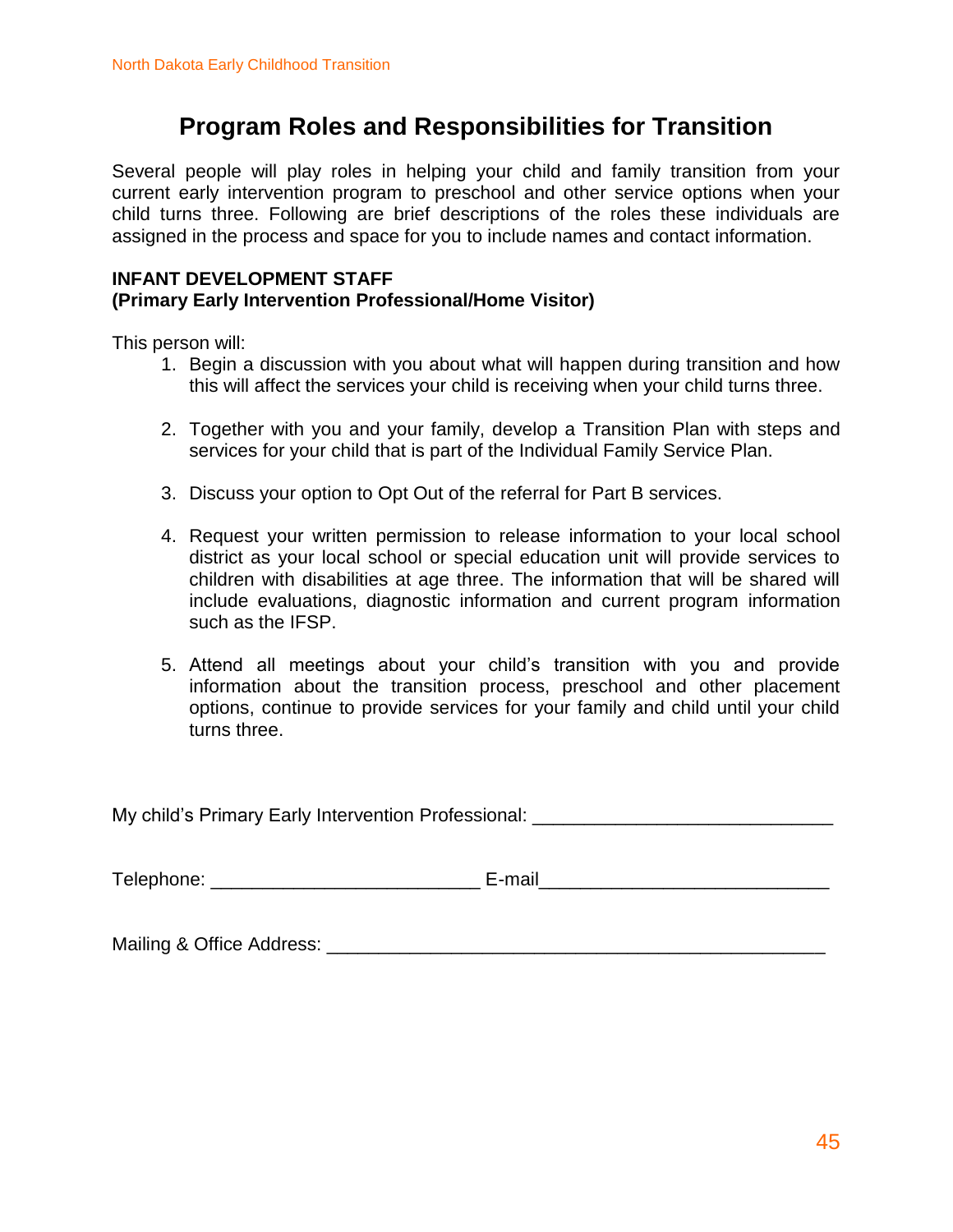#### **DEVELOPMENTAL DISABILITIES PROGRAM MANAGER**

This person will:

- 1. Provide you with information about how eligibility for Developmental Disabilities (DD) Program Management changes when your child turns age three.
- 2. Explain the process and assist you with the re-determination of eligibility for DD Program Management when your child is age three.
- 3. Attend all meetings about your child's transition with you and provide information about the transition process, preschool and other placement options, continue to provide services for your family and child until your child turns three.
- 4. Provide you with information about the supports and services available for your child within your community.

My child's Developmental Disabilities Program Manager: \_\_\_\_\_\_\_\_\_\_\_\_\_\_\_\_\_\_\_\_\_\_\_\_\_

Telephone: The E-Mail: Telephone: The E-Mail:  $E - M$ 

Mailing & Office Address: \_\_\_\_\_\_\_\_\_\_\_\_\_\_\_\_\_\_\_\_\_\_\_\_\_\_\_\_\_\_\_\_\_\_\_\_\_\_\_\_\_\_\_\_\_\_\_\_\_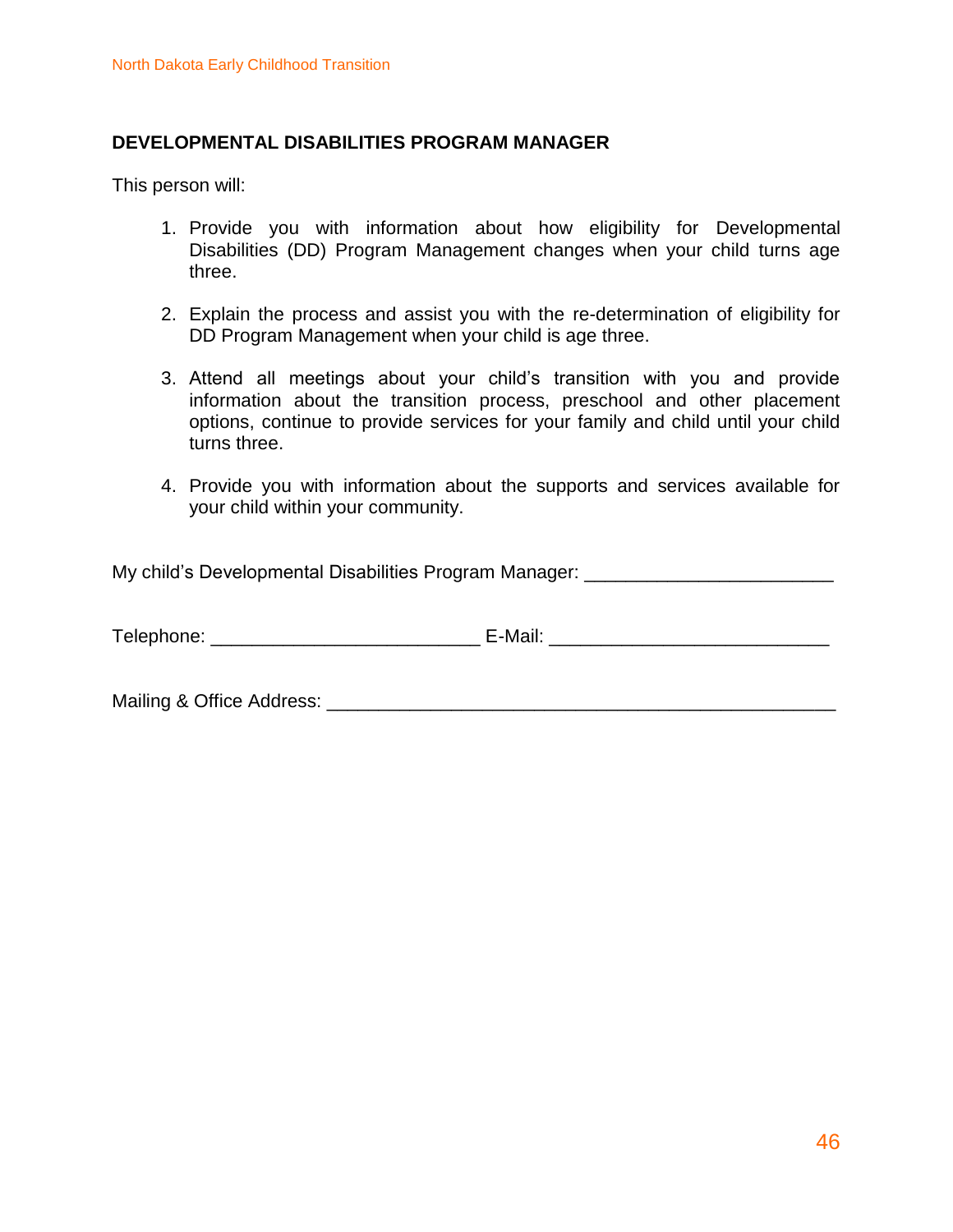#### **LOCAL EDUCATION AGENCY**

This individual may be from the local school district or the regional special education unit. This person will:

- 1. Maintain the confidentiality of information about your child.
- 2. Attend the planning meetings for your child's transition and regarding services after your child is three years of age.
- 3. Provide you with information about the service options available through the school district and assist you in researching those options by arranging visits to the classrooms, meeting therapists, etc.
- 4. Be responsible for putting your child's first Individualized Education Program (IEP) into action and assist in resolving any concerns that come later in the process.

Other teachers and related service providers may provide direct and supportive services that assist your child to benefit from their IEP. There may be a best way to contact each of these people and you will want to keep note of when and how to contact them and how to get in touch with personnel when there is an emergency.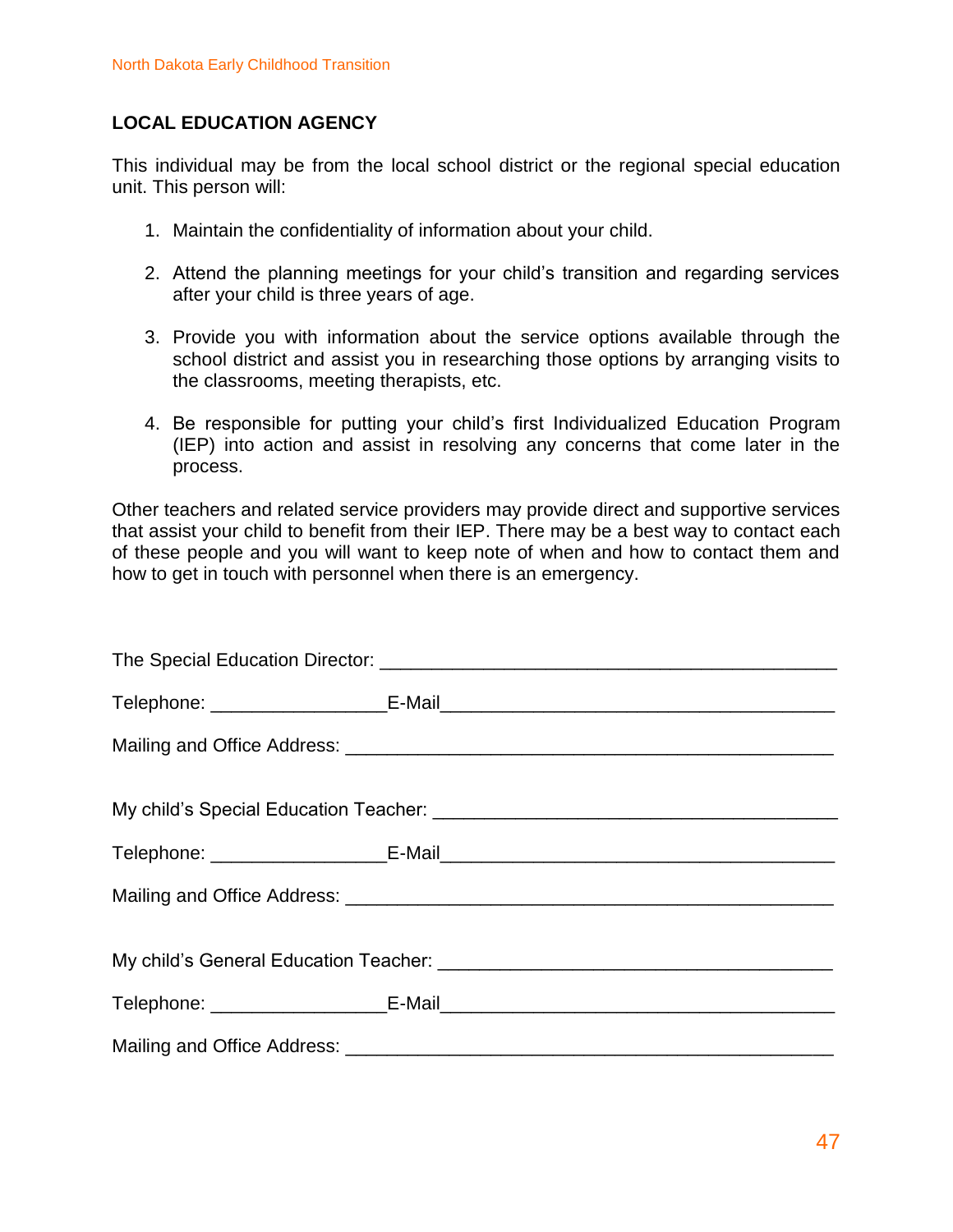#### North Dakota Early Childhood Transition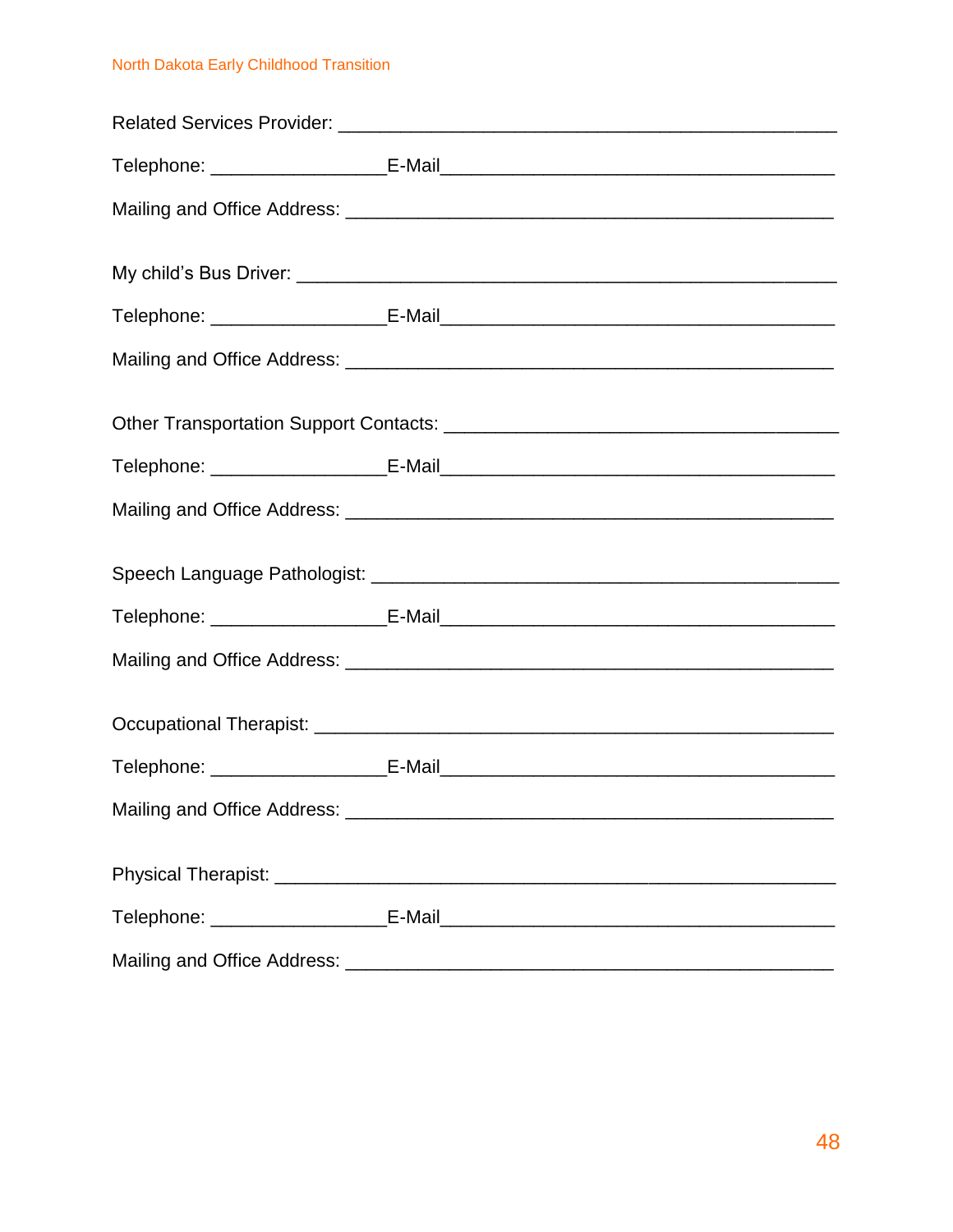#### North Dakota Early Childhood Transition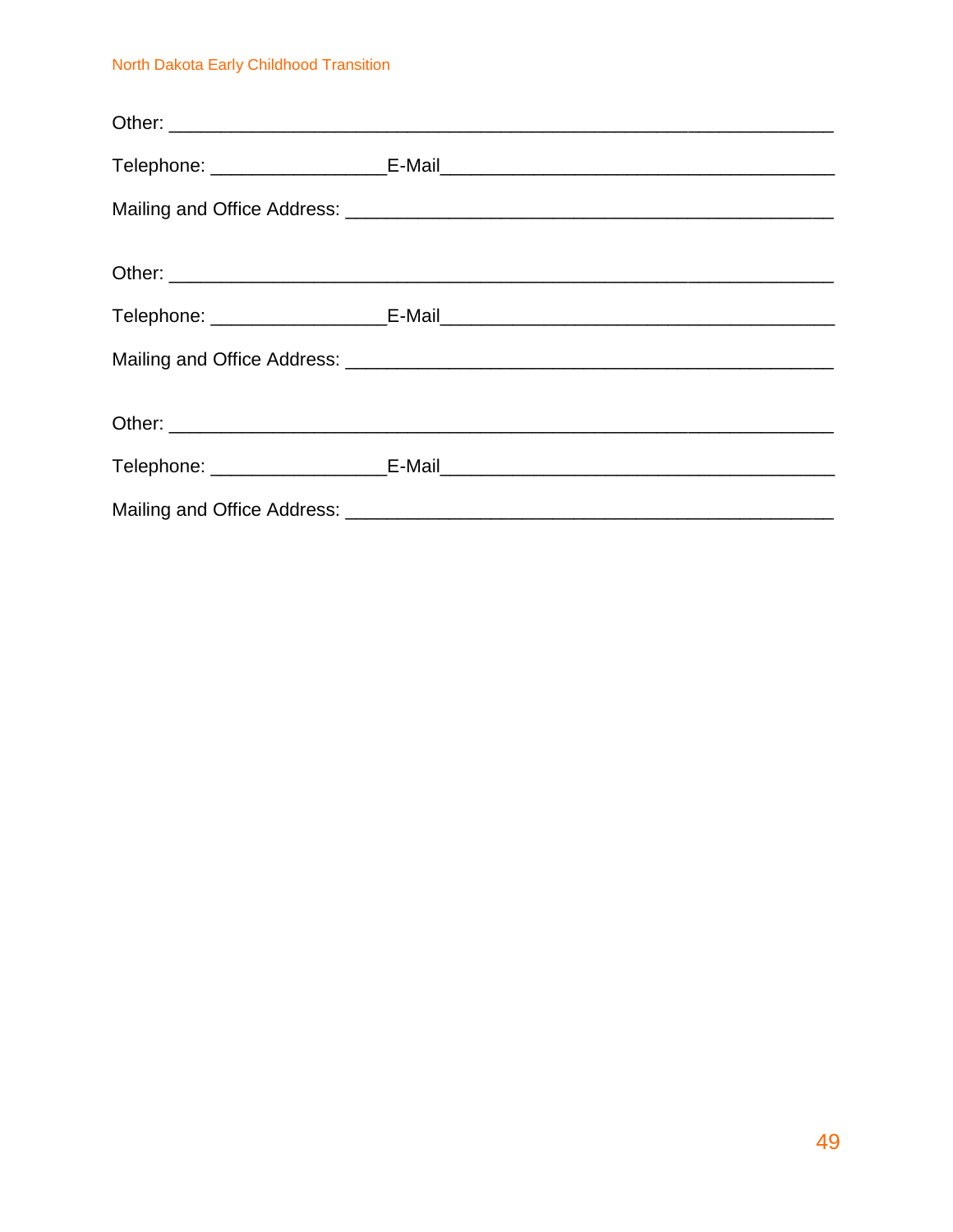### **North Dakota Early Childhood Transition Process Timelines and Activities**

| <b>TIMELINE</b>                          | <b>ACTIVITY</b><br>The initials following each activity represent the agency or agencies responsible for the activity.<br>EI-Early intervention (Infant Development and/or Developmental Disabilities)<br>*Infant Development has primary responsibility if the child is enrolled in the ID program.<br>DD-Developmental Disabilities |  |  |
|------------------------------------------|---------------------------------------------------------------------------------------------------------------------------------------------------------------------------------------------------------------------------------------------------------------------------------------------------------------------------------------|--|--|
|                                          | <b>LEA-Local Education Agency</b>                                                                                                                                                                                                                                                                                                     |  |  |
| 2 Years and older                        | Share "Understanding Early Childhood Transition" Guide at the IFSP meeting or review<br>$\bullet$<br>Guide at meeting closest to the child's 2 <sup>nd</sup> birthday - El                                                                                                                                                            |  |  |
| Between 2 years, 3<br>months and 2 years | Early intervention program shares opt out option and informs the family they have ten days<br>to decide $-$ El                                                                                                                                                                                                                        |  |  |
| 7 months                                 | Parents, with the assistance of the IFSP team, will discuss the process for determining the<br>child's eligibility for Early Childhood Special Education and/or DD Program Management - El<br>Development of Transition Plan in the IFSP with services and steps - EI                                                                 |  |  |
|                                          | Family decides to opt out, form is signed and no notification sent to LEA - EI                                                                                                                                                                                                                                                        |  |  |
|                                          | Family decides to not opt out, potentially eligible child's name, date of birth, and parent<br>contact information sent to LEA - EI                                                                                                                                                                                                   |  |  |
|                                          | $\circ$ Parent signs a release of information - El                                                                                                                                                                                                                                                                                    |  |  |
|                                          | Information sent to LEA may include assessment reports, child's IFSP, etc. - EI<br>$\circ$                                                                                                                                                                                                                                            |  |  |
|                                          | In consultation with parents and LEA, schedule Transition Planning Conference - EI<br>$\circ$                                                                                                                                                                                                                                         |  |  |
|                                          | El sends the Joint Prior Notice which serves as the invitation to the Transition<br>$\Omega$                                                                                                                                                                                                                                          |  |  |
|                                          | Planning Conference - El                                                                                                                                                                                                                                                                                                              |  |  |
| 2 years 7 months                         | Transition Planning Conference is held for children considered potentially eligible for Early                                                                                                                                                                                                                                         |  |  |
|                                          | Childhood Special Education services to:                                                                                                                                                                                                                                                                                              |  |  |
|                                          | Review the Part B Procedural Safeguards - LEA                                                                                                                                                                                                                                                                                         |  |  |
|                                          | Discuss eligibility criteria and requirements for Part B - LEA<br>Discuss continuum of services and visits to placement options - LEA/EI                                                                                                                                                                                              |  |  |
|                                          |                                                                                                                                                                                                                                                                                                                                       |  |  |
|                                          | Discuss eligibility re-determination of DD Program Management - DD                                                                                                                                                                                                                                                                    |  |  |
|                                          | Review current assessments and child's IFSP - LEA/EI                                                                                                                                                                                                                                                                                  |  |  |
|                                          | Update the child's Transition Plan steps and services, if appropriate - El                                                                                                                                                                                                                                                            |  |  |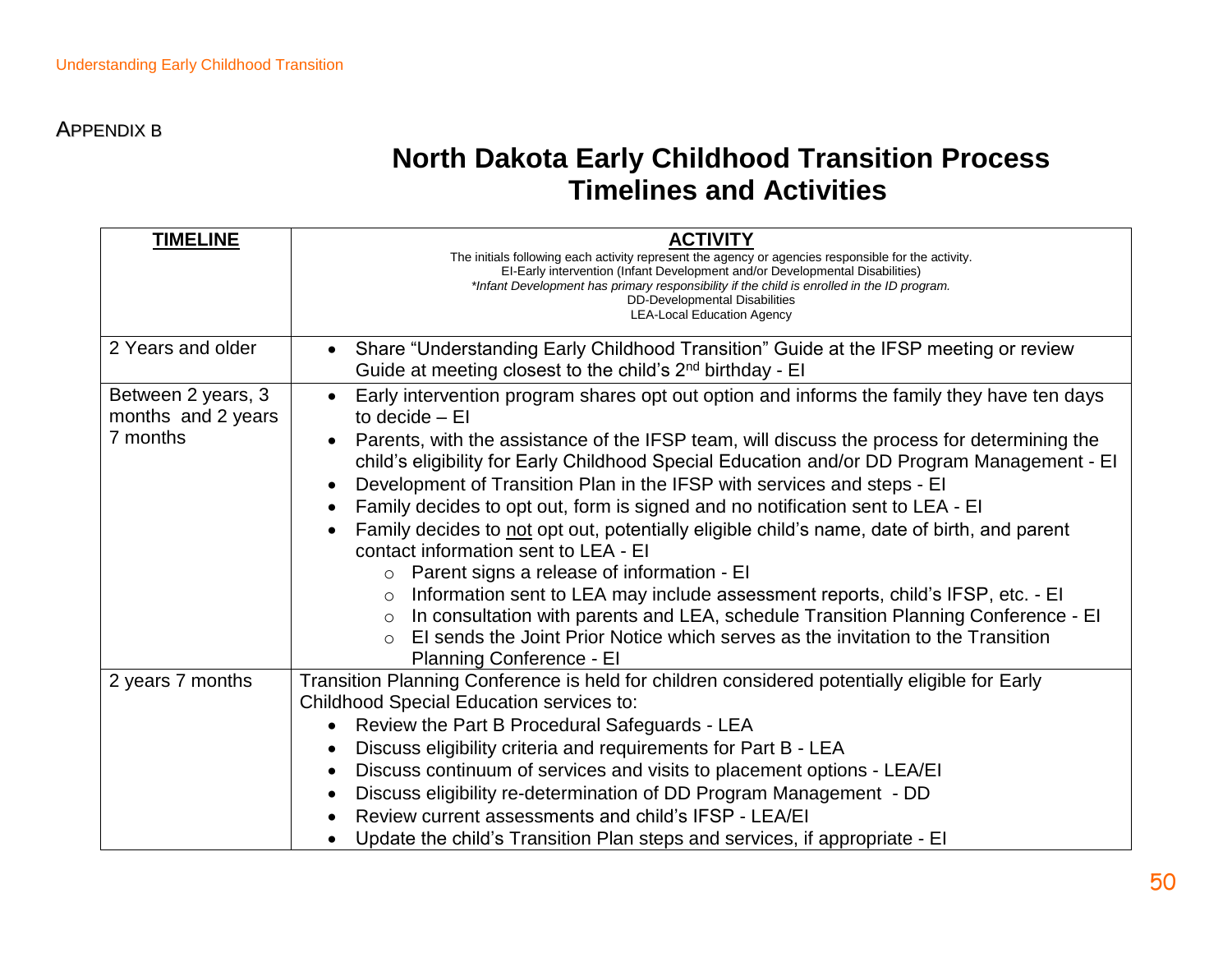| <b>TIMELINE</b>        | <b>ACTIVITY</b><br>The initials following each activity represent the agency or agencies responsible for the activity.<br>EI-Early intervention (Infant Development and/or Developmental Disabilities)<br>*Infant Development has primary responsibility if the child is enrolled in the ID program.<br>DD-Developmental Disabilities<br><b>LEA-Local Education Agency</b> |  |
|------------------------|----------------------------------------------------------------------------------------------------------------------------------------------------------------------------------------------------------------------------------------------------------------------------------------------------------------------------------------------------------------------------|--|
|                        |                                                                                                                                                                                                                                                                                                                                                                            |  |
|                        | Parent(s) sign consent(s) for initial evaluation process - LEA                                                                                                                                                                                                                                                                                                             |  |
|                        | Determine need for additional assessments or information - LEA/DD                                                                                                                                                                                                                                                                                                          |  |
|                        | If additional evaluations are needed, jointly develop assessment plan - LEA/EI                                                                                                                                                                                                                                                                                             |  |
|                        | Transition Planning Conference is held for all children including those whose families do not                                                                                                                                                                                                                                                                              |  |
|                        | choose to pursue Part B services - El                                                                                                                                                                                                                                                                                                                                      |  |
| Prior to child turning | Assist family in implementing IFSP outcomes in the Transition Plan - EI<br>$\bullet$                                                                                                                                                                                                                                                                                       |  |
| 2 years 9 months       | Conduct initial evaluation with considerations for joint assessment with EI - LEA                                                                                                                                                                                                                                                                                          |  |
|                        | DD program management eligibility re-determination completed - DD<br>$\bullet$                                                                                                                                                                                                                                                                                             |  |
|                        | In consultation with parents, schedule the 2 year, 9 months meeting - LEA/EI                                                                                                                                                                                                                                                                                               |  |
|                        | Joint Prior Notice sent to family and team members - LEA                                                                                                                                                                                                                                                                                                                   |  |
| Child is 2 years 9     | 2 year 9 month meeting is held to:                                                                                                                                                                                                                                                                                                                                         |  |
| months of age          | Share DD program management eligibility results - DD                                                                                                                                                                                                                                                                                                                       |  |
|                        | Determine eligibility for special education under IDEA Part B - LEA                                                                                                                                                                                                                                                                                                        |  |
|                        | If the child is determined eligible, the IEP meeting is held - LEA                                                                                                                                                                                                                                                                                                         |  |
|                        | Review IDEA Part-B Procedural Safeguards - LEA                                                                                                                                                                                                                                                                                                                             |  |
|                        | Attend IEP meeting if invited with parent approval - EI<br>$\circ$                                                                                                                                                                                                                                                                                                         |  |
|                        | Write IEP - LEA/EI<br>$\circ$                                                                                                                                                                                                                                                                                                                                              |  |
|                        | Parents sign consent for placement if eligible for Part B special education services -<br><b>LEA</b>                                                                                                                                                                                                                                                                       |  |
|                        | Update the Transition Plan in the IFSP, including documenting steps and services for all<br>children - El                                                                                                                                                                                                                                                                  |  |
| By the child's 3rd     | If the child is determined eligible under IDEA Part B, receive services through Early<br>$\bullet$                                                                                                                                                                                                                                                                         |  |
| birthday               | <b>Childhood Special Education - LEA</b>                                                                                                                                                                                                                                                                                                                                   |  |
|                        | If the child is not eligible or if the family did not provide approval for the referral to Part B,                                                                                                                                                                                                                                                                         |  |
|                        | transition services will be provided to other community supports and services - El                                                                                                                                                                                                                                                                                         |  |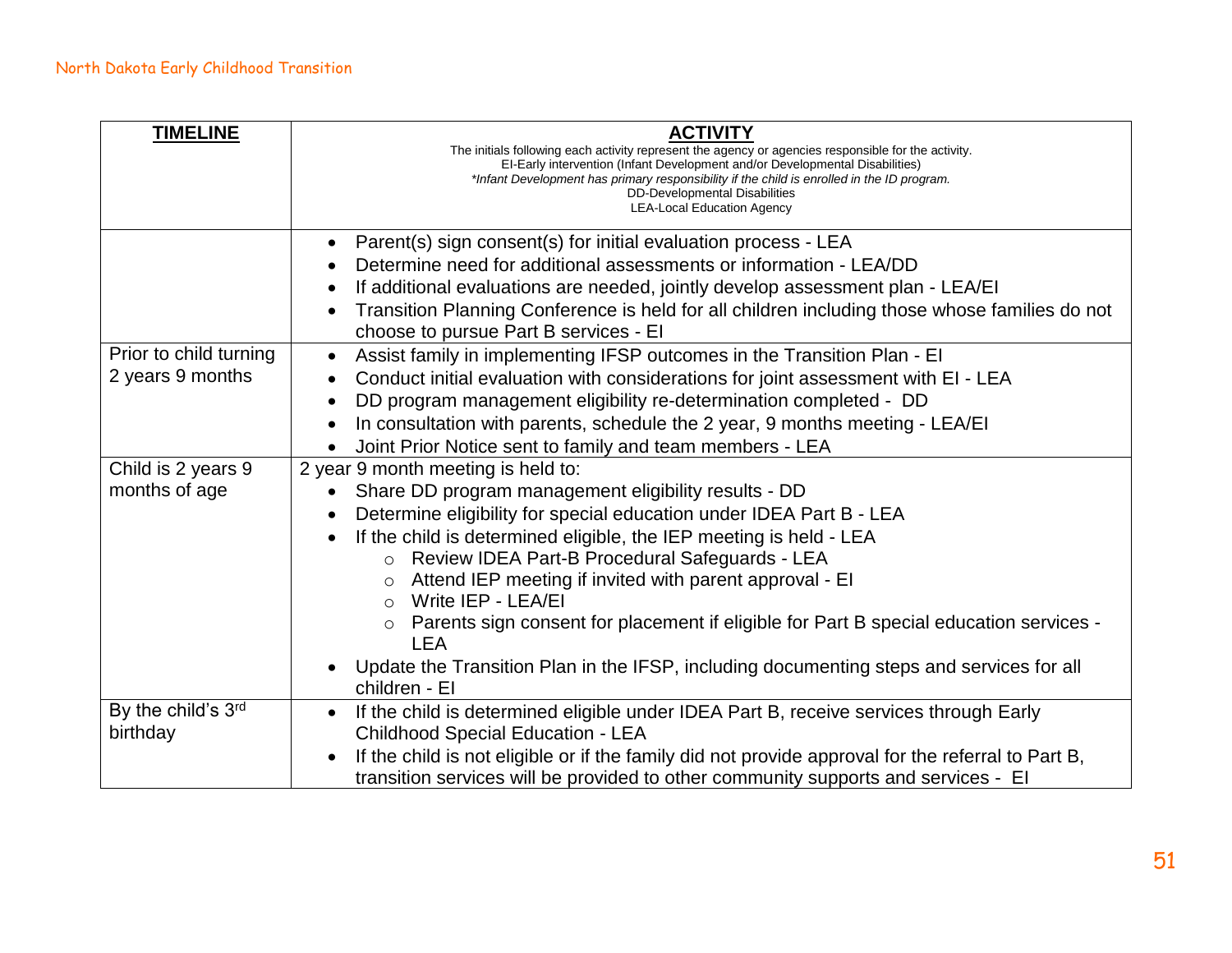#### APPENDIX C

### **TERMS AND DEFINITIONS**

Many terms have different meanings across States and programs. The following, to the maximum degree possible, follow federal definitions.

**Caregivers:** The people who spend significant amounts of time with the child, such as parents, childcare providers, and teachers.

**Child Find:** A component of IDEA that requires the State to have policies and procedures to ensure that all children with disabilities residing in the State, who are in need of special education and related services, are identified, located and evaluated.

**Developmental Disability (DD):** A substantially limiting physical or mental impairment that affects basic life activities such as hearing, seeing, speaking, walking, caring for oneself, learning, or working.

**Developmental Disabilities Program Management:** The purpose of DD Program Management is to provide information, referral, and support to eligible individuals so they can access needed services and achieve agreed upon, identified outcomes. DD Program Management provides an interface or connection between individuals with disabilities and the system of public-funded and generic services and supports, and promotes services that meet reasonable standards of quality that lead to outcomes for individuals. The DD Program Manager has primary responsibility to facilitate the integrated delivery of all services and supports the individual is receiving.

**Early intervention (EI):** A collection of services provided by public and private agencies and designed by law to support eligible children and families in enhancing a child's potential for growth and development from birth to age three. In North Dakota Early intervention includes Developmental Disabilities Program Management and Infant Development.

<http://www.nd.gov/dhs/services/disabilities/earlyintervention/>

**Extended School Year (ESY):** The delivery of special education and related services provided during the summer vacation or other periods when school is not in session. The purpose for ESY services is to assist a child with a disability in maintaining skills that allow continued placement in the least restrictive environment. The IEP team must consider the need for Extended School Year annually and must describe those services specifically with goals and objectives. Not all special education students require an extended school year. Extended school year services must be individually determined.

**Free and Appropriate Public Education (FAPE):** An individualized education program that is designed to meet the child's unique needs and from which the child receives educational benefit. The educational services must be at no cost to the family.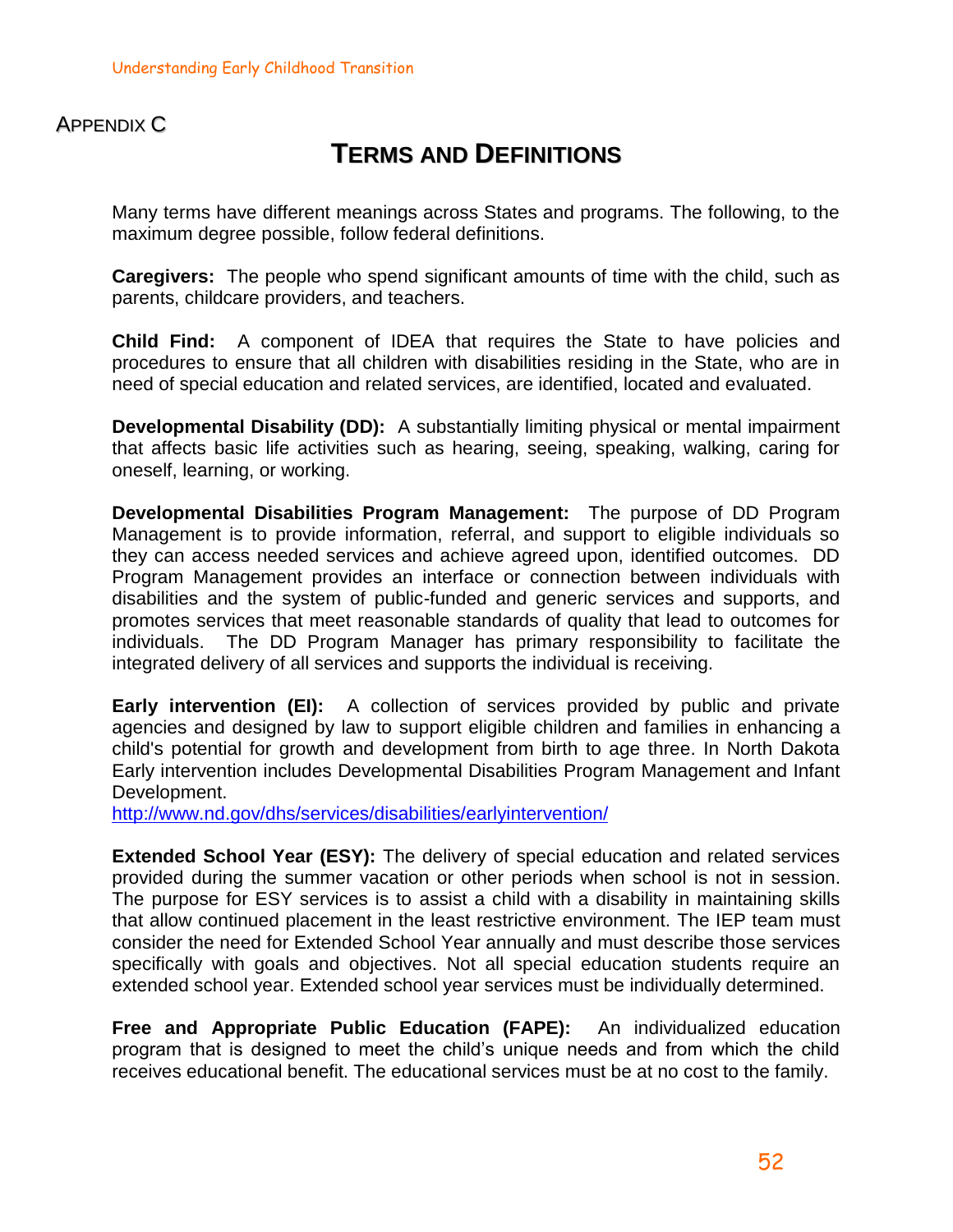#### North Dakota Early Childhood Transition

**Head Start:** A federal program started in 1965 aimed at providing a comprehensive preschool program for children ages three to five from low-income families. Planned activities are designed to address individual needs and to help children attain their potential in growth and mental and physical development before starting school. Ten percent of enrollment is required to be for children with disabilities. <https://www.nd.gov/dpi/SchoolStaff/ECE/HeadStart/>

**Health Insurance Portability Accountability Act (HIPAA):** Federal law that outlines the confidentiality and protection of medical records. <http://www.hhs.gov/ocr/privacy/hipaa/understanding/index.html>

**Individuals with Disabilities Education Improvement Act (IDEA):** The federal law that provides the legal authority for early intervention and special education services for children birth to age 21. Part B outlines services for children ages three to 21. Part C outlines services for children birth to age three. <http://idea.ed.gov/>

**Individualized Education Program (IEP):** The IEP is the result of a process that is essential to ensure that individuals with disabilities have appropriate educational planning to accommodate a child's unique instructional needs, and that these needs are met in an appropriate learning environment. It is required by the Individuals with Disabilities Education Improvement Act (IDEA) for all children eligible for special education and related services.

**IEP Team:** The IEP is made up of the child's parents, special education teacher, a general education teacher, and a representative of the LEA. Other team members may include related service providers, professionals who evaluated the child and others with knowledge or special expertise regarding the child. The members of the team develop the initial IEP and meet subsequently to review progress and make changes in the written program.

**Individual Family Service Plan (IFSP):** The written document that defines the early intervention services provided to the child (age birth to three) and family. The program is designed meet the needs of the child and the family, and is based on family-identified priorities.

**Infant Development:** The service in North Dakota that employs Primary Early intervention Professionals (PEIP) who are often referred to as home visitors.

**Natural Environment:** The natural or everyday settings for the child. These are places where the child would be if they did not have a special developmental concern. It is where all children would be (for example, home, childcare, parks, etc.)

**North Dakota Department of Human Services:** This agency manages a variety of programs and is responsible for Developmental Disability Services which include Autism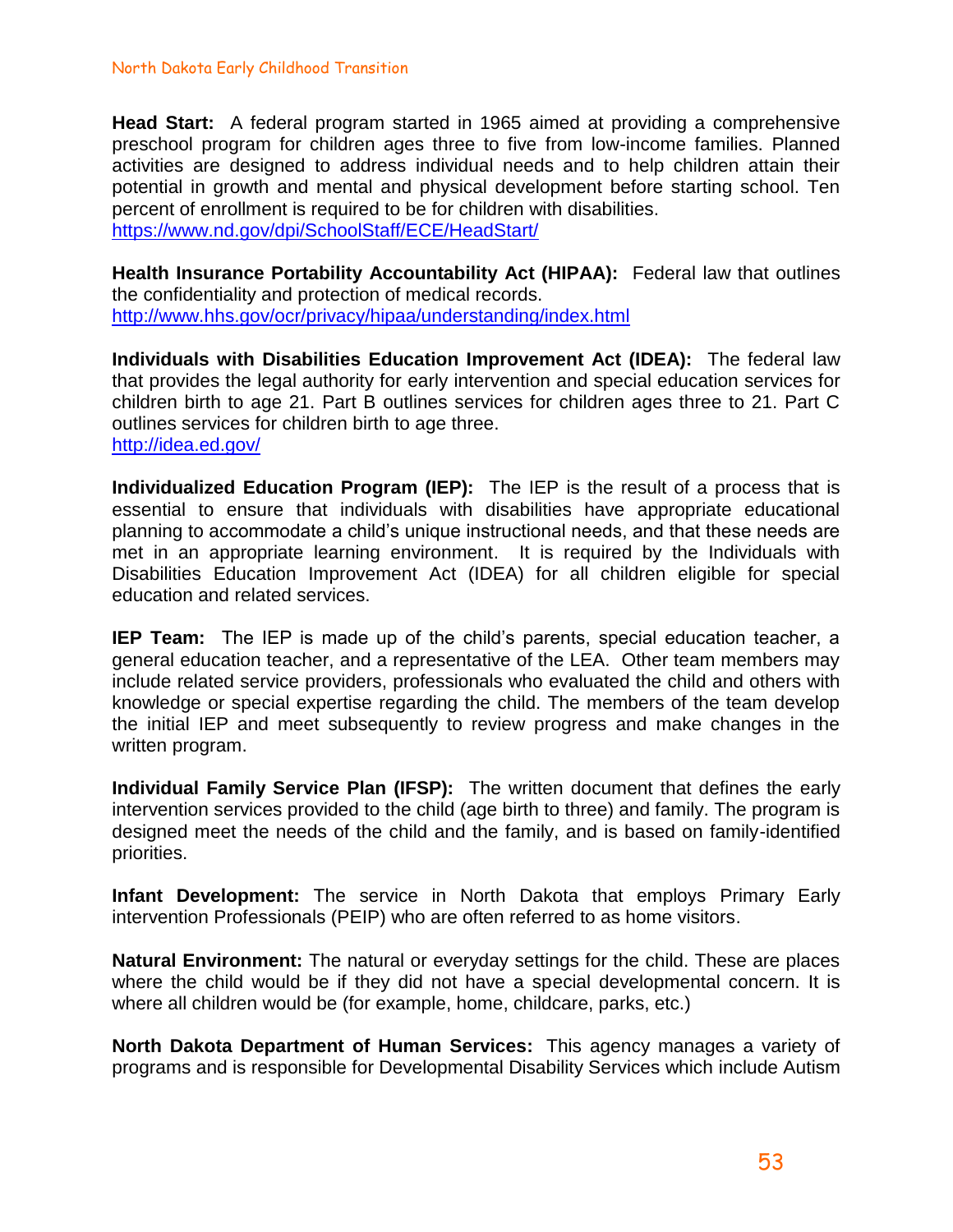Waiver services, Developmental Disabilities provider licensing, Developmental Disability Waiver services, Family Support, and Infant Development services. <http://www.nd.gov/dhs/>

**North Dakota Department of Public Instruction:** This state agency enforces state statutes and federal regulations related to the establishment and maintenance of public schools and related programs.

<http://www.dpi.state.nd.us/>

**Office of Special Education Programs**: OSEP is an office in the US Department of Education responsible for the implementation of early intervention and special services as defined by the Individual's with Disabilities Education Act (IDEA). This office focuses on improving results for infants, toddlers, children and youth with disabilities ages birth through 21 by providing leadership and financial support to assist states and local districts.

<http://www2.ed.gov/about/offices/list/osers/osep/index.html>

**Part B Case Manager:** Local school policies and procedures identify the case manager who arranges and convenes IEP meetings, maintains contact with parents, gathers information from team members, and prepares and distributes the finalized document. Typically, a special education provider is assigned case management responsibility. However, other persons may fulfill that role, including building administrators, counselors, general education personnel, or relates services

**Primary Early intervention Professional (PEIP):** The home visitor from the early intervention provider which in North Dakota is also referred to as Infant Development

**Related Services:** Transportation and such developmental, corrective, and other supportive services determined by an IEP team as required to assist a student with a disability to benefit from special education. Such services could include speechlanguage pathology; audiology services; interpreting services; psychological services; physical and occupational therapy; recreation, including therapeutic recreation; early identification and assessment of disabilities in children; counseling services, including rehabilitation counseling; orientation and mobility services; and medical services for diagnostic or evaluation purposes. The term also includes school health services and school nurse services; social work services in schools; and parent counseling and training.

**Screening:** The process of looking at a child's development to find out if there are any areas of concern. It is used to recommend children for more in-depth evaluation.

**Service Coordination:** The responsibility of the professional most immediately relevant to the infant's, toddler's or family's needs to ensure the implementation of the IFSP and coordination with other agencies and persons, including transition services.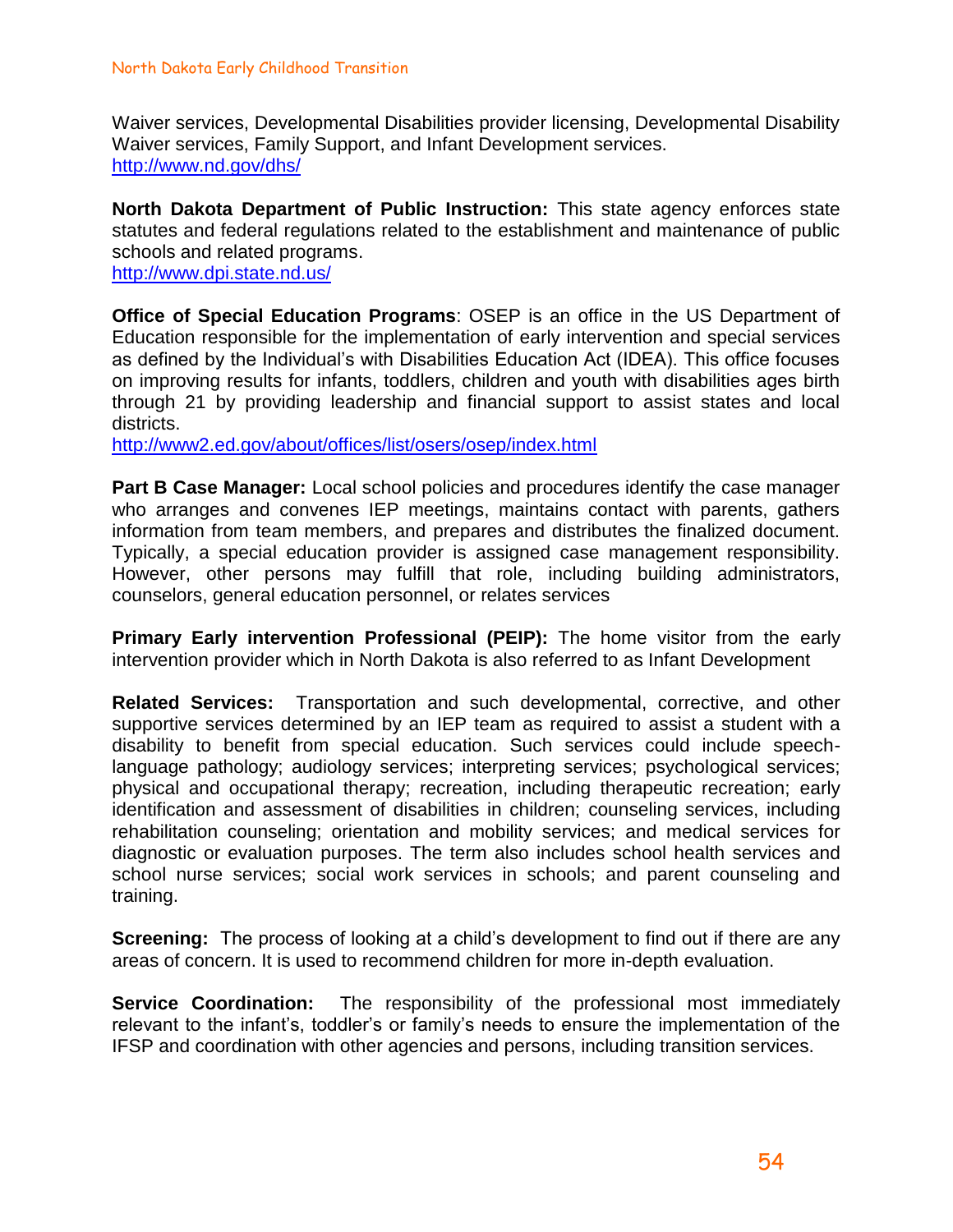**Special Education**: Specially designed instruction, at no cost to the parents, to meet the unique needs of a student with a disability.

**State Education Agency (SEA):** The ND Department of Public Instruction or other agency responsible for the State supervision of public elementary and secondary schools.

<http://www.dpi.state.nd.us/>

**Transition:** The movement from one service, location, or program to another. Young children with disabilities may transition at age three from early intervention to preschool special education services. Children may transition at age five from early childhood special education services to a public school or kindergarten program.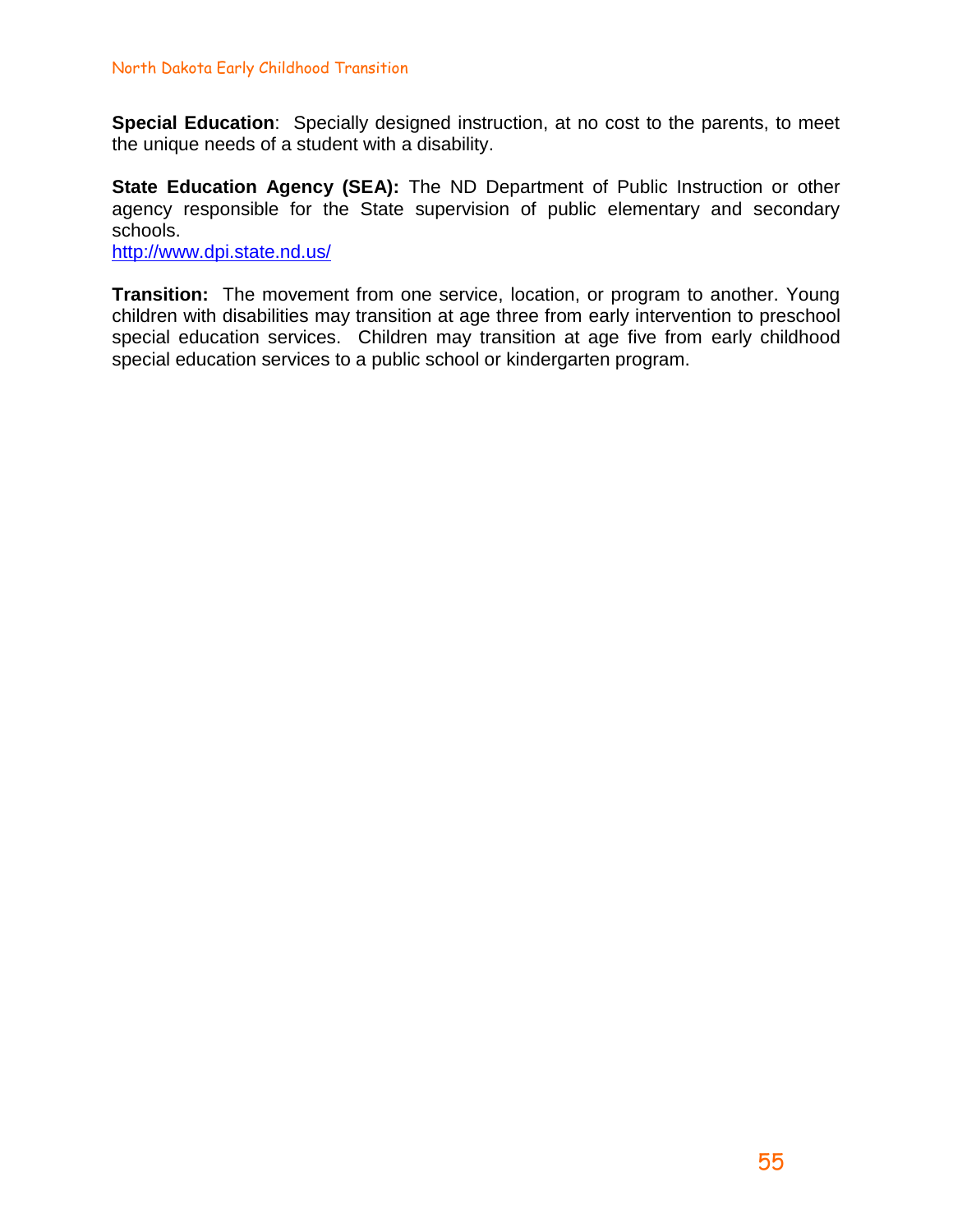т

### APPENDIX D

### **North Dakota Transition Process Late Referral to Part C**

| <b>TIMELINE</b>                                                                          | ACTIVITY<br>The initials following each activity represent the agency or agencies responsible for the activity.<br>EI-Early intervention (Infant Development and/or Developmental Disabilities)<br>*Infant Development has primary responsibility if the child is enrolled in the ID program.<br><b>DD-Developmental Disabilities</b><br><b>LEA-Local Education Agency</b>                                                                                                                                                                                                                                                                                                                                                                                                                                                                                                                                                                                                                                                                                                                                                                                                                                                                                                                                                                                                                                                                                                                                                                                                                                                                                                                                                                                                                                                                                                                                                                                                              |
|------------------------------------------------------------------------------------------|-----------------------------------------------------------------------------------------------------------------------------------------------------------------------------------------------------------------------------------------------------------------------------------------------------------------------------------------------------------------------------------------------------------------------------------------------------------------------------------------------------------------------------------------------------------------------------------------------------------------------------------------------------------------------------------------------------------------------------------------------------------------------------------------------------------------------------------------------------------------------------------------------------------------------------------------------------------------------------------------------------------------------------------------------------------------------------------------------------------------------------------------------------------------------------------------------------------------------------------------------------------------------------------------------------------------------------------------------------------------------------------------------------------------------------------------------------------------------------------------------------------------------------------------------------------------------------------------------------------------------------------------------------------------------------------------------------------------------------------------------------------------------------------------------------------------------------------------------------------------------------------------------------------------------------------------------------------------------------------------|
| Late referral to Part C<br>between 45 to 90 days<br>before the child's third<br>birthday | Conduct evaluation to determine eligibility for Part C services - El<br>$\bullet$<br>If determined eligible, conduct initial IFSP meeting to develop initial IFSP - EI<br>$\bullet$<br>Transition Plan is not required, but transition outcomes must be included in the IFSP - EI<br>Parents, with the assistance of the IFSP team, will discuss the process for determining the child's eligibility for Early<br>Childhood Special Education and/or DD Program Management - El<br>Early intervention shares opt out option and informs the family they have ten days to decide - El<br>Family decides to opt out, form is signed and no notification sent to LEA - EI<br>$\bullet$<br>Family decides to not opt out, potentially eligible child's name, date of birth, and parent contact information sent to LEA -<br>$\bullet$<br>EI<br>Transition notification to SEA and LEA of residence is required and occurs as soon as possible if child is determined<br>eligible, unless the parent has opted out of notification.<br>Parent signs a release of information - El<br>$\bullet$<br>Information sent to LEA may include assessment reports, child's IFSP, etc. - EI<br>Transition Planning Conference is not required - El<br>$\bullet$<br>In consultation with parents and LEA, schedule a meeting to discuss eligibility under IDEA Part B - EI<br>$\bullet$<br>El sends the Joint Prior Notice which serves as the invitation to the meeting - El<br>Meeting is held for children considered potentially eligible for Early Childhood Special Education services to:<br>$\bullet$<br>Review the Part B Procedural Safeguards - LEA<br>Discuss eligibility criteria and requirements for Part B - LEA<br>Discuss continuum of services and visits to placement options - LEA/EI<br>Discuss eligibility re-determination of DD Program Management - DD<br>Review current assessments and child's IFSP - LEA/EI<br>Update the child's transition outcomes, if appropriate - El |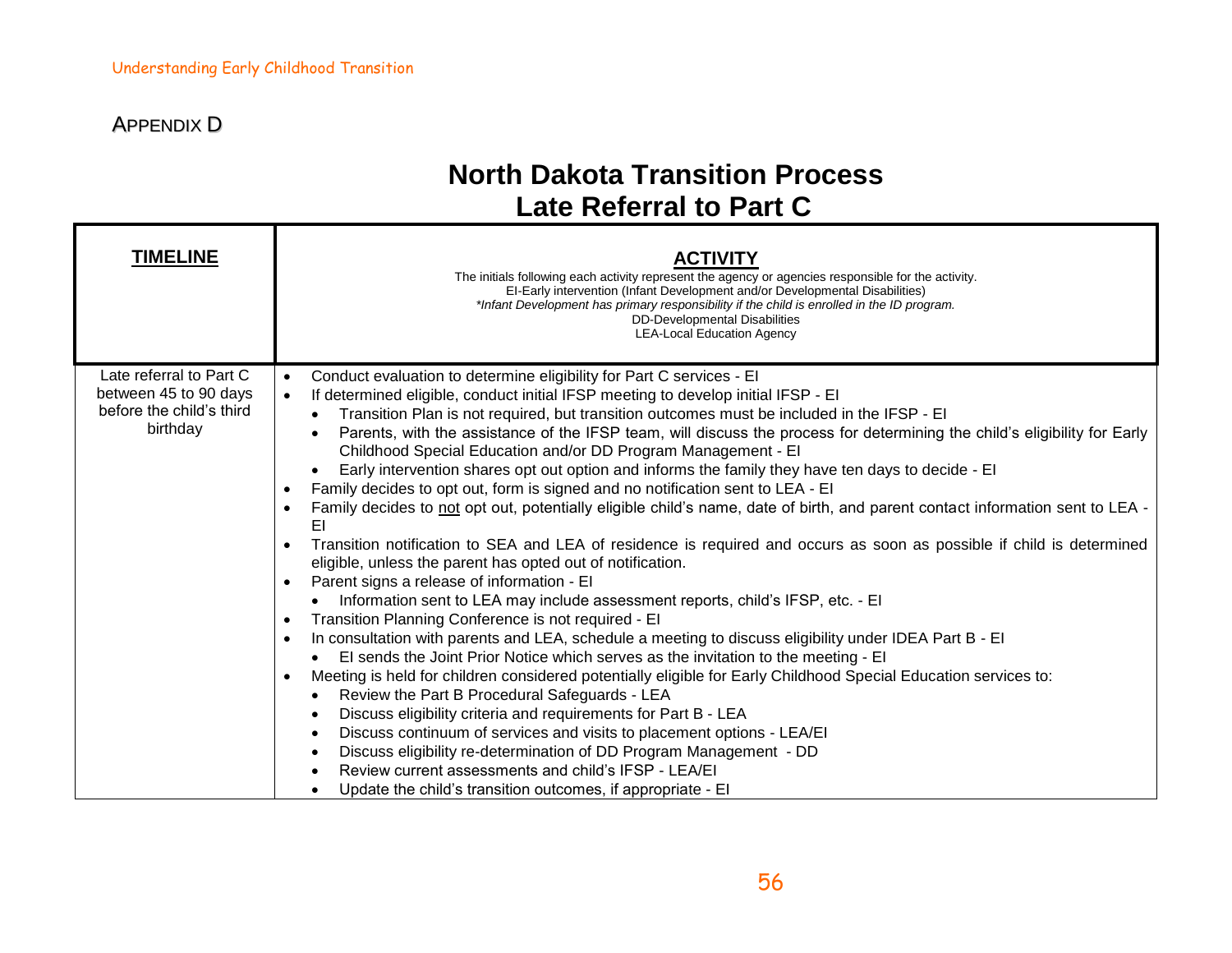| <b>TIMELINE</b>                                                                                      | <b>ACTIVITY</b><br>The initials following each activity represent the agency or agencies responsible for the activity.<br>EI-Early intervention (Infant Development and/or Developmental Disabilities)<br>*Infant Development has primary responsibility if the child is enrolled in the ID program.<br><b>DD-Developmental Disabilities</b><br><b>LEA-Local Education Agency</b>                                                                                                                                             |
|------------------------------------------------------------------------------------------------------|-------------------------------------------------------------------------------------------------------------------------------------------------------------------------------------------------------------------------------------------------------------------------------------------------------------------------------------------------------------------------------------------------------------------------------------------------------------------------------------------------------------------------------|
| Late referral to Part C<br>between 45 to 90 days<br>before the child's third<br>birthday (continued) | Parent(s) sign consent(s) for initial evaluation process - LEA<br>Determine need for additional assessments or information - LEA/DD<br>If additional evaluations are needed, jointly develop assessment plan - LEA/EI<br>If the child is found to be eligible, the IEP meeting is held:<br>Review IDEA Part-B Procedural Safeguards and write IEP - LEA<br>$\bullet$<br>Attend IEP meeting if invited with parent approval - EI<br>$\bullet$<br>Parents sign consent for placement if eligible for IDEA Part B services - LEA |
| Late Referral to Part C<br>between 45 days and third<br>birthday                                     | Eligibility for Early Intervention services will not be completed - DD<br>Family makes an informed decision as to whether they wish to pursue adult DD Program Management eligibility - DD<br>DD Program Managers will assist parents in becoming aware of the community resources that are available in the area<br>and may provide a list of local programs that are available in the community, including the LEA - DD                                                                                                     |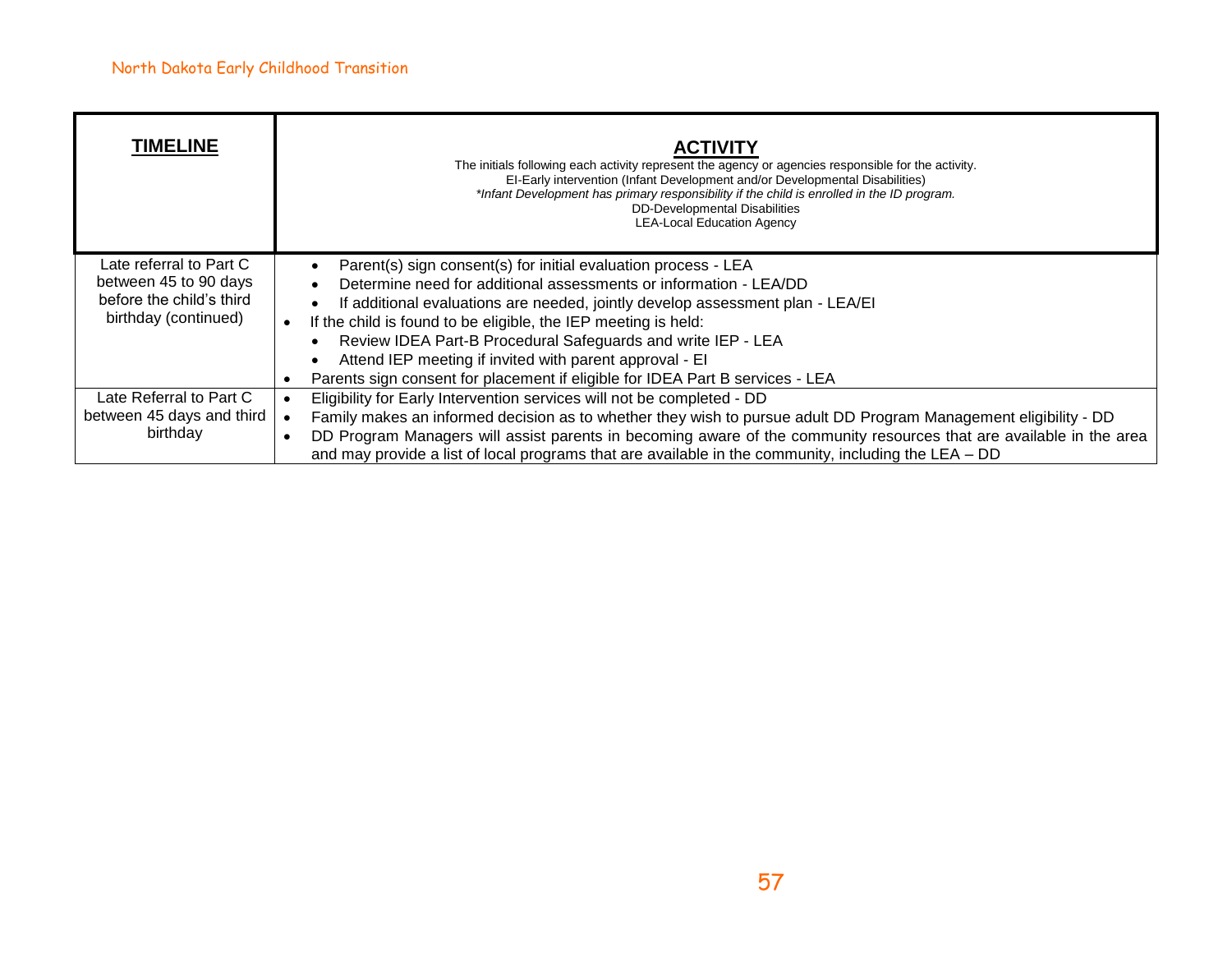North Dakota Early Childhood Transition

APPENDIX E

### **LEA Notification Form**

 $\Box$  2 year, 5 month – 2 year, 6 month referral  $\Box$  Part C eligibility determination after

2 years, 7 months

**Use this form to review the required information for an LEA notification with parent/guardian. Ensure parent/guardian is aware that the LEA notification information (child's name, DOB, Parent/Guardian Name & contact info) can be shared without a release of information, unless the Opt Out option is utilized. For any other information regarding the child (IFSP, evaluation/assessments, etc.), a release of information must be obtained from the parent/guardian.** 

The below information does not require a Release of Information.

| <b>Date of LEA Notification:</b>             |  |
|----------------------------------------------|--|
| Child Name (first, middle initial,<br>last): |  |
| <b>Child Date of Birth:</b>                  |  |
| <b>Parent/Guardian Name:</b>                 |  |
| <b>Parent/Guardian Name:</b>                 |  |
| <b>Address:</b>                              |  |
| <b>Phone Number:</b>                         |  |
| (Optional) Service Coordinator               |  |
| (DDPM):                                      |  |
| (Optional) Language spoken in                |  |
| the home:                                    |  |

#### **LEA Packet of Information**

The following packet of information shall include (the below information requires a Release of Information to be sent):

| <b>Documentation</b>                                                                                              | <b>Documentation</b><br><b>Attached</b><br>(Yes or No) | <b>Documentation Will</b><br><b>Be Sent</b><br>(Date & Method) |
|-------------------------------------------------------------------------------------------------------------------|--------------------------------------------------------|----------------------------------------------------------------|
| Release of Information                                                                                            |                                                        |                                                                |
| <b>IFSP</b>                                                                                                       |                                                        |                                                                |
| Early Intervention Developmental Assessments<br>(most recent)                                                     |                                                        |                                                                |
| Other Relevant Records (list all records and if they<br>are attached or will be sent)<br>(e.g. hearing screening) |                                                        |                                                                |